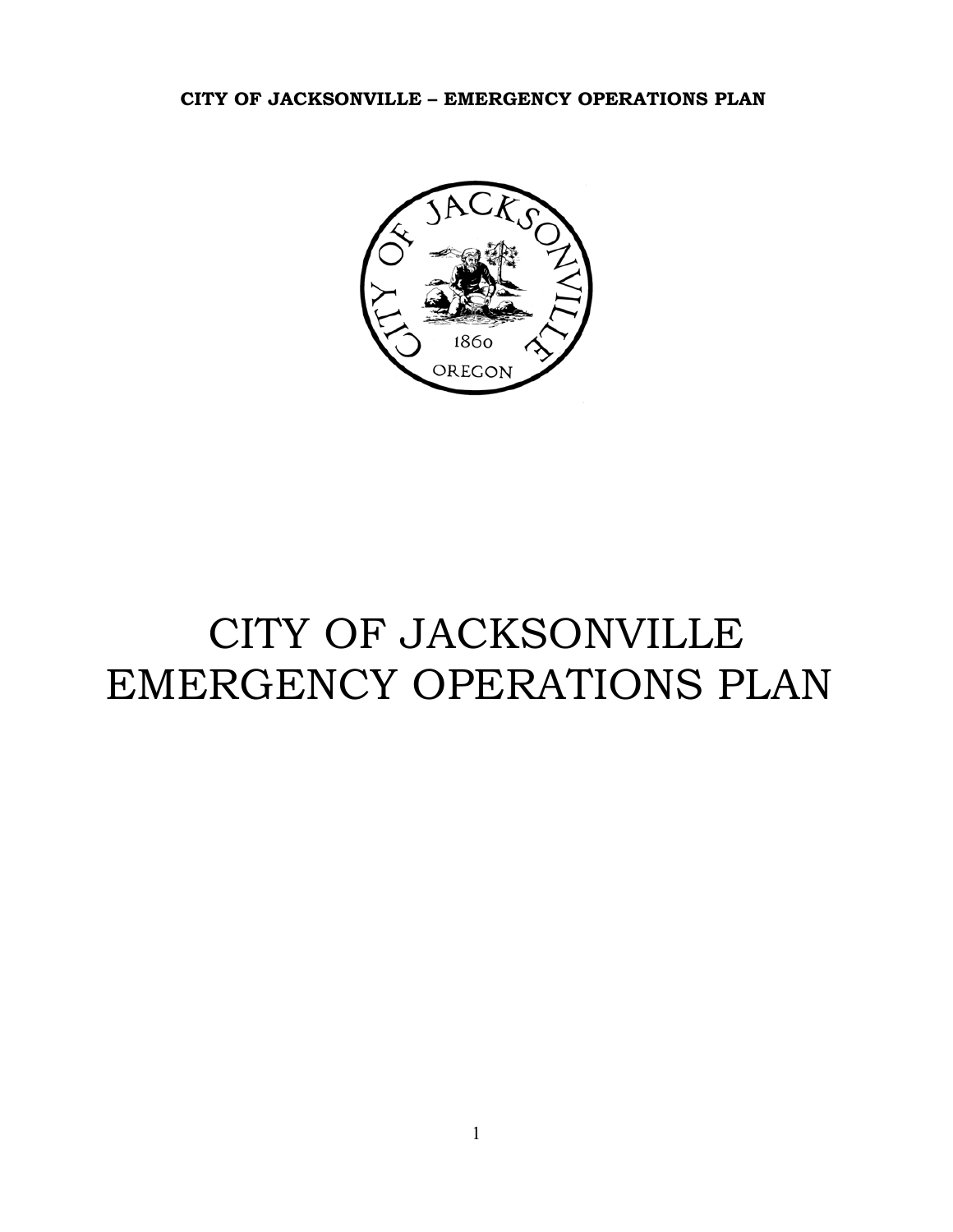# Table of Contents

| <b>GLOSSARY</b>                              |                                                | 6              |
|----------------------------------------------|------------------------------------------------|----------------|
| <b>SECTION 1</b>                             | <b>GENERAL</b>                                 | 7              |
| I. Purpose                                   |                                                | $\overline{7}$ |
| II. Plan Administration                      |                                                | 7              |
| III. Goals and Objectives                    |                                                | $\overline{7}$ |
|                                              | A. Continuity of Government                    | $\overline{7}$ |
|                                              | <b>B. Emergency Management</b>                 | 7              |
|                                              | C. Providing Public Information                | 7              |
|                                              | D. Maintaining Government Operations           | $8\,$          |
| E. Preserving Official Records               |                                                | $8\,$          |
| F. Establishing an Emergency Operations Plan |                                                | $8\,$          |
| G. Ensuring Compatibility                    |                                                | $8\,$          |
| <b>IV.Authority</b>                          |                                                | $8\,$          |
| V. Response Boundaries                       |                                                | $8\,$          |
| VI.Citizen Responsibility                    |                                                | $8\,$          |
|                                              | VII. Phases of Emergency Management            | $8\,$          |
| A. Mitigation                                |                                                | $8\,$          |
| <b>B.</b> Preparedness                       |                                                | 9              |
| C. Response                                  |                                                | 9              |
| D. Recovery                                  |                                                | 9              |
| <b>SECTION 2</b>                             | <b>COMMUNITY PROFILE AND HAZARD SITUATIONS</b> | 10             |
| I. Community Profile                         |                                                | 10             |
| II. Hazard Analysis                          |                                                | 10             |
| <b>III. Hazard Description</b>               |                                                | 11             |
| A. Wildfire                                  |                                                | 11             |
| <b>B.</b> Severe Weather                     |                                                | 12             |
| C. Flood                                     |                                                | 12             |
|                                              | D.HAZMAT – Transportation                      | 12             |
| E. Earthquake                                |                                                | 12             |
| F. Structural Fire                           |                                                | 12             |
|                                              | G. Civil Disobedience                          | 13             |
| H.Landslides                                 |                                                | 13             |
|                                              | I. Domestic/International Terrorism            | 13             |
| <b>SECTION 3</b>                             | DIRECTION AND CONTROL                          | 14             |
| I. Concepts of Authority                     |                                                | 14             |
| A. Policy Level                              |                                                | 14             |
|                                              | <b>B.</b> Administrative Level                 | 14             |
|                                              | C. Coordination/Operations Level               | 14             |
|                                              | i. Dispatch/Communications Level               | 14             |
|                                              | ii. Field Command Level                        | 14             |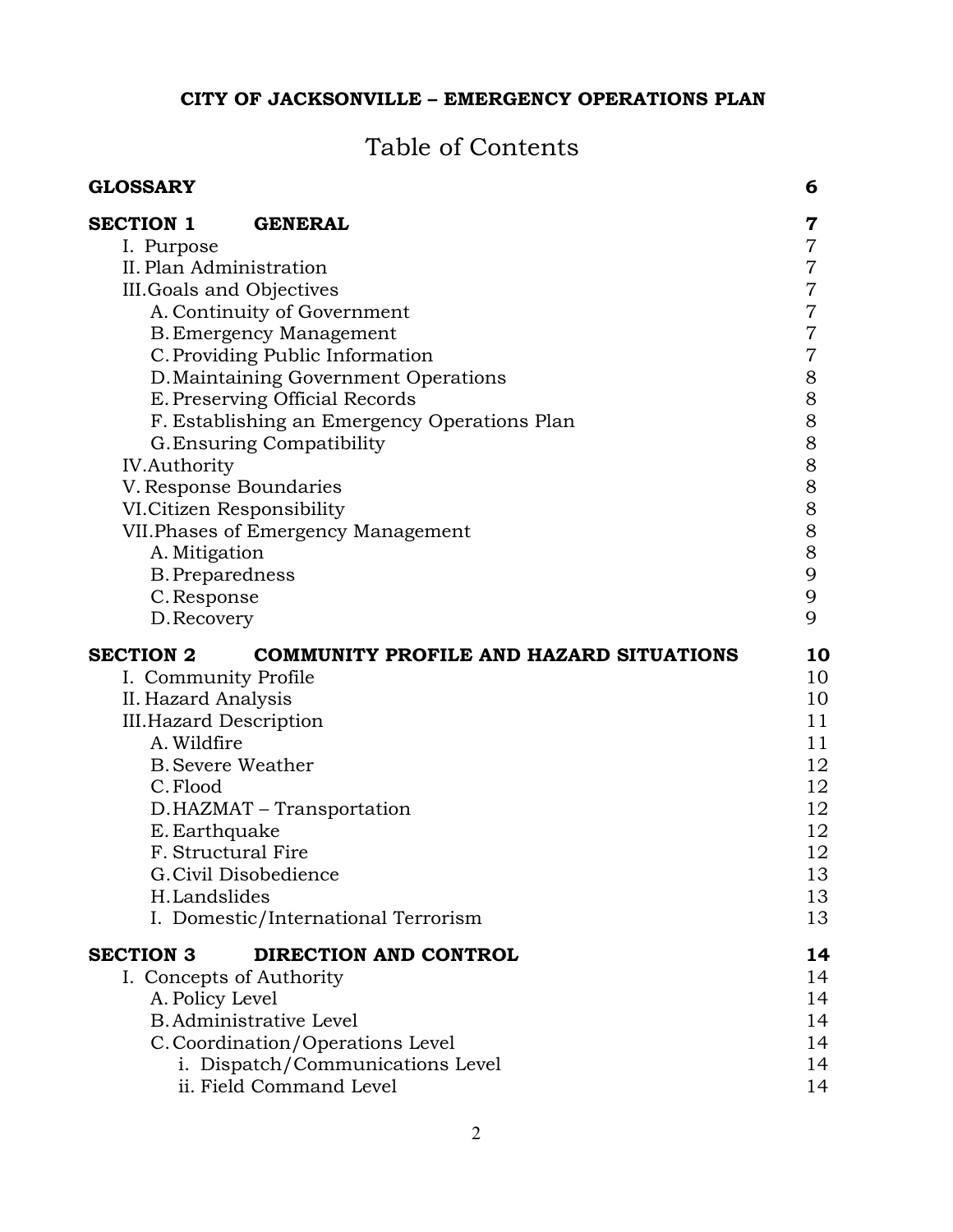| iii. Field Operations Level                               | 14 |
|-----------------------------------------------------------|----|
| II. Emergency Authorities                                 | 14 |
| <b>III.Command Systems</b>                                | 15 |
| A. Incident Command System                                | 15 |
| B. Incident Command System Flow Chart                     | 16 |
| C. National Incident Management System (NIMS)             | 17 |
| IV. Emergency Operations Center (EOC)                     | 17 |
| A. Facilities                                             | 17 |
| <b>B. Facility Requirements</b>                           | 17 |
| C. Emergency Operations Center Staff and Officials        | 18 |
| D.Command Locations                                       | 18 |
| E. Activation of the Emergency Operations Center          | 18 |
| 1. General                                                | 18 |
| 2. EOC Activation Levels                                  | 19 |
| • Level I Advisory Notification                           | 19 |
| • Level II Coordinating Activation                        | 19 |
| • Level III Full Activation                               | 20 |
| <b>SECTION 4</b><br><b>ASSIGNMENT OF RESPONSIBILITIES</b> | 21 |
| I. Responsibilities of All Departments                    | 21 |
| II. City Administrator or Designee                        | 21 |
| <b>III. Public Safety Department</b>                      | 22 |
| A. Fire Department                                        | 22 |
| <b>B. Police Department</b>                               | 23 |
| <b>IV.Public Works Department</b>                         | 23 |
| V. Building Inspector                                     | 24 |
| VI. Southern Oregon Regional Communications (SORC)        | 24 |
| VII. Public Safety Committee                              | 25 |
| <b>SECTION 5</b><br><b>EMERGENCY FUNCTIONS</b>            | 26 |
| I. Public Information                                     | 26 |
| II. Alert and Warning                                     | 27 |
| A. General Guidelines                                     | 27 |
| B. Emergency Alert System (EAS)                           | 27 |
| C. Cable Television Alert System                          | 27 |
| D. Mobile Public Address System                           | 28 |
| E. Door to Door Alert                                     | 28 |
| <b>III.</b> Evacuation                                    | 28 |
| A. Identification of Need to Evacuate                     | 28 |
| B. Identification of the Affected Area                    | 28 |
| C. Determination of the Time Needed for Evacuation        | 28 |
| D. Evacuation of Special Populations                      | 29 |
| E. Implementation Responsibilities                        | 29 |
| F. Evacuation Responsibilities of Assisting Agencies      | 30 |
|                                                           |    |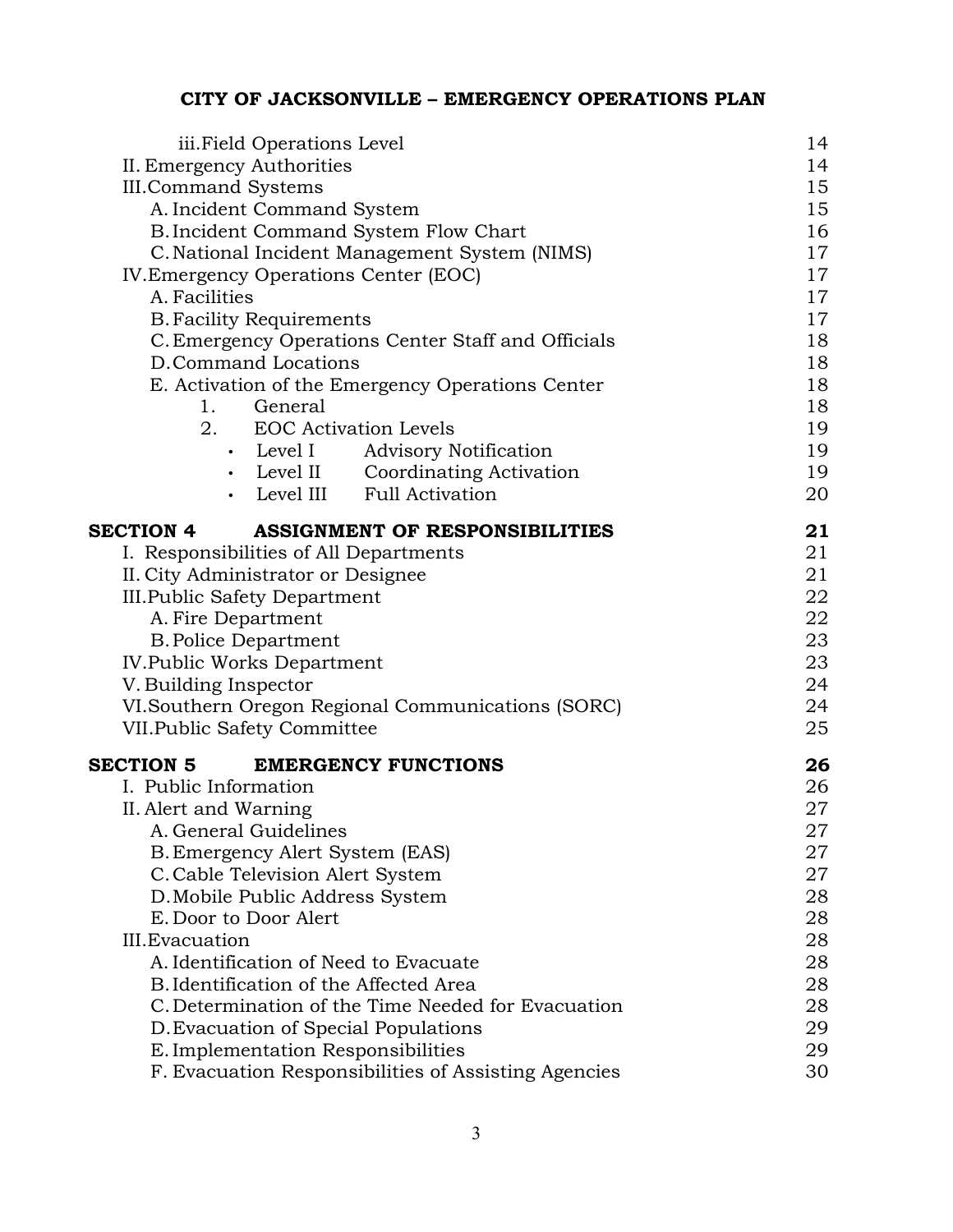| G. Implementation Guidelines                       | 30 |
|----------------------------------------------------|----|
| H. Evacuation Procedures - General                 | 31 |
| I. Evacuation Procedures – Door to Door Evacuation | 32 |
| J. Evacuation Procedures – Mobile Public Address   | 32 |
| <b>IV.Resource Management</b>                      | 33 |
| A. Description                                     | 33 |
| i. Logistics Section                               | 33 |
| ii. Planning Section                               | 33 |
| V. General Guidelines                              | 33 |
| VI. Emergency Fiscal management                    | 34 |
| VII. Shelter, Food and Human Services              | 34 |
| A. General                                         | 34 |
| <b>B. American Red Cross</b>                       | 35 |
| C. Emergency Response Personnel                    | 35 |
| i. Emergency Operations Center Staff               | 35 |
| ii. Response Personnel                             | 35 |
| iii. Families of City Response Personnel           | 35 |
| VIII.Health, Human and Medical Services            | 36 |
| A. Description                                     | 36 |
| <b>B. Health and Human Services</b>                | 36 |
| i. Jackson County                                  | 36 |
| ii. State of Oregon                                | 36 |
| iii. Emergency Medical Services                    | 36 |
| iv. Mass Casualty Incidents (MCI)                  | 36 |
| v. Temporary Morgue Services                       | 37 |
| IX.Declaring a Disaster and Damage Assessment      | 38 |
| A. Reporting of Emergency Conditions               | 38 |
| B. Local, County and State Disaster Declarations   | 38 |
| C. Federal Disaster Declarations                   | 38 |
| D.Damage Assessment                                | 39 |
| E. Support Services                                | 39 |
| F. Department Support                              | 40 |
| X. Terrorism Response                              | 40 |
| <b>APPENDIX</b>                                    |    |
| I. Hazard Matrix                                   | 41 |
| II. Emergency Powers Ordinance                     | 47 |
| III. Evacuation Order                              | 53 |
| IV. Request to the Governor of the                 |    |
| State of Oregon for Declaration of Emergency       | 55 |
| V. Initial Damage Assessment                       | 57 |
| VI. Preliminary Damage Assessment                  | 59 |
| VII. Record of Changes                             | 61 |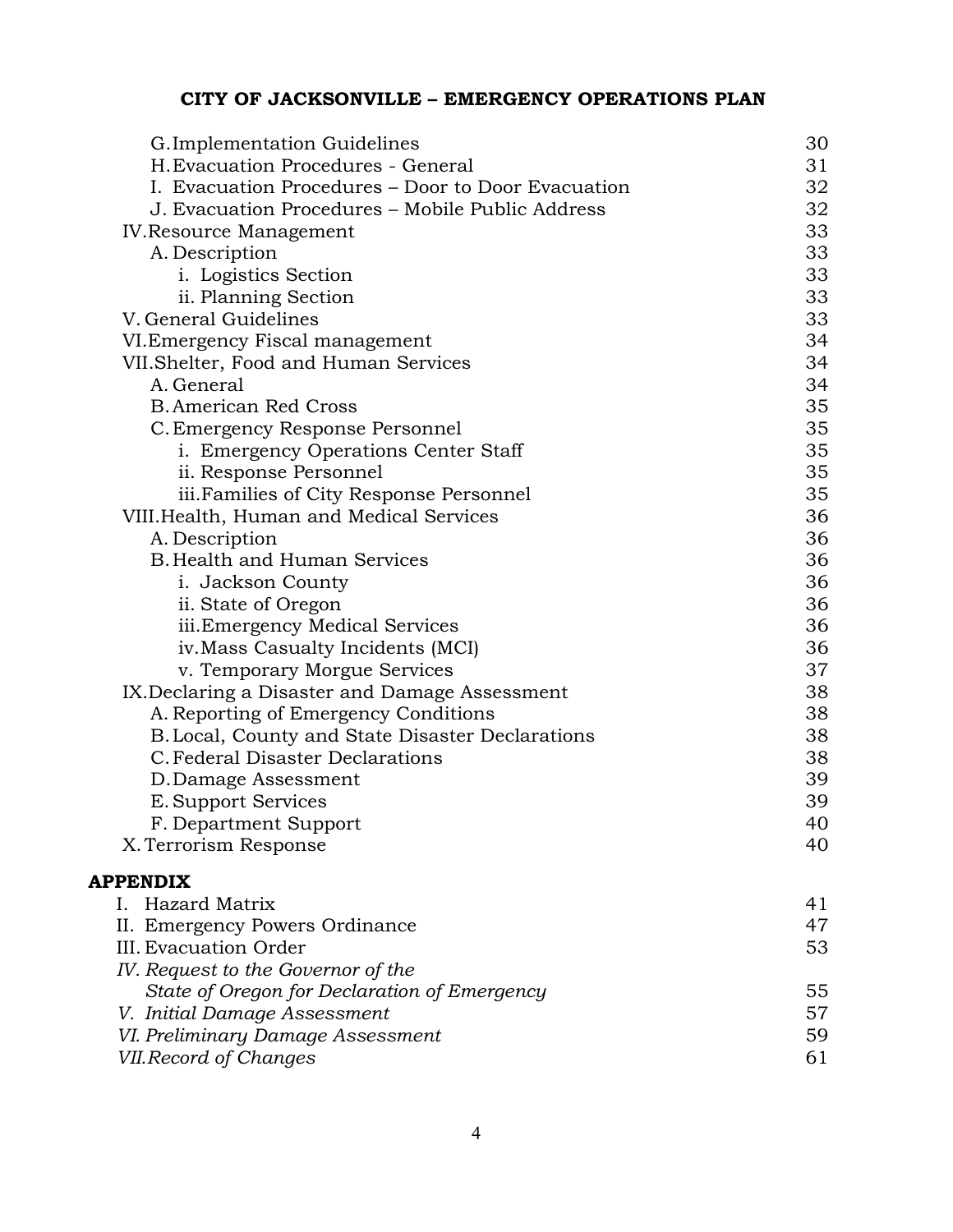#### **ANNEX**

| A.             | <b>WILDFIRES</b>                 | 62 |
|----------------|----------------------------------|----|
| В.             | <b>SEVERE WESTHER</b>            | 68 |
| $\mathcal{C}.$ | FLOOD                            | 71 |
| D.             | HAZMET - TRANSPORTATION          | 74 |
| Е.             | <b>EARTHOUAKE</b>                | 77 |
| F.             | <b>STRUCTURAL FIRE</b>           | 81 |
| G.             | CIVIL DISOBEDIENCE               | 84 |
| Η.             | <b>LANDSLIDES</b>                | 85 |
|                | DOMESTIC/INTERNATIONAL TERRORISM | 88 |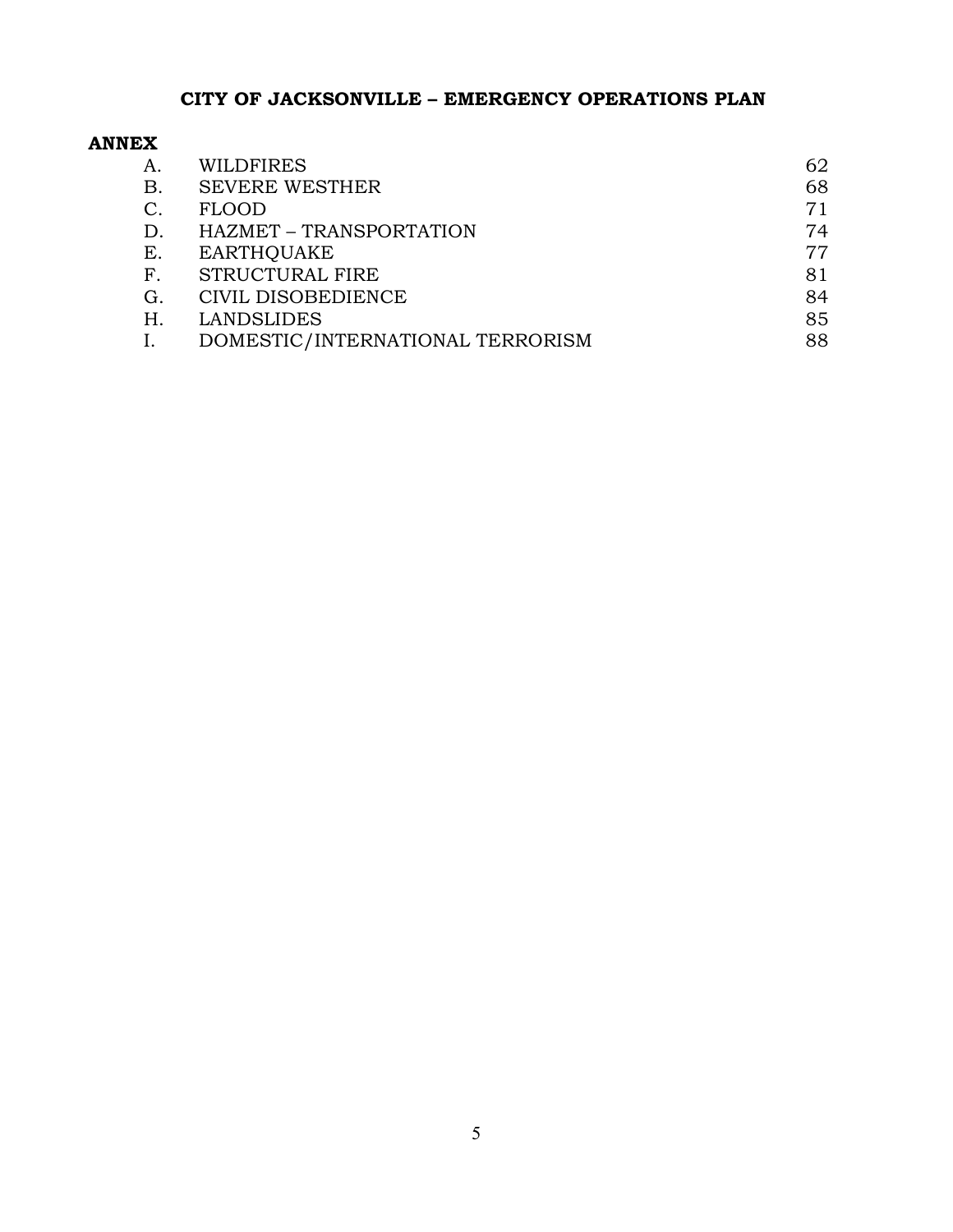#### **GLOSSARY**

**CERT – Community Emergency Response Team CPR – Cardio Pulmonary Resuscitation**

**DAC – Disaster Application Center DOGAMI – Oregon Department of Geology and Mineral Industries**

**EOC – Emergency Operations Center EOP – Emergency Operations Plan** 

**FEMA – Federal Emergency Management Agency**

**GIS – Geographical Information Systems**

**HAZMAT – Hazardous Materials**

**IC – Incident Commander**

**JCHHS – Jackson County Health and Human Services** 

**MCI – Mass Casualty Incident** 

**NIMS – National Incident Management System** 

**ODF – Oregon Department of Forestry OEM – Oregon Emergency Management ORS – Oregon Revised Statutes** 

**PIO – Public Information Officer** 

**RVCOM – Rogue Valley Communications**

**SOP – Standard Operating Procedures SORC – Southern Oregon Regional Communications** 

**USFS – US Forest Service**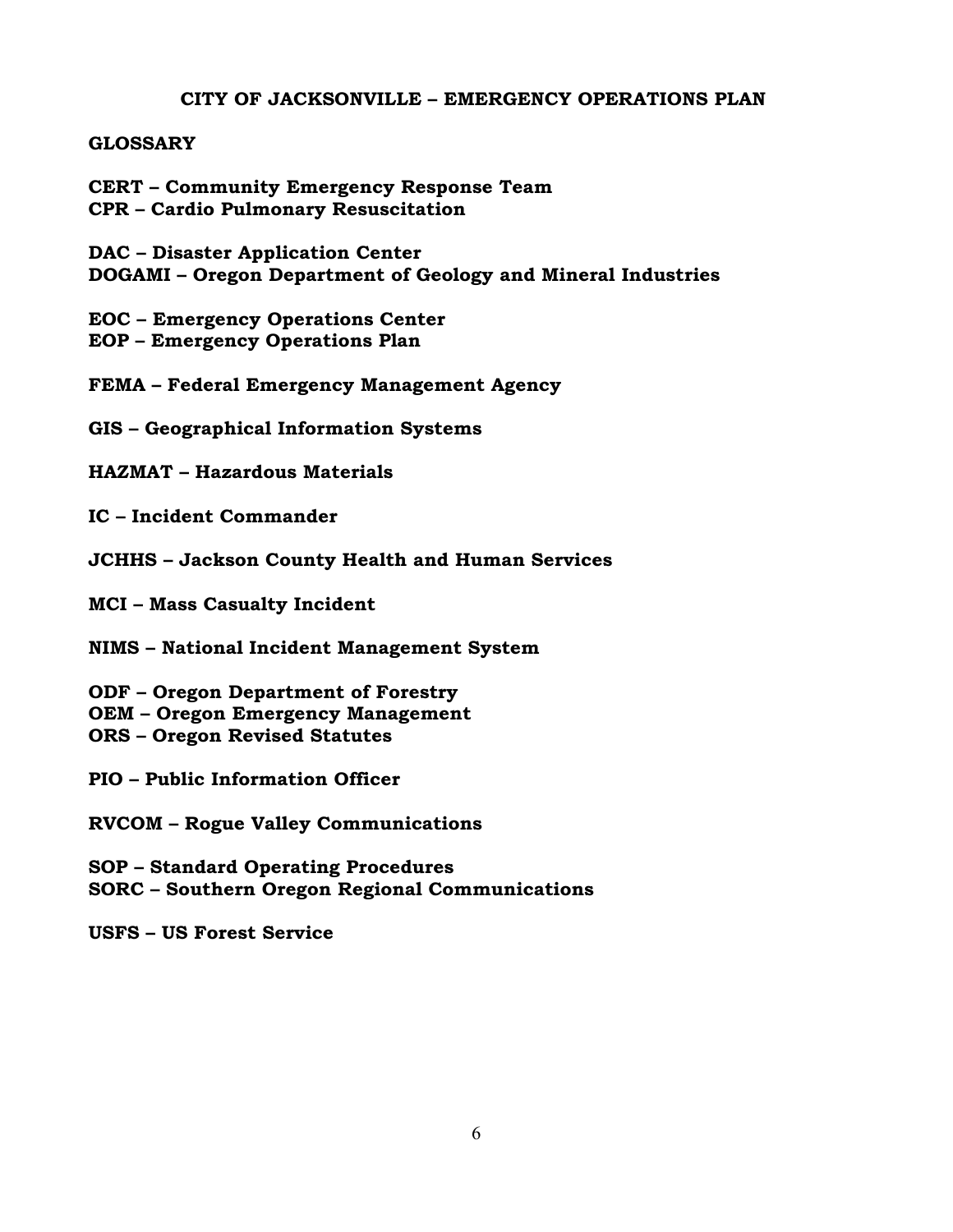## **SECTION 1 GENERAL**

# **I. Purpose**

The City of Jacksonville EOP provides an overall management framework for the City's efforts to mitigate, respond to, and recover from, major emergencies. This plan is a guide and does not carry the force of law. It is a management tool defining the interlocking roles of city staff and officials. Nothing in this plan is intended to discourage field personnel from exercising discretionary authority in problemsolving.

This plan provides a management framework for any and every type of emergency or disaster that has some probability of occurring and affecting people and property, including natural disasters, energy and materials shortage, technological hazards, civil disasters, attack, either in war or through terrorist activity.

# **II. Plan Administration**

This plan was developed by Jacksonville's Emergency Response Personnel, City Administrator and members of the Public Safety Committee.

City staff to receive a copy of this plan include the: City Administrator, Public Safety Department Chief, Public Works Director and City Treasurer/Recorder. The City will provide a copy of this plan to Jackson County Emergency management and SORC. The City Administrator is responsible for ensuring that all appropriate local staff, officials and regional partners received a copy of this plan.

The City Administrator will request a review and update of this plan every five (5) years. Changes to this plan will be recorded on the Record of Changes Form, Appendix 9.

# **III. Goals and objectives**

To provide for the health, safety and welfare of its citizens, the City responds to a major emergency situation with the following priorities:

- A. *Continuity of Government* A clear definition of the line of authority in city government during emergency situations and of the operational chain of command in the field.
- B. *Emergency Management* The work of emergency service personnel which includes fire fighting, rescue, law enforcement and all actions related to caring for involved citizens.
- C. *Providing Public Information and Citizen Welfare* Provide the public with information and/or assistance.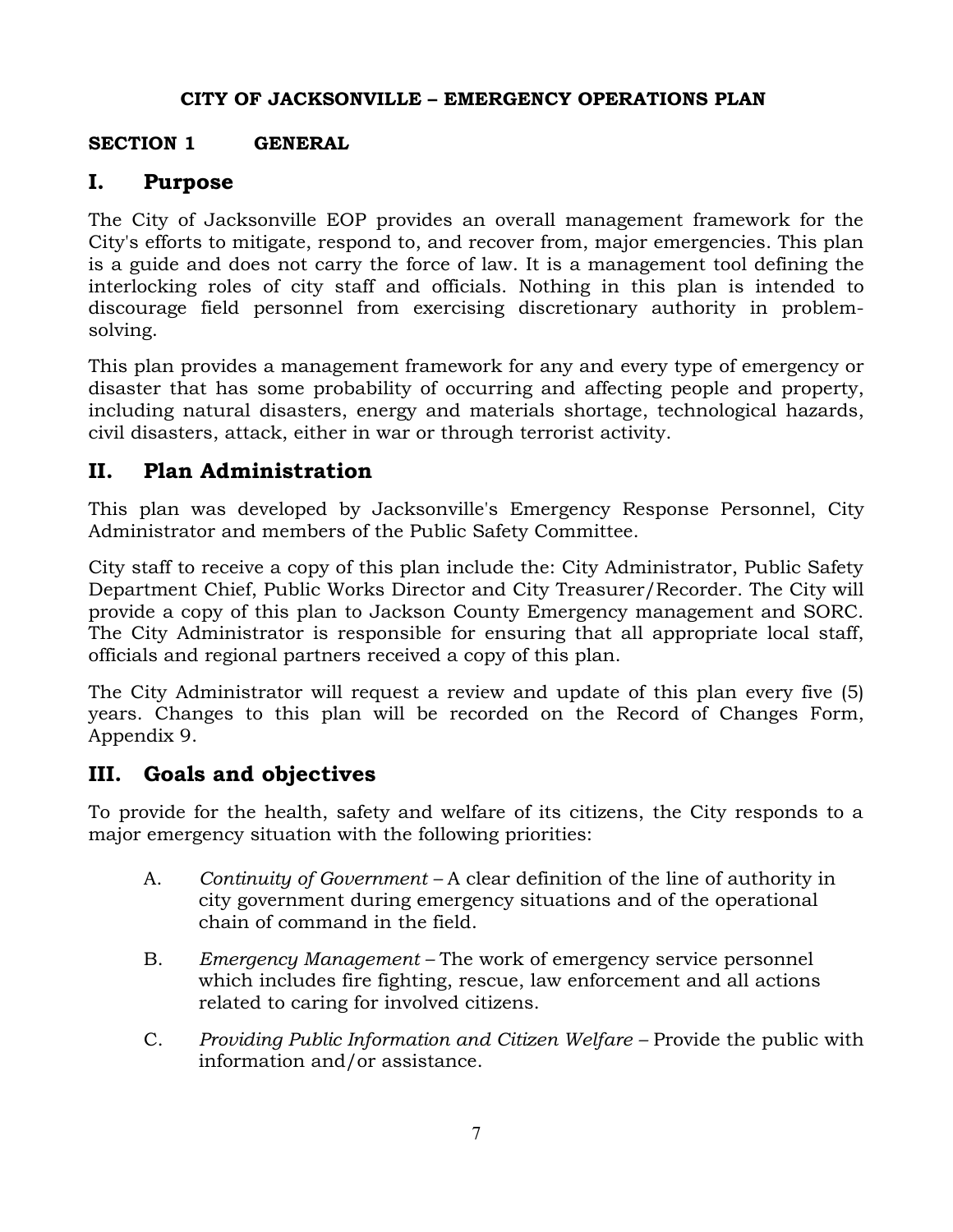- D. *Maintaining Government Operations* Maintain routine government operations during the emergency, if possible.
- E. *Preserving official records* Preserve official records from fire, water and theft.
- F. *Establishing an Emergency Operations Plan* Establish an Emergency Operations Plan that facilitates emergency response.
- G. *Ensuring Compatibility* Ensure compatibility of City response and plans with the Jackson County Emergency Operations Plan.

# **IV. Authority**

This Emergency Operations Plan is developed and published in accordance with ORS Chapter 401.015 – 401.590.

# **V. Response Boundaries**

The City of Jacksonville will respond to all manmade or natural disasters within the city boundaries or on any land owned by the City of Jacksonville when the response will benefit the city residents and/or the city can benefit from the outcome of the incident.

# **VI. Citizen Responsibility**

During widespread emergencies, community resources will be overburdened. People in the disaster area should be prepared to sustain themselves no less than three (3) days (72 hours) with stored food, water and shelter. Battery powered radios may be the only method available to gain information from local government. Outside assistance rarely arrives in sufficient force to make an impact within the three day time frame. For this reason, it is in the community's best interest to foster a selfhelp attitude, reinforced with a CERT, first aid, CPR and related classes.

# **VII. Phases of Emergency Management**

This plan accounts for activities before, during and after emergency operations. The phases of emergency management are described below.

**A. Mitigation**: Mitigation is the long-term process of reducing disaster causes loss of life and property damage. It does so via land use regulations and construction practices a variety of activities that may include stock piling resources, structural hazard assessment, and public awareness and education programs. A mitigation program can be divided into stages including risk analysis, vulnerability studies and development of risk standards and the integration of risk standards into the community development process. Risk standards may be integrated into comprehensive planning, permit and environmental review, zoning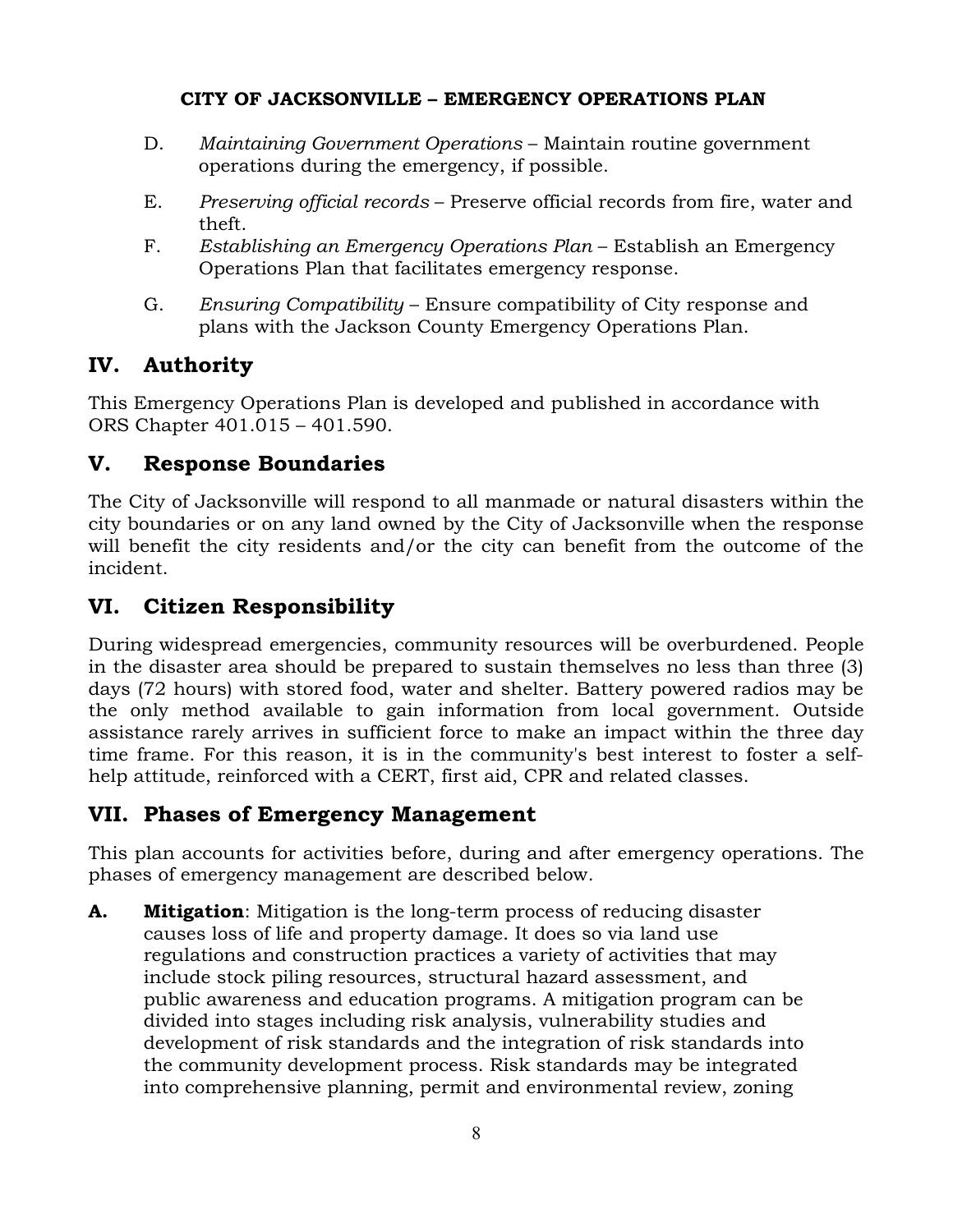ordinances and fire/safety building codes.

- **B. Preparedness**: Preparedness involves planning, training and providing public information. It is key to emergency warning, response and recovery activities. Preparedness plans and procedures should give a clear indication of the roles, responsibilities and capabilities of all participants. Mutual aid agreements should indicate the level of response available. Disaster Emergency Operations Center (EOC), Departmental Standard Operating Procedures (SOP's) should be developed by all departments assigned emergency response and recovery responsibilities, including:
	- i. Delineating the functions assigned to each department and the responsibilities of each staff member.
	- ii. Creating procedures to activate each departments function; and
	- iii. Providing resource listing of each function. Disaster preparedness education and training, exercising, and testing are vital to determine the effectiveness of the disaster plan and its SOPs. Staff training will take place at all levels of government and with support organizations. Through lectures, seminars and simulated problem-solving workshops, staff members may be cross-trained from their normal day-to-day functions to fill one or more staff positions.
- **C**. **Response**: Emergency response activities involve traditional extraordinary functions by government and the private sector to minimize loss of life and property. Local public safety response agencies must coordinate to enable proper response. The key to effective, predictable, and coordinated jurisdiction wide response it the Emergency Operations Plan. A widespread emergency requires the prioritized use of resources.
- **D. Recovery**: Recovery involves short-term assistance and long-term activities designed to return conditions to normal. Initially they include restoring vital services and providing for the basic needs of the public. Long-term recovery activities include providing individual assistance and restoring business, agricultural and public infrastructure.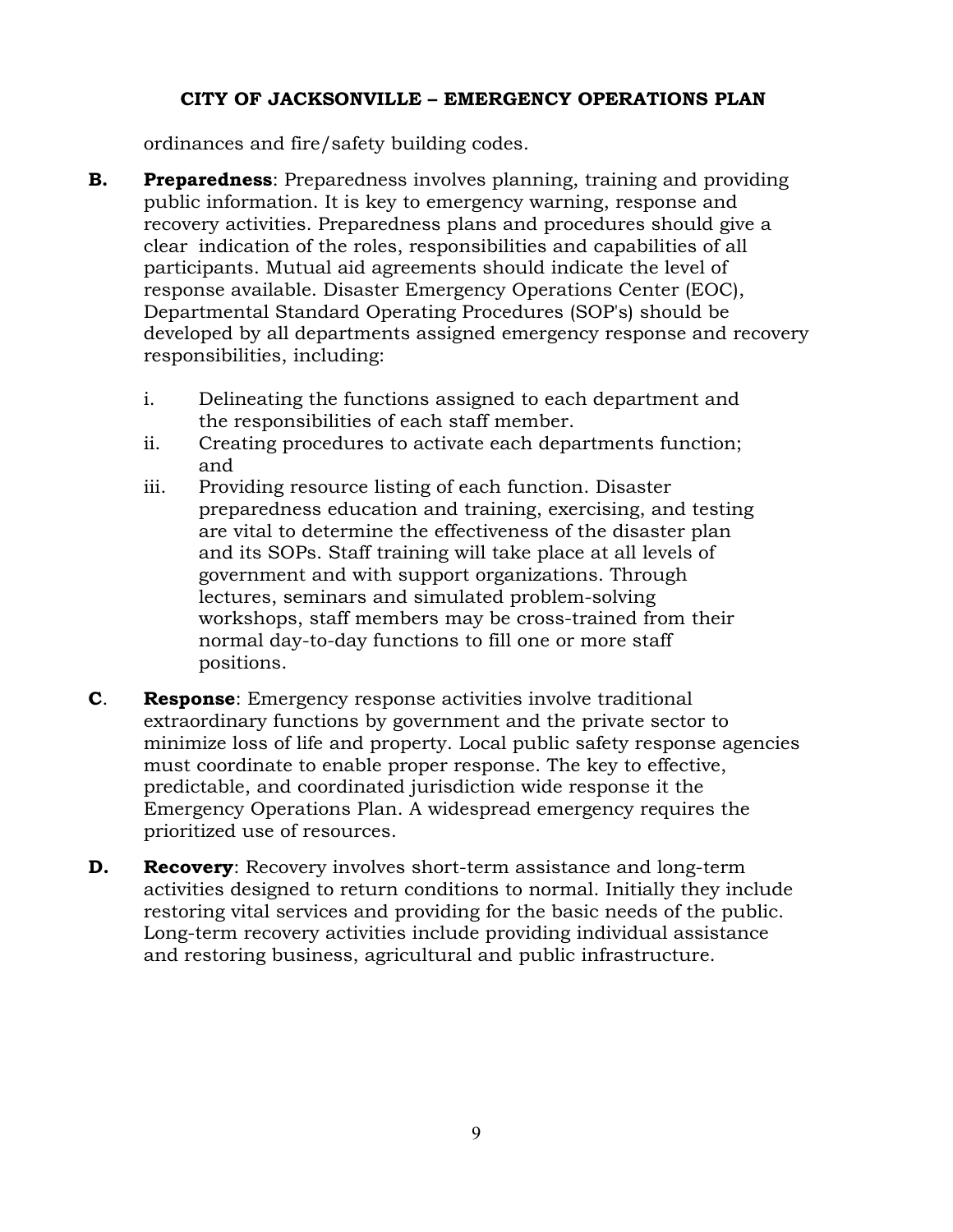#### **SECTION 2 COMMUNITY PROFILE AND HAZARD SITUATIONS**

This section describes the natural and man-made characteristics of the city that affect the emergency planning process and the hazards facing the city.

# **I. Community Profile**

Jacksonville is located in southwest Oregon approximately five miles west of Medford and 32 miles southeast of Grants Pass. In July 2005, the estimated population for the City of Jacksonville was 2230.

Jacksonville is located on an alluvial fan at the western edge of the Bear Creek Valley in Jackson County, Oregon. Elevations vary from 1400 to 1600 feet above sea level. The community lies mainly along the eastern margin of the Klamath Mountain range. The city is bordered on the south and west by mountainous terrain and on the north and west by the flat margins of the Bear Creek Valley. Nestled among forested hills, the city is particularly at risk from Wildland and Urban Interface fires.

Jacksonville and the surrounding area is transected by numerous small streams and natural drainages, most of which are ephemeral and drain in a generally northeasterly direction toward the Rogue River. Major water courses in the area include Jackson Creek, Walker Creek, Daisy Creek and the Phoenix Canal which is part of the Medford Irrigation District. Stream flooding often results form heavy snowfall combined with sudden warm rains.

Jacksonville has a moderate climate receiving approximately 21 inches of rain per year, most of which falls in the Fall and Winter months. Areas in the city where the percent slope is greater than 20% are considered to present a high erosion hazard.

The potential for seismic activity is of special concern to the City since it boasts numerous historic unreinforced masonry buildings with heavy concentration in the downtown core and throughout the city.

Oregon State Highway 238 is the main route from Medford to Jacksonville, it continues directly through the downtown area and is one of only two routes to the Applegate Valley where several unincorporated communities are located.

A unique feature of Jacksonville is the presence of the Britt Festivals, a non-profit organization that during the spring and summer seasons brings thousands of people into this small city on a weekly basis for musical events that range from classical to pop.

# **II. Hazard Analysis**

The process of developing an EOP begins with the identification and assessment of the hazards that could affect the area. This provides the city with a sense of the relative risk presented by various hazards. It does not predict the occurrence of a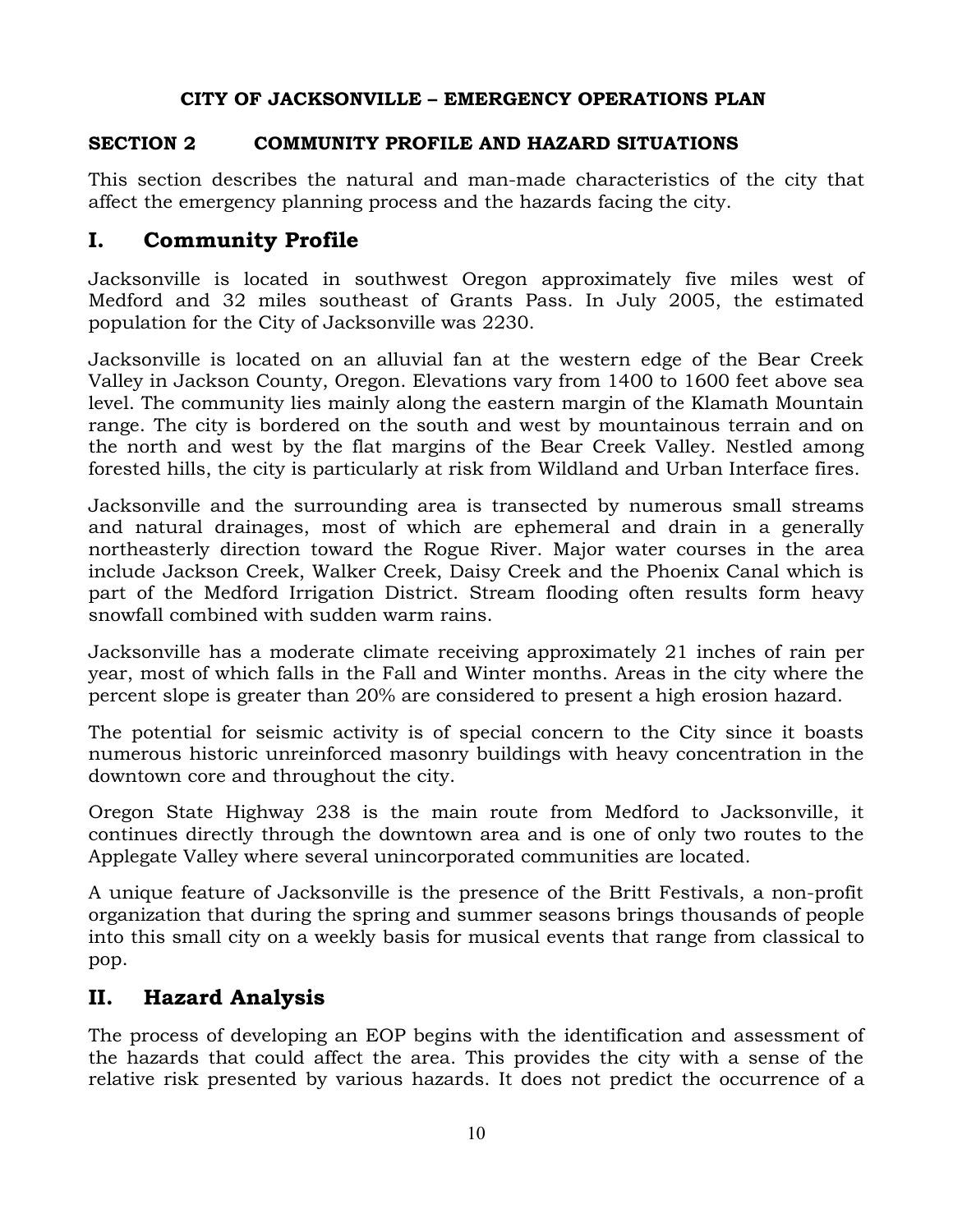particular hazard. It does quantify the level of risk one hazard presents as compared to another. This analysis allows the city to focus on the greatest risk. The following categories are used to assess each hazard:

| <b>History</b> | The record of occurrences of previous disasters or events                                               |
|----------------|---------------------------------------------------------------------------------------------------------|
| Vulnerability  | The percentage of population and property at risk from each<br>hazard                                   |
| <b>Maximum</b> |                                                                                                         |
| <b>Threat</b>  | The maximum percentage of population and property that<br>could be impacted under a worst case scenario |
| Probability    | The number of occurrences of each hazard in the past 100<br>years                                       |

By scoring a hazard with each of these indices and then adding the sub-scores we arrive at a total score for that hazard. The total score is not as important as how it compares with the total scores for other hazards the jurisdiction faces. By comparing scores, the jurisdiction can determine its priorities for mitigation and preparedness.

Jacksonville faces a variety of potential hazards. The OEM Statewide Hazard Analysis methodology has been applied to those hazards, resulting in the list of hazards below organized by level of relative risk from highest to lowest. See Appendix 1 for the Jacksonville Hazard Matrix.

# **III. Hazard Description**

#### **A. Wildfire**

Wildfires have periodically threatened the city. In the early 1960's a wildfire was on the edge of town running from the north side of Highway 238 to Wagon Trail Drive. In the summer of 2001, the Cemetery Hill Fire stared at the top of Cemetery Hill and rolled down and up the canyon covering two acres. The Squires Peak Fire, also in the summer of 2001, came across the ridge from Sterling Creek within two miles of the city. The ODF and USFS joined the response.

Jacksonville Woodlands Historic Natural Park and Trail System joins some 284 acres of wooded hillsides. These forested lands owned and jointly managed by multiple agencies resemble large peninsulas jutting into Jacksonville residential areas. The presence of the woodlands within the city limits creates significant wildland/urban interface areas and the need for constant vigilance from fire protection services.

#### **B. Severe Weather**

Strong winter winds and/or ice storms have blown down trees causing power to be cut off and access to some streets and highways to be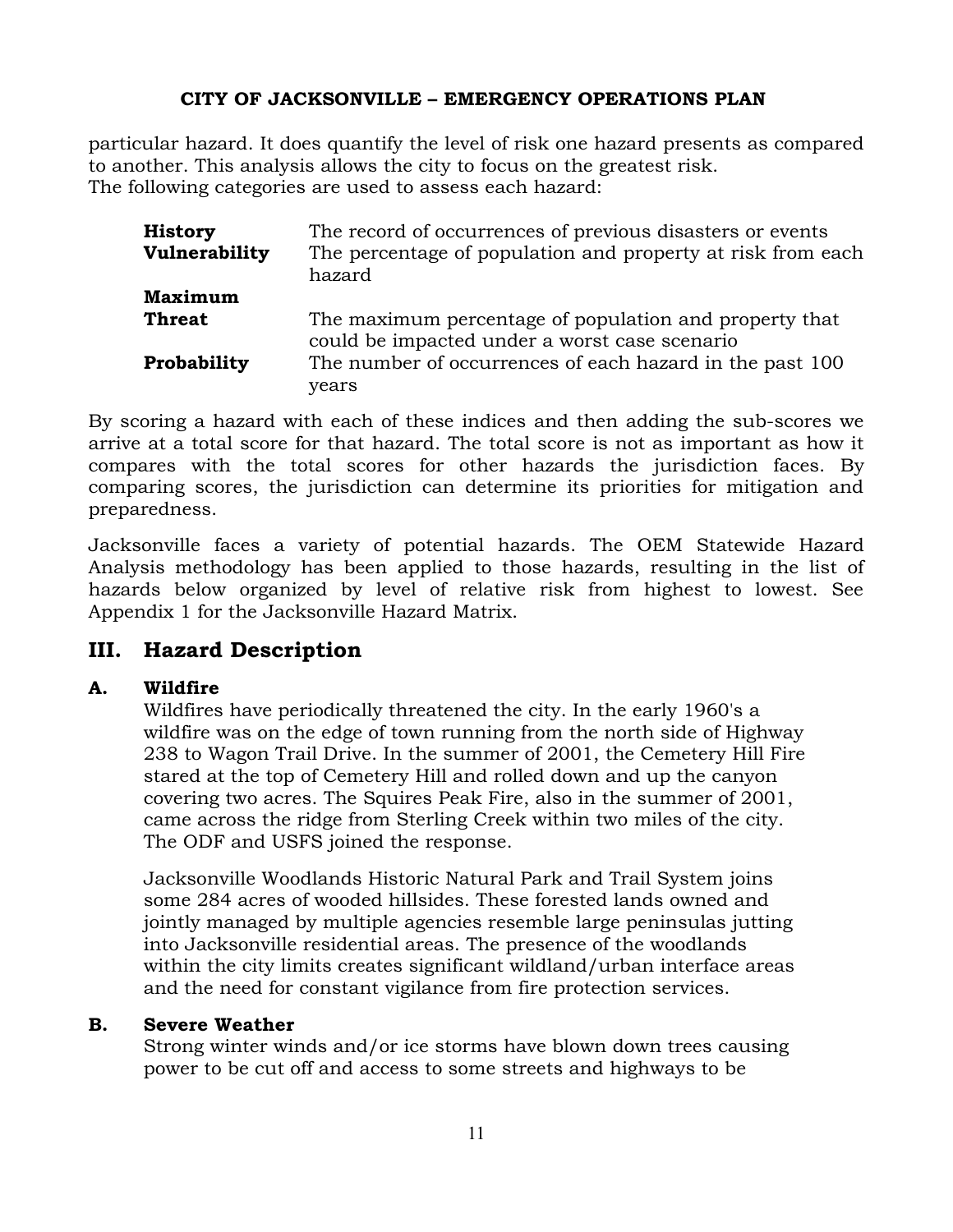blocked. Trees in Jacksonville are highly valued as having historic importance; thus the process of identifying and resolving tree hazards can be more time intensive; having to call in professional arborists for a report to be submitted to the Cities Planning Department.

#### **C. Flood**

Daisy and Jackson Creeks are the two flooding sources in Jacksonville. One are of specific concern is the intersection of the Medford Irrigation District and Jackson Creek. Floods in the area are typically the result of heavy snowfall and sudden warm rains. During the 1997 New Years Flood, Daisy Creek went over its banks and trees fell down from heavy rains washing out their roots. There was water damage on Third Street over to Pheasant Meadows and Widean Lane. A clogged ditch caused a sheet of water to flow across Highway 238 at Hanley Road, hiding the roads path.

#### **D. HAZMAT- Transportation**

Vehicles carrying hazardous materials regularly travel Highway 238 running through the town. With several creeks and small, older bridges in the area, hazardous material accidents are not uncommon. In one recent instance, a truck went over the wooden bridge over Jackson Creek behind Blackstone Alley and landed in the creek, spilling fuel into the creek.

#### **E. Earthquake**

Recent studies by DOGAMI suggest that a major Cascadia Subduction earthquake will hit Southern Oregon sometime in the next 200 years. An earthquake would pose an enormous threat to the economic well-being of Jacksonville since most of the downtown core is comprised of nonreinforced masonry buildings. An additional 40 homes in the city are also masonry and would likely face the same fate. Effects of the 1996 Klamath Falls earthquake were felt in the Jacksonville area where wells were affected as the bedrock shifted. Given that Jackson County lies between the Klamath fault to the East and the Cascadia Subduction Zone to the West, a DOGAMI official suggests that the probability of an earthquake in our region is high.

#### **F. Structural Fire**

Although the number of recent structural fires in Jacksonville is relatively low, the potential for a destructive fire in the downtown core is high. There have been six structural fires in Jacksonville since 1996 and the cause of those fires has varied. The historic nature of the community means that many homes and businesses are not to current building codes. Thus, many Jacksonville homes are more susceptible to fires starting and spreading quickly. Many commercial buildings have common walls, potentially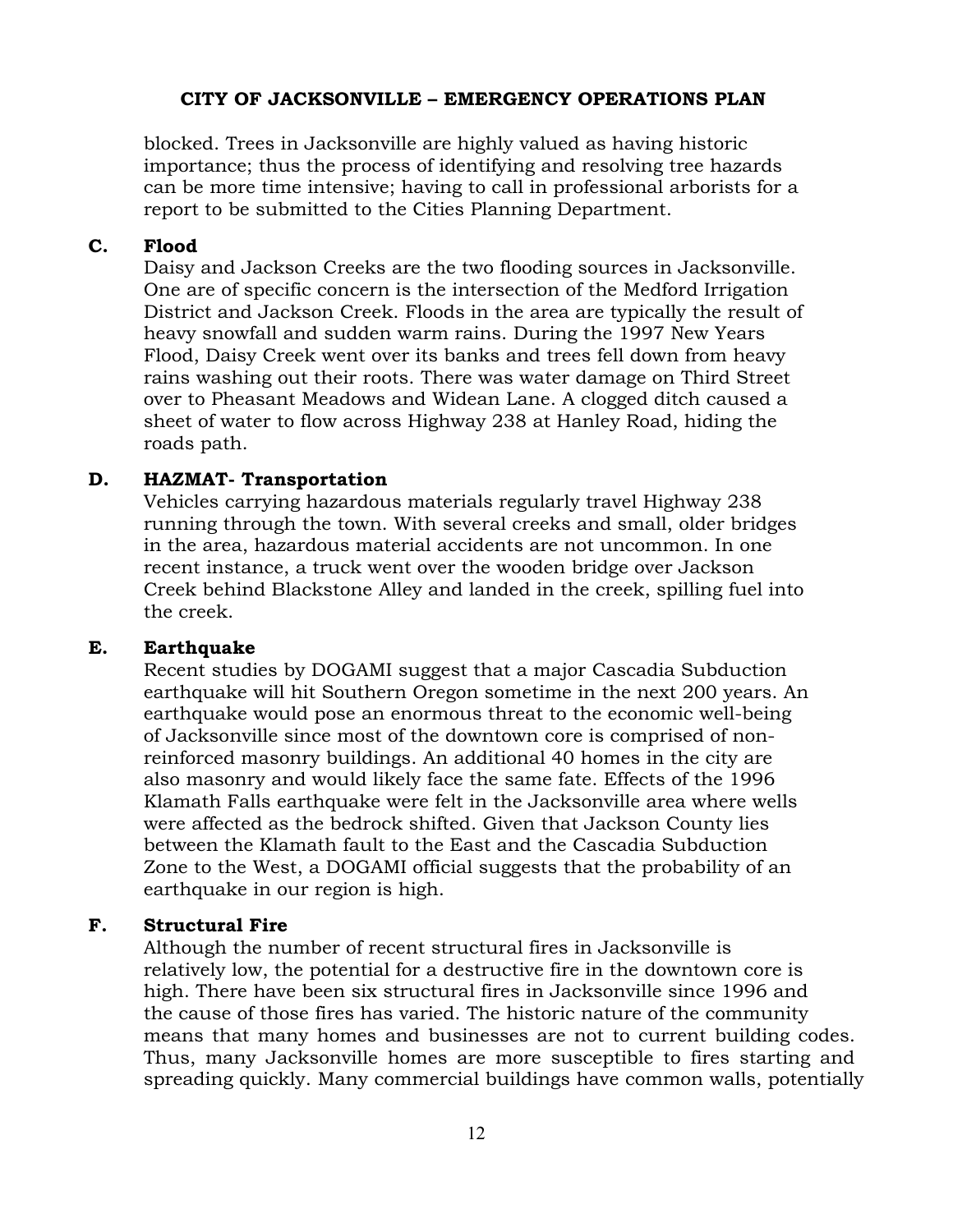enabling fire to spread virtually unchecked through the central business area.

#### **G. Civil Disobedience**

Only in recent years has the city had concerns regarding civil disobedience. In 1998, a potential situation arose related to the appearance of a performer at the Britt Festivals. Timber families came to protest against the performer who had been arrested for protesting a timber sale in another part of the country. Approximately 1000 protesters were in the streets of the town the day of the performance, however no violence occurred. In 2004 President GW Bush visited Jacksonville. Citizens of Jackson County both for and against the President's policies were on hand in the city to voice their opinions. Several arrests were made for disorderly conduct and obstructing the duties of law enforcement.

#### **H. Landslides**

Jacksonville, to date, has not experienced a landslide whether manmade or natural. The area does however, have the potential of landslides if human activities on hillsides are not controlled to prevent mass movement hazards. In 2002, DOGAMI produced a set of maps identifying areas with potential of rapidly moving landslides in Western Oregon. The map of such areas in Jacksonville show an area coming into the city limits from the west and a small area to the south. This map is intended as a starting place for site specific studies, should development be planned in those areas. It concerns debris flows, not other types of landslides. The maps are on file with the Jacksonville City Planner.

#### **I. Domestic/International Terrorism**

The Jacksonville Police Department has completed a Basic Vulnerability Assessment of Potential Terrorism Targets for the city. Law Enforcement has concluded that there is a minuscule probability of a terrorist attack in Jacksonville. The one known local incident of domestic terrorism involved a mailed threat against a logging company which is no longer located in the city.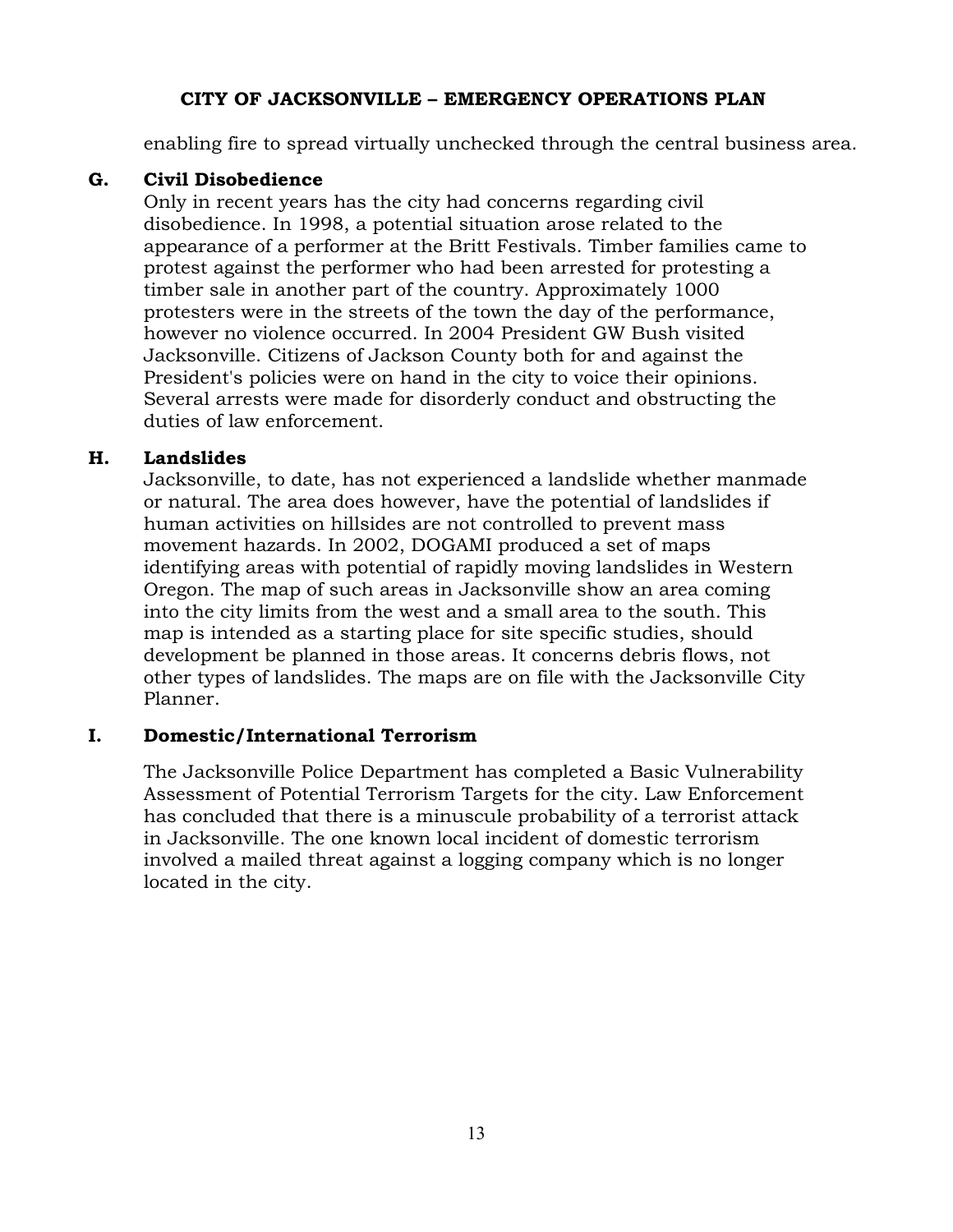#### **SECTION 3 DIRECTION AND CONTROL**

# **I Concepts of Authority**

Three levels of authority described below, have been found to be most effective in Emergency Management.

- **A. Policy Level:** The Mayor and City Council Members are responsible for:
	- declaring a state of emergency
	- providing the legislative function to allocate additional funds for emergencies not already in place,
	- dealing with legislative issues not anticipated for a disaster, and
	- keeping the community counseled and reassured about the City's response to an emergency.
- **B. Administrative Level:** The City Administrator, Public Safety Department Chief, and Public Works Director serve as an oversight team to make decisions on situations not covered by pre-planned responses and to make recommendations to the City Council regarding emergency expenditures.
- **C. Coordination/Operations Level:** Public safety and public services personnel work together as noted below to handle specific decisions of incident control, to coordinate among departments and to provide pertinent input to the Incident Commander
	- i. **Dispatch/Communications Level:** Insuring adequate, accurate relay of information to and from the field via any means available (radio, teletype, telephone, courier, etc.).
	- ii. **Field Command Level:** On-scene management of the situation to implement instructions from the EOC and direct the field units.
	- iii. **Field Operations Level:** Decision implementation by emergency personnel under the control of the field officers.

# **II Emergency Authorities**

The City of Jacksonville has an ordinance that addresses emergency management. The ordinance is attached to this plan as Appendix 2.

The ordinance defines:

- A. The process of declaring and ratifying a local emergency
- B. The succession of authority
- C. Special authorities given to the City Administrator or designee during a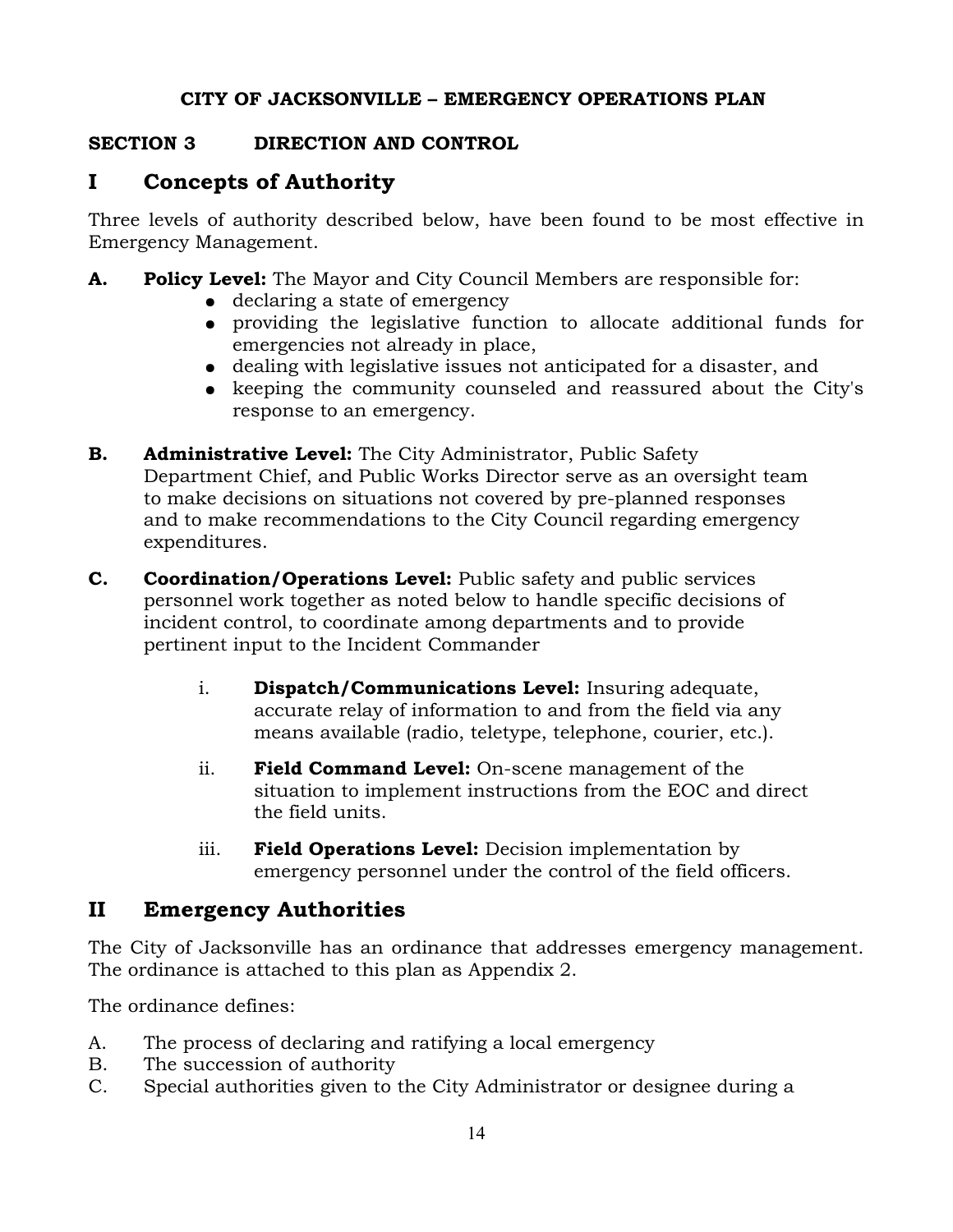declared emergency

- D. Special measures which may be taken during a declared emergency and in the interest of public health, safety and welfare
- E. The termination of the state of emergency
- F. Due process
- G. The penalty for violation of the ordinance.

## **III Command Systems**

#### **A. Incident Command System**

The term NIMS refers to a nationally recognized standard organizational structure for emergency management. Many Fire Departments/Districts and Police Departments use this structure. NIMS consists of five major designated functions, as follows:

**Command** Overall and ultimate responsibility for directing response activities, including developing strategies, managing resources and planning overall operations.

- i. **Liaison**
- ii. **Safety**
- iii. **Public Information**

**Operations** Responsible for the coordinated tactical response to an incident

**Planning** Ongoing situation assessment; collecting and disseminating information on the incident and the development of information used to in contingency planning

**Logistics** Entails the provisioning of all facilities, services, personnel and materials

**Finance** Tracks all expenditures related to the event and evaluating the financial considerations

No matter how routine or major an incident may be, this structure and its basic functions apply. Regardless of the number of personnel responding to an event, this structure can be used. If an incident is routine, the Incident Commander may chose to perform all five functions. If an incident is larger, he may chose to assign different functions to different people.

Figure 1 on page 5 shows the NIMS for Emergency Operations in the City of Jacksonville. As defined by the City's Emergency Powers Ordinance, the City Administrator serves as Emergency Manager and PIO for large incidents.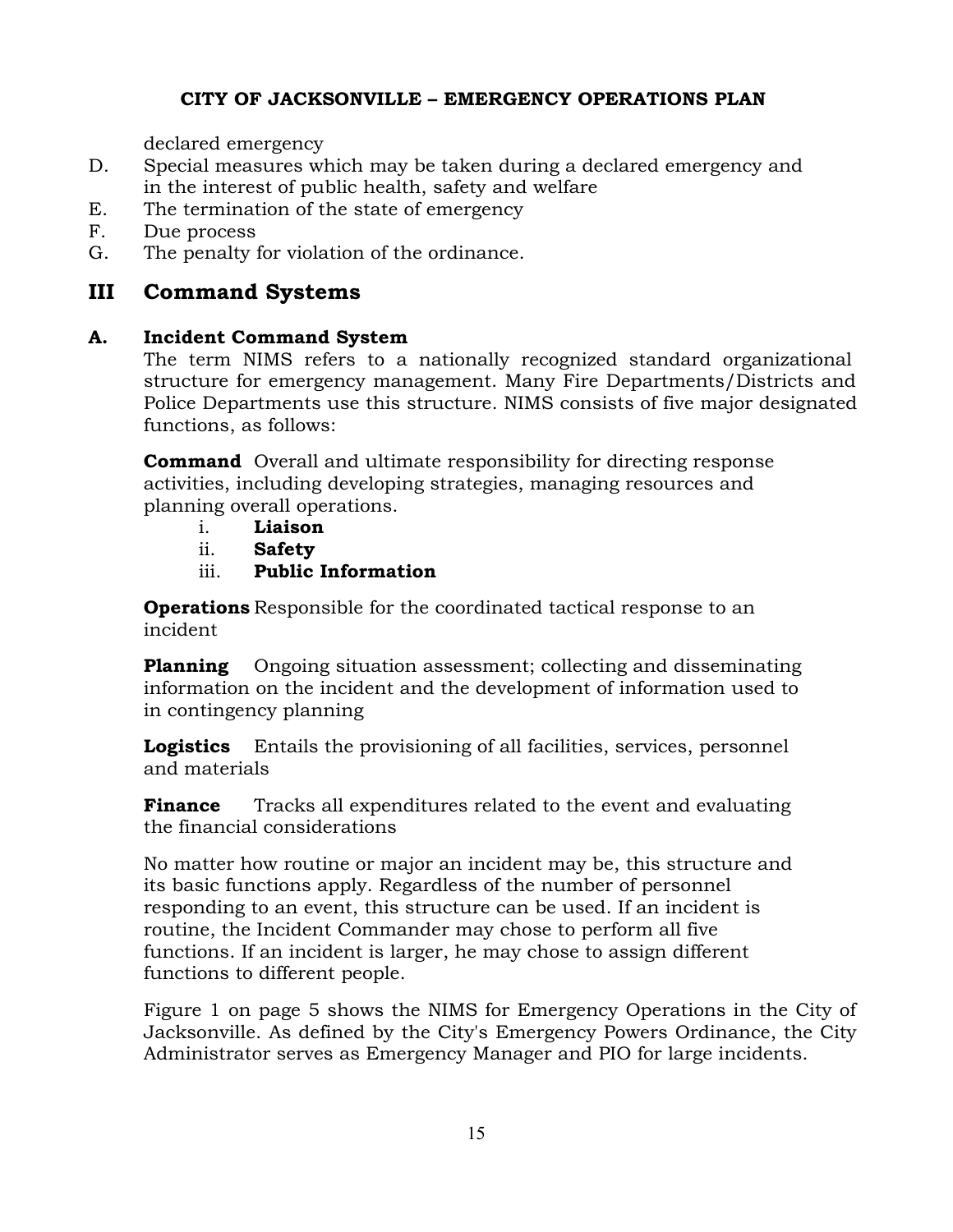FIGURE 1

# CITY OF JACKSONVILLE INCIDENT COMMAND SYSTEM

MAYOR CITY COUNCIL MEMBERS PUBLIC SAFETY COMMITTEE MEMBERS **CITY** ADMINISTRATOR/ DESIGNEE INCIDENT COMMANDER SAFETY OFFICER | LIAISON OFFICER OPERATIONS | PLANNING | LOGISTICS | FINANCE PUBLIC INFORMATION **OFFICER**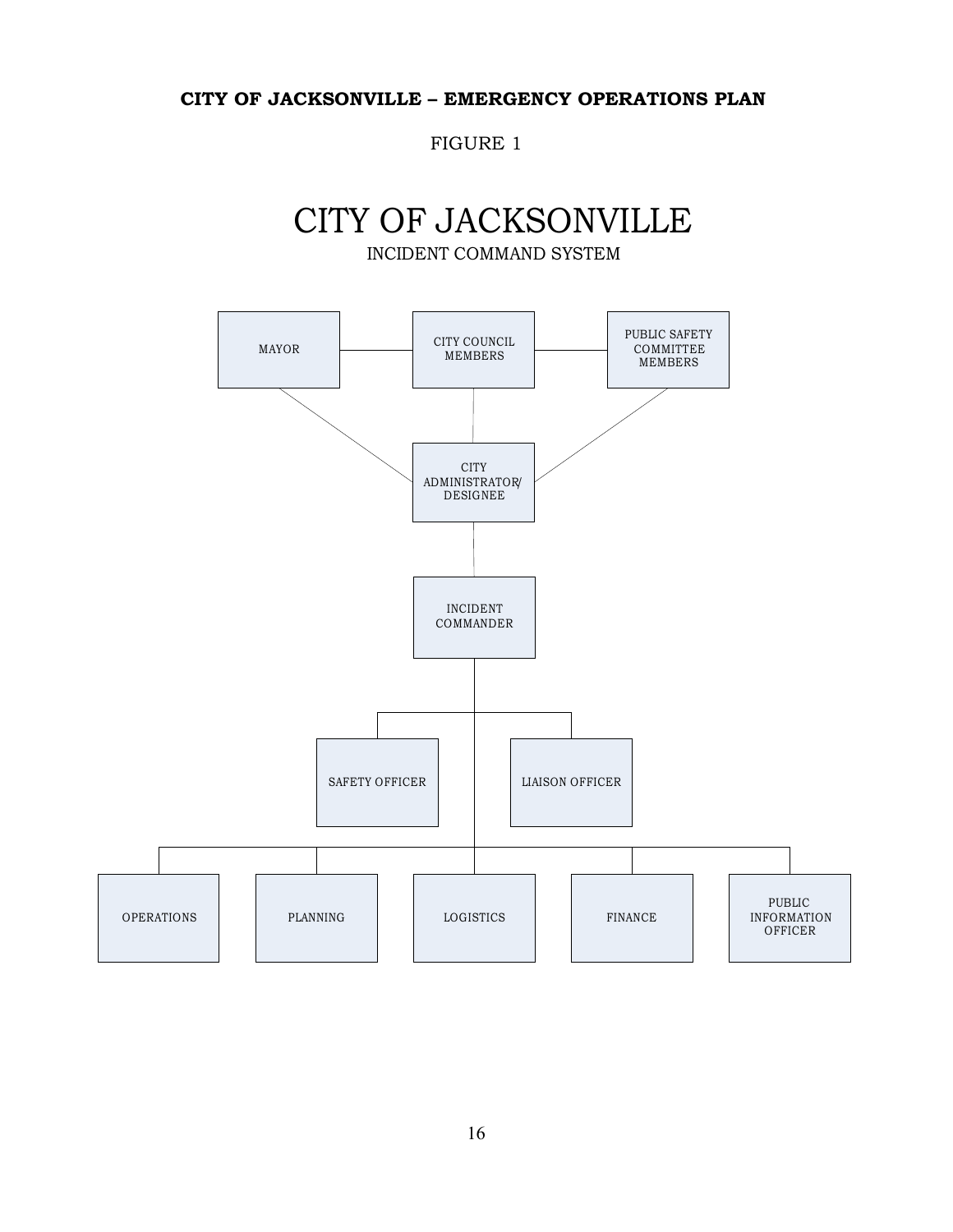#### **B. NIMS**

When a major emergency or disaster affects more than one jurisdiction, response may require the resources of several agencies. When several jurisdictions respond to an emergency, they develop a unified command system that integrates private, city, state, and federal players under one overall command system. The agencies work with the Incident commander to:

- i. Determine roles and responsibilities for a given incident
- ii. Determine their overall management objectives for the incident
- iii. Select a strategy to achieve agreed upon objectives
- iv. Deploy resources to achieve agreed upon objectives

# **IV EOC**

In a major incident the EOC can provide resources and information to on-scene responders, alerting, warning and watching assistance, communications assistance, public information, an off-scene PIO and other forms of assistance. It will require up to two hours in order to bring the EOC to full operational capacity.

#### **A. Facilities**

The EOC provides a central location for the management of a disaster of emergency. It allows for face-to-face communications among the Emergency Management Staff.

The City of Jacksonville's primary EOC is:

Jacksonville City Hall – Miller House 110 E Main St Jacksonville, Or

The City's secondary EOC is:

Jacksonville Public Works Facility 400 W C St Jacksonville, Or

The EOC staff will move to this secondary EOC if environmental conditions demand relocation.

## **B. Facility Requirements**

Equipment and resources at the EOC must respond to a broad range of emergency-related needs. One of the most crucial needs is for adequate and redundant communications systems. Hard-line telephones, a base radio and ham radio capabilities, cellular phones, portable radios and chargers are all necessary. A lap top computer and printer are on site. A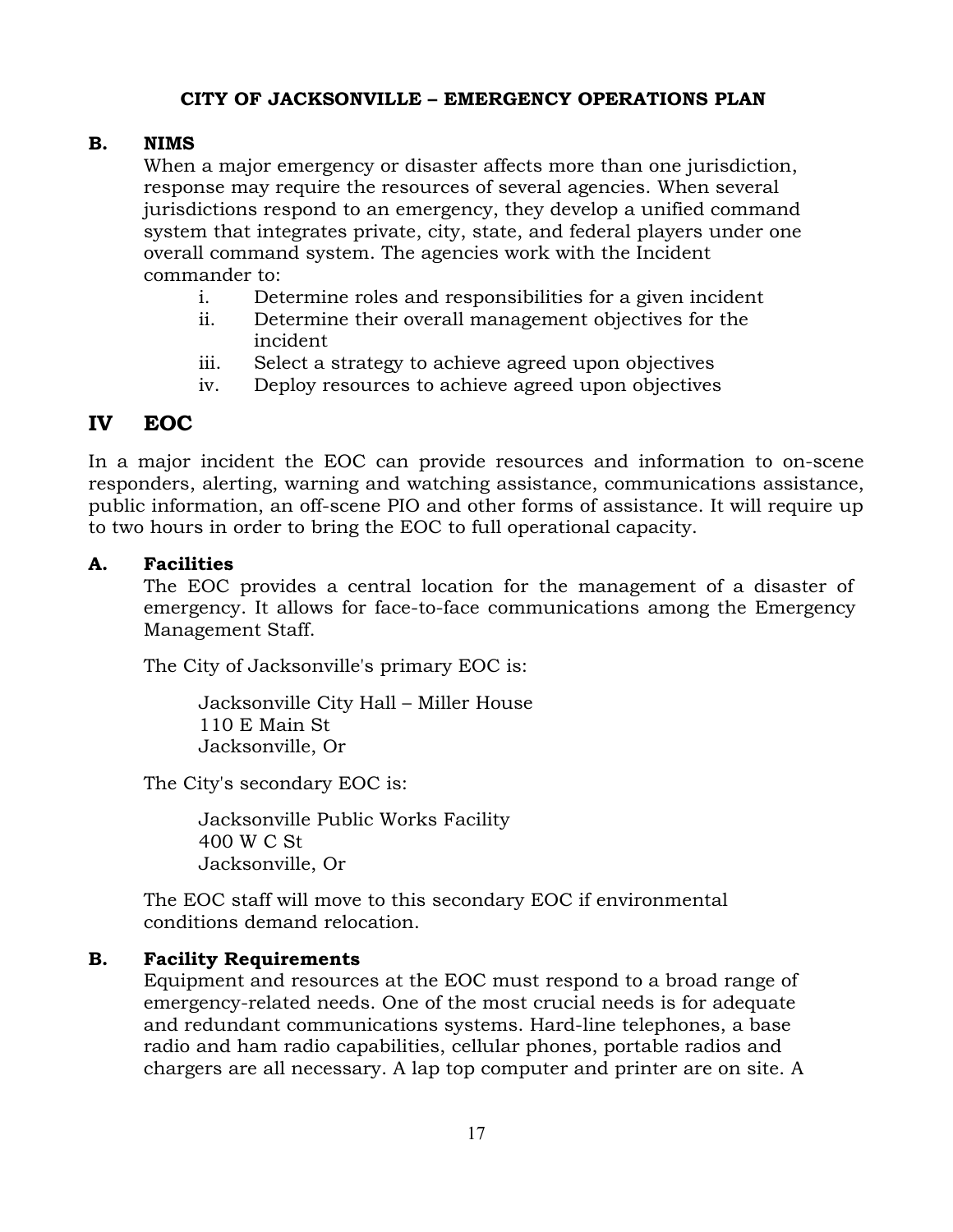variety of office supplies including; flip chards and easels, are on hand to facilitate work and allow for the appropriate documentation of actions taken. Adequate office furniture to accommodate EOC staff and partner organizations is available. Since EOC staff may work long hours without returning home, a variety of personal hygiene kits as well as bedding, cots and towels are available.

#### **C. Emergency Operations Center Staff and Officials**

EOC staff are involved in all phases of the City's Emergency Management Program including: preparedness, mitigation, response and recovery activities. The City Administrator or designee, Public Safety Department Chief, Public Works Department Director and City Treasurer/Recorder comprise the EOC staff. This group is the functional backbone of the EOC, acting as command and control; decision-makers for emergency response activities.

#### **D. Command Locations**

Emergency Management Staff are not confined to any particular location during an emergency. The only major criteria is that they work together to make decisions and apply the command concepts.

In general, command locations follow the nature of the emergency:

- i. Small incident Command at the scene
- ii. Large, but limited, incident such as a major fire Command at the scene
- iii. Major incident, such as a full city block on fire Command at the scene with backup in the EOC
- iv. Disaster (resources overextended, unable to control visually or a prolonged major incident) – Command at the EOC
- v. Planning for the possibility of any incident escalating (lightening storm, wildfire, winter storm with possible power loss, etc.) - Command at the EOC

#### **E**. **Activation of the Emergency Operations Center**

#### **1. General**

Any supervisor may request activation of the EOC based on information of an impending event that could evolve into a major emergency in the city. Warning, emergency information or disaster reports may be received by any of the departments in the city. IN all cases such information will be relayed to Southern Oregon Regional Communications (SORC) and the City Administrator or designee. Decisions to respond, implement the disaster plan, and activate the primary Emergency Operations Center (EOC) or the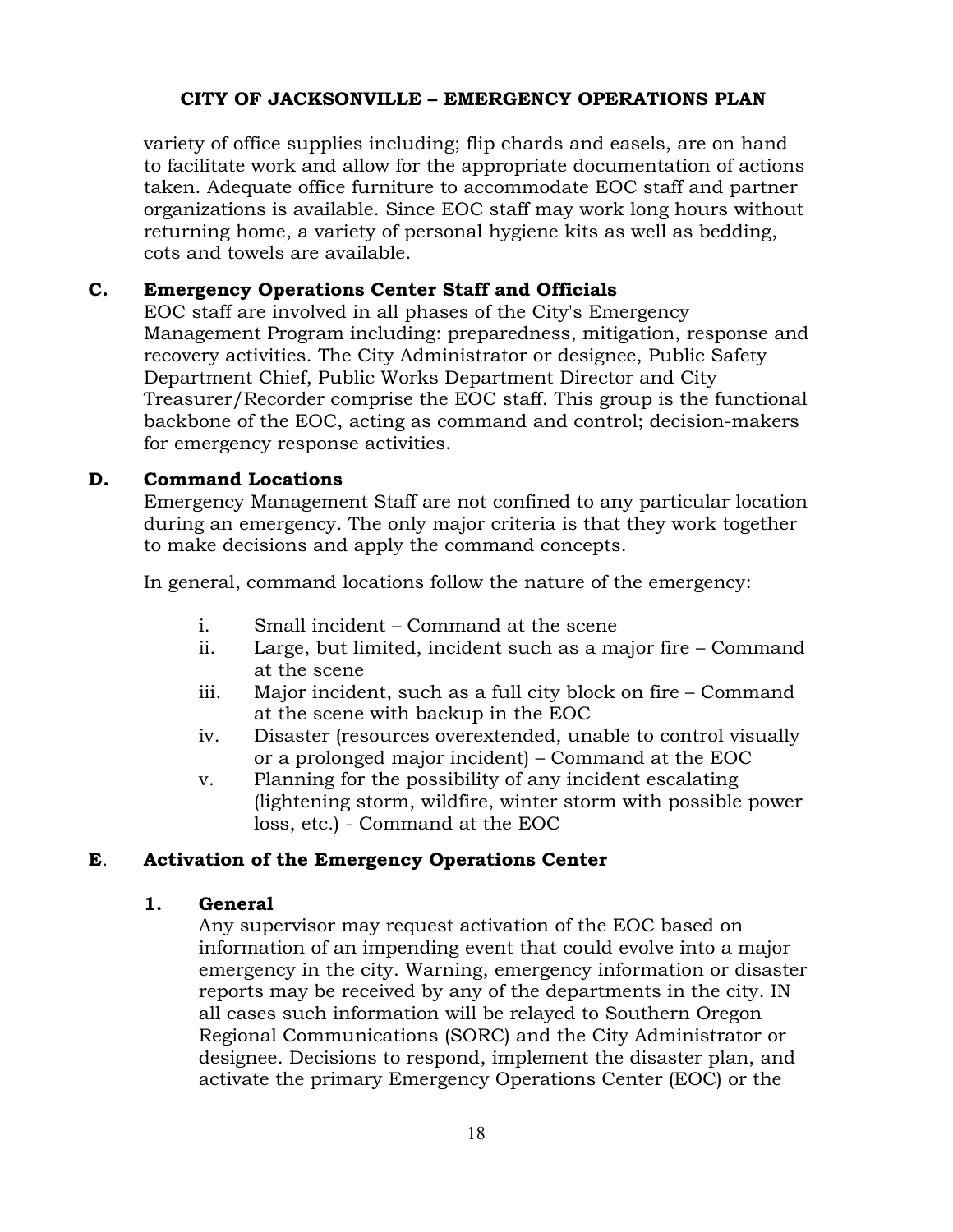secondary EOC will be made by the City Administrator or designee in a Level I situation. In Level II or III situations, EOC activation may be executed by the Incident Commander.

Situations calling for activation of the EOC include but are not limited to:

- i. Severe weather conditions about to endanger the City
- ii. Utilities malfunction that could be problematic
- iii. A Hazardous Material incident that could exceed resources
- iv. Terrorism threat that could exceed resources
- v. Imminent flooding situations or ones beyond local capabilities to handle Earthquake
- vi. Any other situation that could threaten life, health and or property beyond those events that would be handled by a normal emergency response.

#### **2. EOC Activation Levels**

The three levels of activation are based on the scale of the emergency:

#### i **EOC Level I Advisory Notification**

A routine emergency, i.e. A motor vehicle collision or small Hazardous Materials (HazMat) spill, occurs or an impending situation must be monitored in case it should evolve into a significant event. The City Administrator is notified and decides whether to notify other Emergency Management Staff. If so, personnel on the Level I Call Out List are contacted.

- a) Advisory/Standby Notification No action is necessary, only to standby if requested.
- b) Monitoring/Callback Notification Monitor at the EOC when necessary. For some people a callback may be required.

#### ii. **EOC Level II Coordinating Activation**

A major emergency or unusual incident occurs that may affect a small portion of the community. Conditions exceed typical resource use and response by multiple agencies is required. Emergency Management Staff must report to the EOC. Staff requests a representative from the County to provide continuity of emergency functions and coordination. Personnel on the Level II Call Out List are contacted.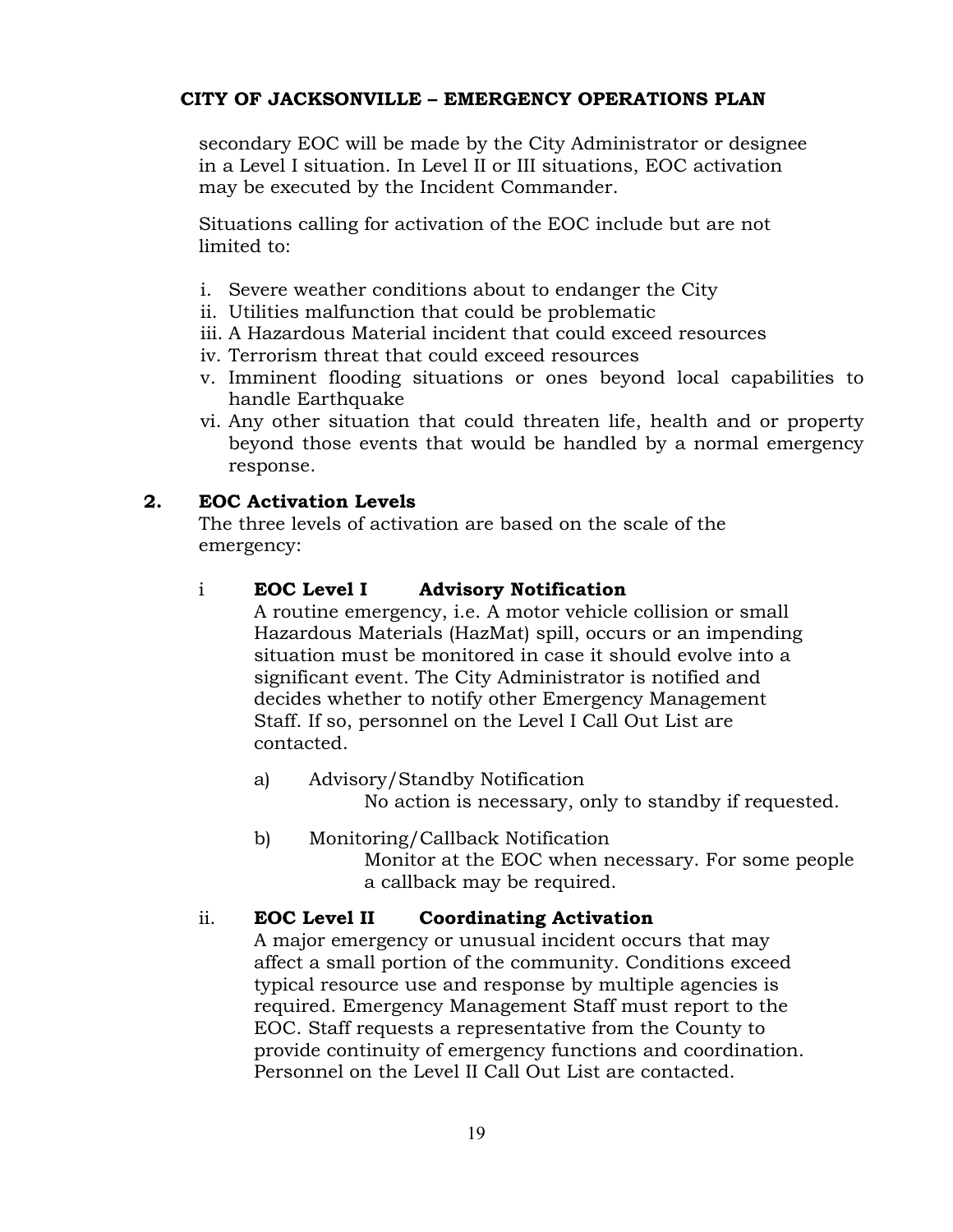#### iii. **EOC Level III Full Activation**

The scale of the disaster is widespread and serious. A full range of emergency services, i.e. Evacuation, sheltering, etc. are provided with the assistance of outside agencies. Emergency Management Staff coordinate with State and Federal resources for needed assistance. All City personnel report to the EOP. Personnel on the Level III Call Out List are contacted.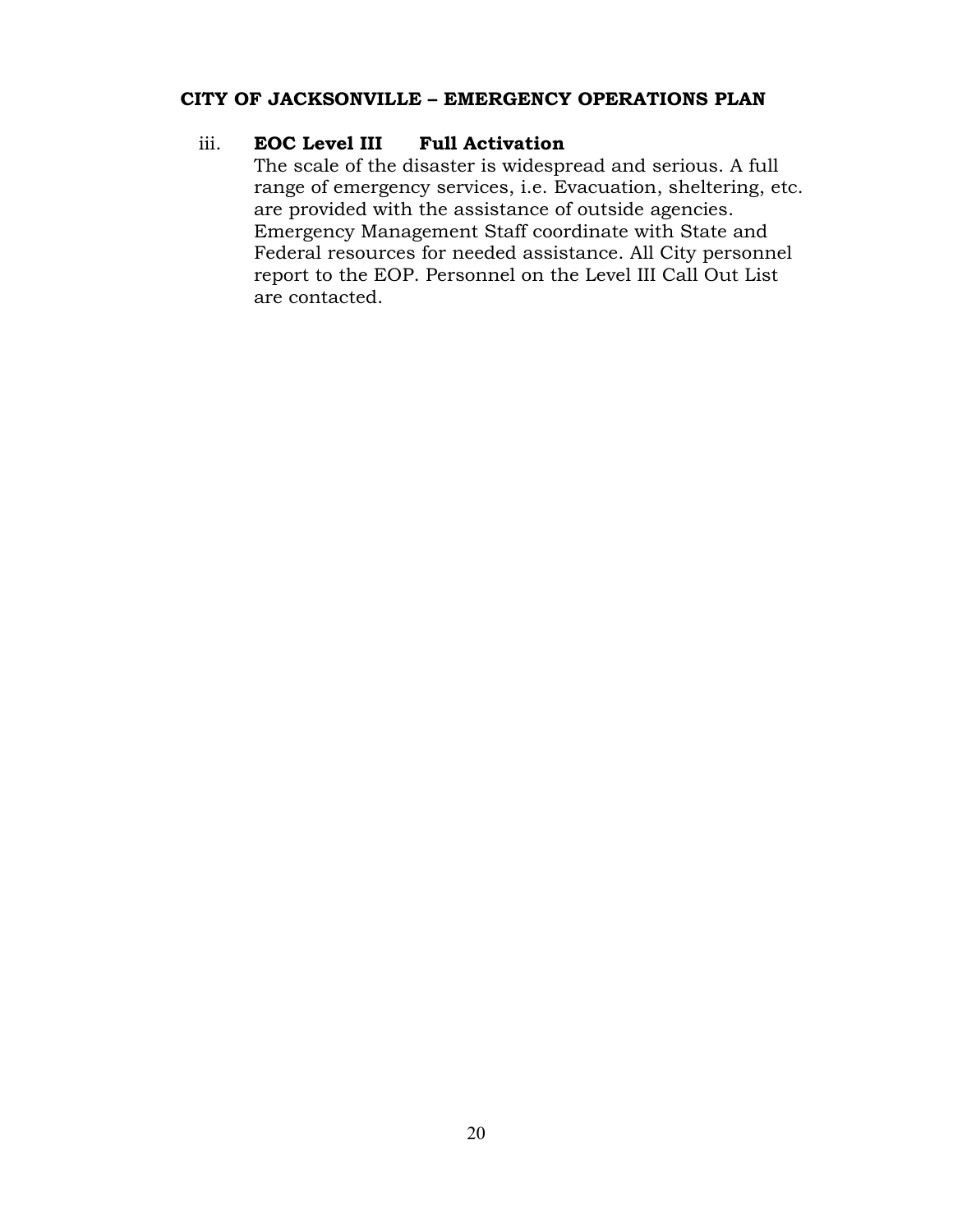#### **SECTION 4 ASSIGNMENT OF RESPONSIBILITIES**

# **I. Responsibilities of All Departments**

It is the responsibility of each department in the city to develop detailed plans to meet the requirements of this Emergency Operations Plan. Such plans should provide staff with procedures for fulfilling their departments duties during an emergency. These departmental plans should be updated regularly, and used during training activities and tabletop exercises as well as during actual emergencies involving the department.

The plans will provide information needed by department staff in response situations, such as designated roles, calling procedures with phone numbers, any special needs, and a variety of in-house protocols to be followed , also where to access items, equipment and people.

Departmental plans are not included in this Plan because they change regularly and are primarily departmental in nature. However, copies of individual departmental plans should be provided to the Emergency Manager whenever developed and/or changed. They will be copied and distributed to the Emergency Management Staff and to the primary and secondary EOC's.

# **II. City Administrator or Designee**

#### *Administrative Duties*

- A. Responsible for continuity of government, overall administrative direction of emergency response and the assignment of specific emergency management responsibilities. The City Administrator or designee serves as the Emergency Manager.
- B. Makes the declaration of a State of Emergency/Disaster according to the line of succession in city government, and coordinates requests for outside assistance with Jackson County Emergency Management/County Administrator.
- C. Responsible for the dissemination of public information
	- Acts as Public Information Officer in Level III disasters
	- Prepares and conducts briefings for City Council and staff
	- Participates in briefings by department heads and others in command
- D. Serves as liaison between the City and County, State and Federal agencies during emergency operations to request aid and provide information about the nature and extent of any incident. Responsible for communications with County, State and Federal Emergency Teams.
- E. Oversees preparation of the necessary local, state and federal reports and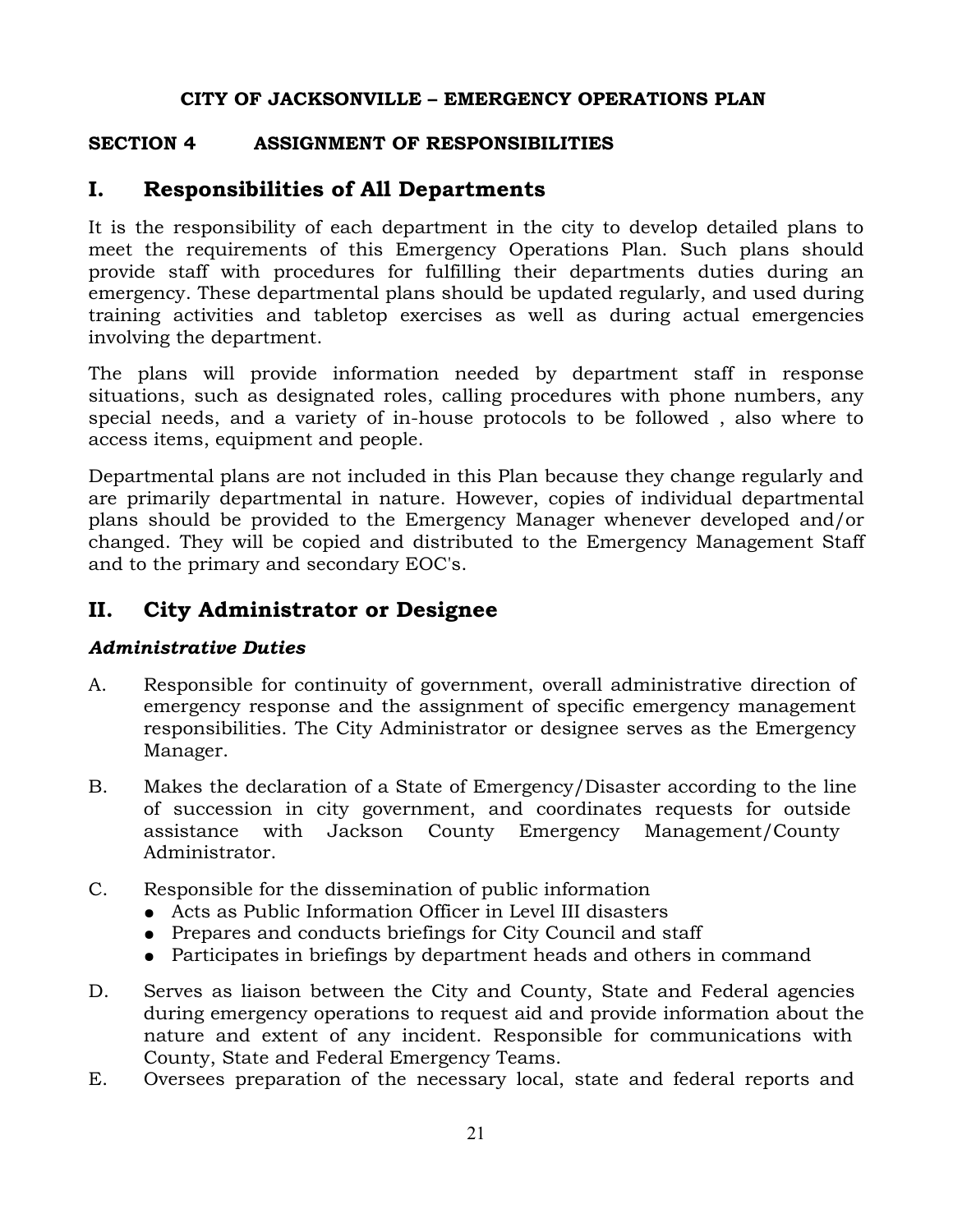justifications. This includes maintaining records of all disaster-related resource expenditures to be used for reimbursement applications to state or federal governments and is the primary contact for such funds.

- F. If required, develops a system of emergency funding. Advises the City Council on financial matters and allocations related to the disaster.
- G. Responsible for developing the Emergency Operations Plan and other plans deemed necessary for emergency management.
- H. Ensures that emergency response staff is NIMS compliant and receives training in special techniques as needed for disaster management, EOC operations, CERT, etc.
- I. Ensures that staff is tested in their knowledge of emergency related skills via workshops, exercises and field training.
- J. Coordinates the operation of the EOC, oversees the maintenance of the primary and secondary EOC, ensures that all necessary supplies and equipment are provided and maintained in the EOC.
- K. Ensures the security of all city documents and papers and develops plans for their relocation to a more secure site, if conditions require
- L. Coordinates with other departments to provide personnel for emergency operations.
- M. Supplies personnel to manage relocation centers and/or shelters.
- N. Orders the relocation of city documents to a more secure location, if environmental conditions threaten their security.
- O. Requests the advise of the City Attorney on disaster-related issues as required.

## **III. Public Safety Department**

#### *Fire Department*

- A. Under the City Administrator or designees direction, responsible for disaster command coordination, fire fighting response and resources, search and rescue, hazardous materials response, health and medical services and recovery.
- B. Coordinates public information resources as directed by the City Administrator or designee in cooperation with other agencies.
- C. Maintains regular firefighting functions of the department.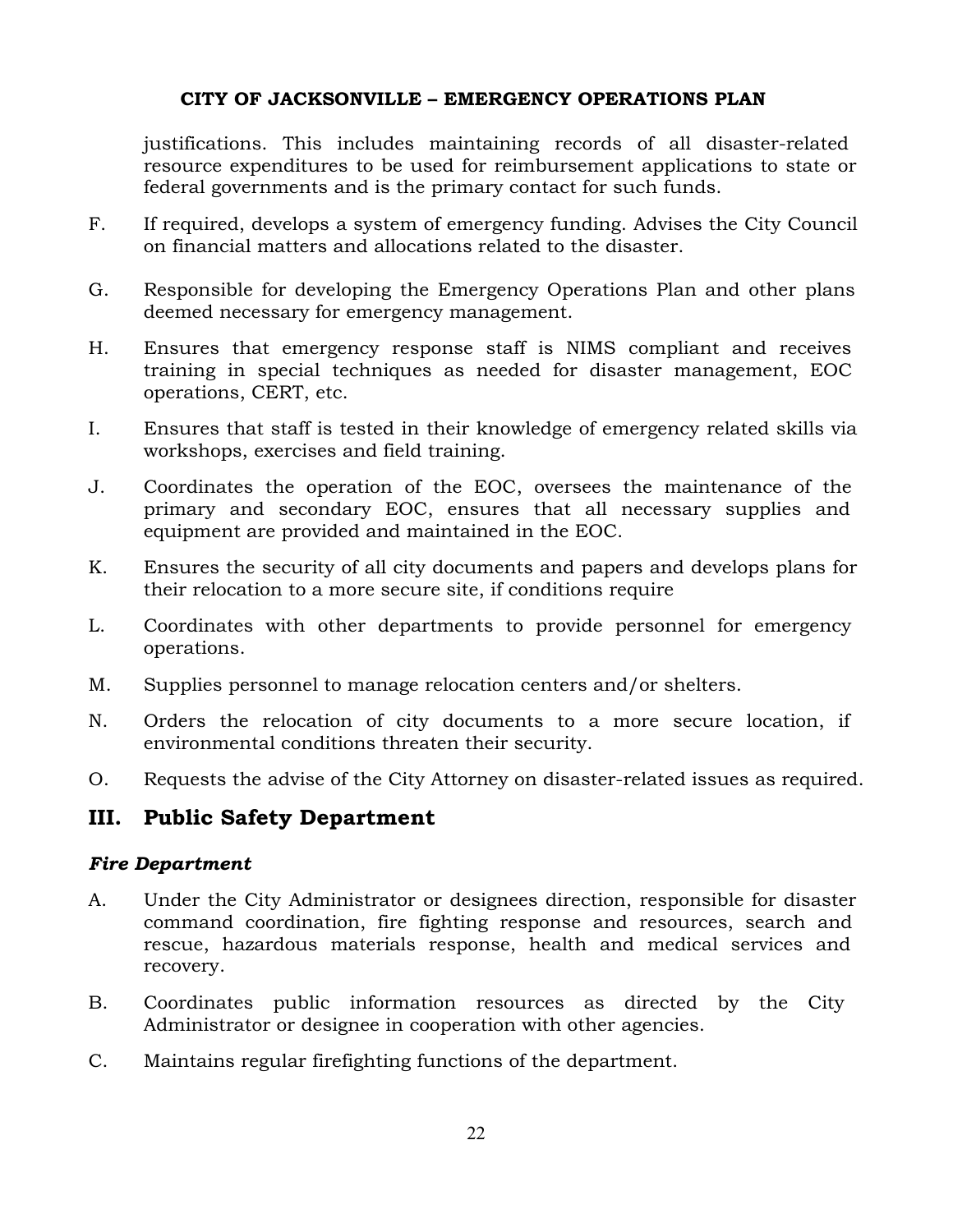- D. Provides Field Command of the disaster area.
- E. Conducts disaster work i.e. Light duty rescue, heavy duty rescue and emergency medical care including triage of patients.
- F. Establishes priorities for debris clearance.
- G. Identifies and manages hazardous materials problems.
- H. Coordinates and supervises CERT Team members assisting with response functions.
- I. Coordinates with Police Department to provide emergency warning to assigned areas.

#### *Police Department*

- A. Responsible for ongoing law enforcement and crime prevention.
- B. Coordinates military support from state or federal government.
- C. Coordinates and conducts evacuation as needed.
- D. Provides protection for key public officials and facilities if necessary during a crisis or disaster situation.
- E. Ensures the security of the disaster area.
- F. Controls all traffic into and out of the disaster area.
- G. Coordinating with the Fire Department to provide warning service to designated areas.
- H. Responsible for body collection and identification.
- I. Initiates and participates in any investigation of a disaster or unusual occurrence for the purpose of determining possible criminal culpability.
- J. Collects and controls evidence.

## **IV. Public Works Department**

- A. Responsible for public works and engineering activities during disasters and the recovery period and for coordinating fuel and power needs.
- B. Coordinates transportation for local, state and federal needs.
- C. Coordinates flood, drainage and sewer problems.
- D. Maintains city owned properties in coordination with City Parks and Recreation.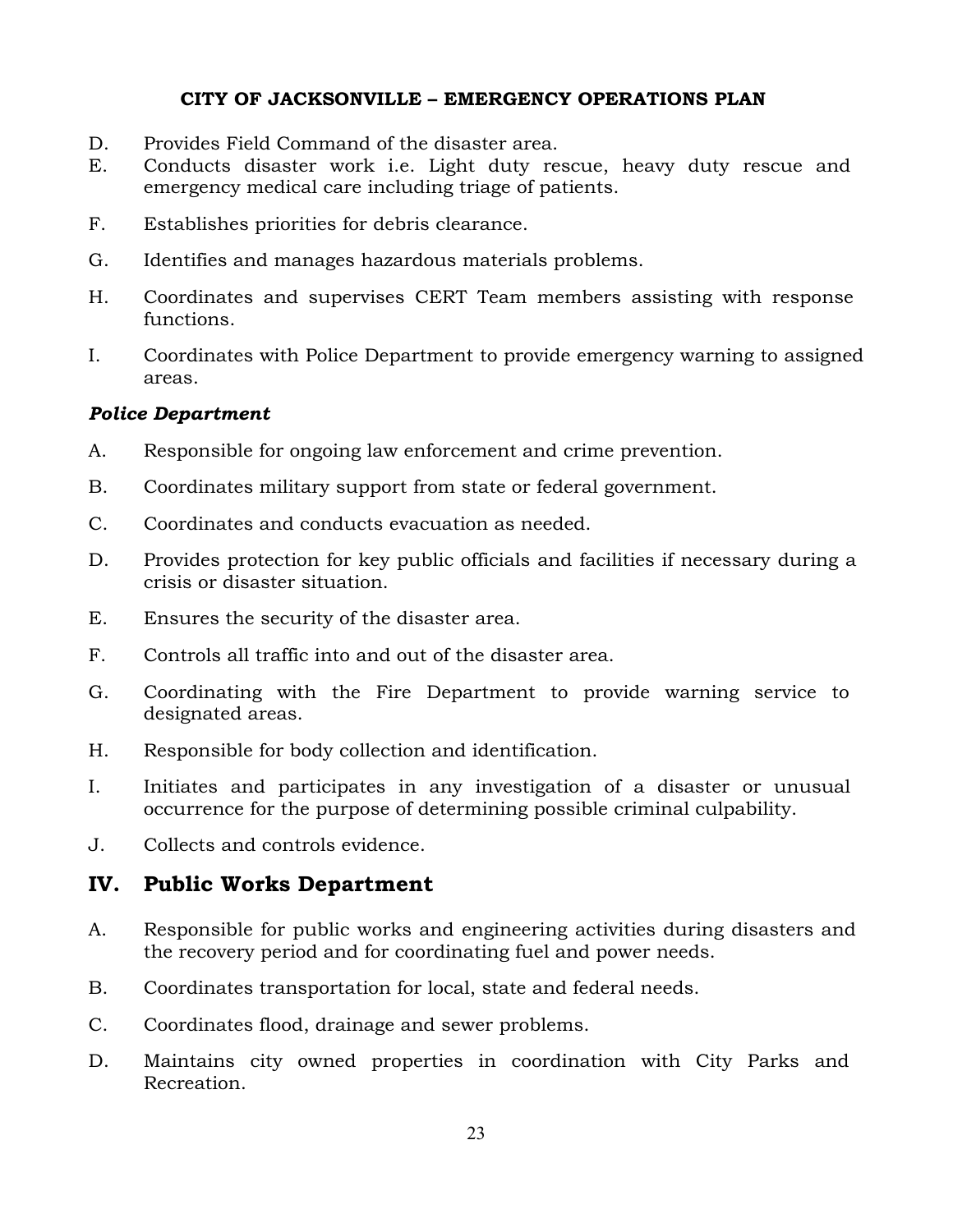- E. Develops plans for the use of the Service Center as the primary relocation site for City government.
- F. Primary responsibility is opening emergency routes so that fire and police equipment can reach the disaster area.
- G. Works directly with the Fire Department to remove debris, secure unstable structures and gain access to victims.
- H. Provides vehicles and personnel to evacuate and/or relocate records and equipment if necessary.
- I. Monitors all city traffic control devices; supplies police and fire personnel with temporary traffic devices as needed.
- J. Removes debris in the disaster area, coordinates plans for trash removal and coordinates with Building/Planning and Urban Renewal Departments in recovery phase.
- K. Supplies staff to assist if Service Center or City Hall Annex relocation site is activated for City government.
- L. Assists with Alert and Warning and Evacuation processes.

# **V. Building Inspector**

- A. Conducts surveys of damaged structures.
- B. Condemns damaged buildings.
- C. Prepares damage reports for the EOC and City Administrator during recovery period.
- D. Supports recovery functions in the post-disaster period.

# **VI. Southern Oregon Regional Communications (SORC)**

- A. Responsible for primary disaster notification of Emergency Management Staff and associated disaster communications. SORC will notify the individuals listed below:
	- Public Safety Department Chief
	- City Administrator
	- Public Works Department Director or Acting Department Head
- B. Communications may be requested to group page others. A Fan notification within the departments will be responsibility of the individual notified and not SORC . Fan notification is a method of notifying all department personnel through a phone tree list. A page system may also be used.
- C. Provide for county, state and federal disaster communication needs.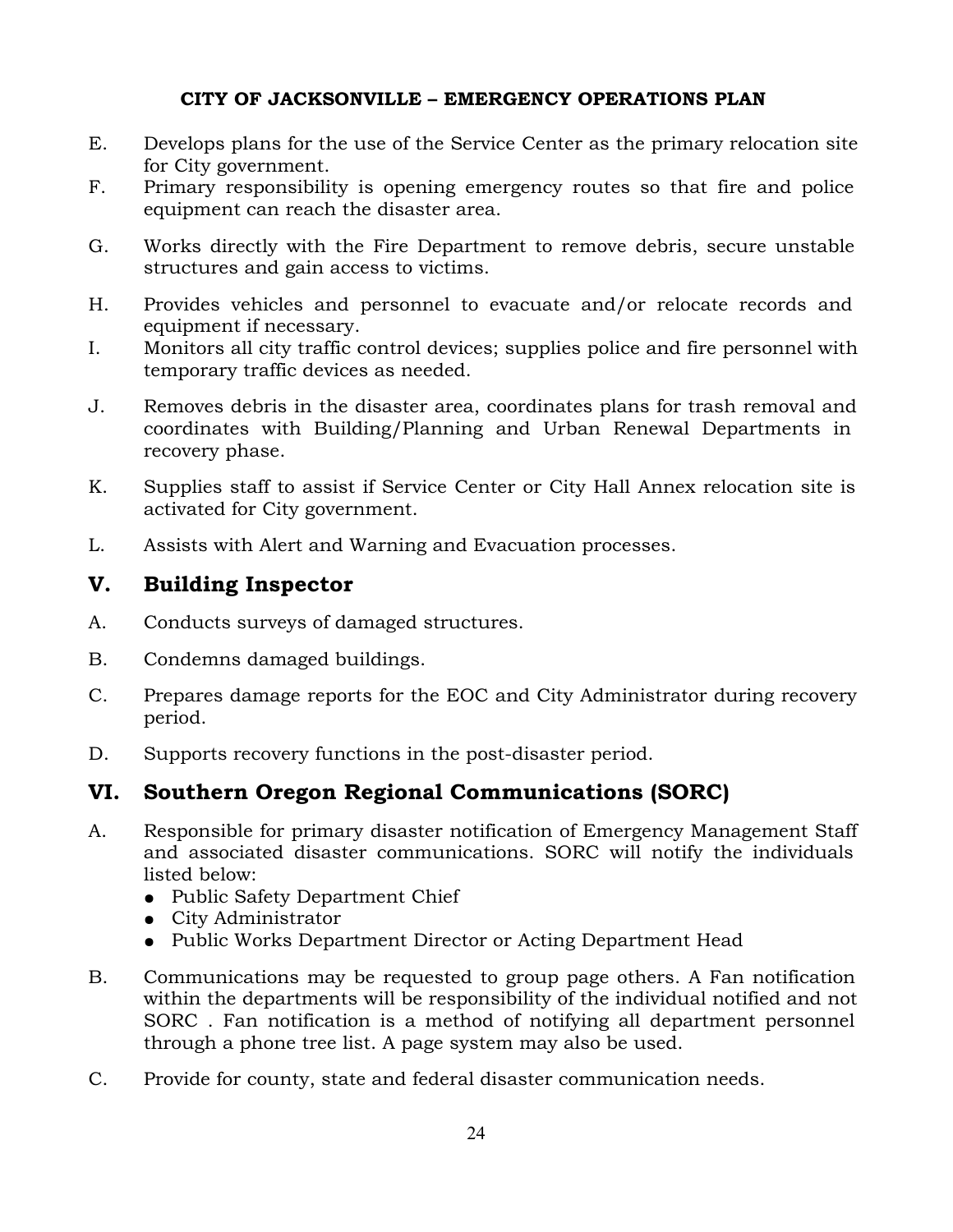D. Advise Mercy Flights for dispatch of medical transportation.

# **VII. Public Safety Committee**

- A. Recruit and develop a Community Emergency Response Team (CERT) and to serve in specific disaster-related tasks and to train additional volunteers.
- B. Ensures that all CERT Team members receive adequate training before performing such services during an emergency.
- C. Set up system for receiving and storing donated goods, including the identification of available storage locations.
- D. Expedite delivery of goods and services for relief efforts in disaster area.
- E. Supply staff to solicit and log volunteers, equipment and donations.
- F. Keep records of CERT Team assignments and account for all volunteers.
- G. Coordinate CERT Team functions with the Incident Commander who is directly responsible for the incident.
- H. Establish CERT Team reporting and relocation sites and assign personnel to manage them.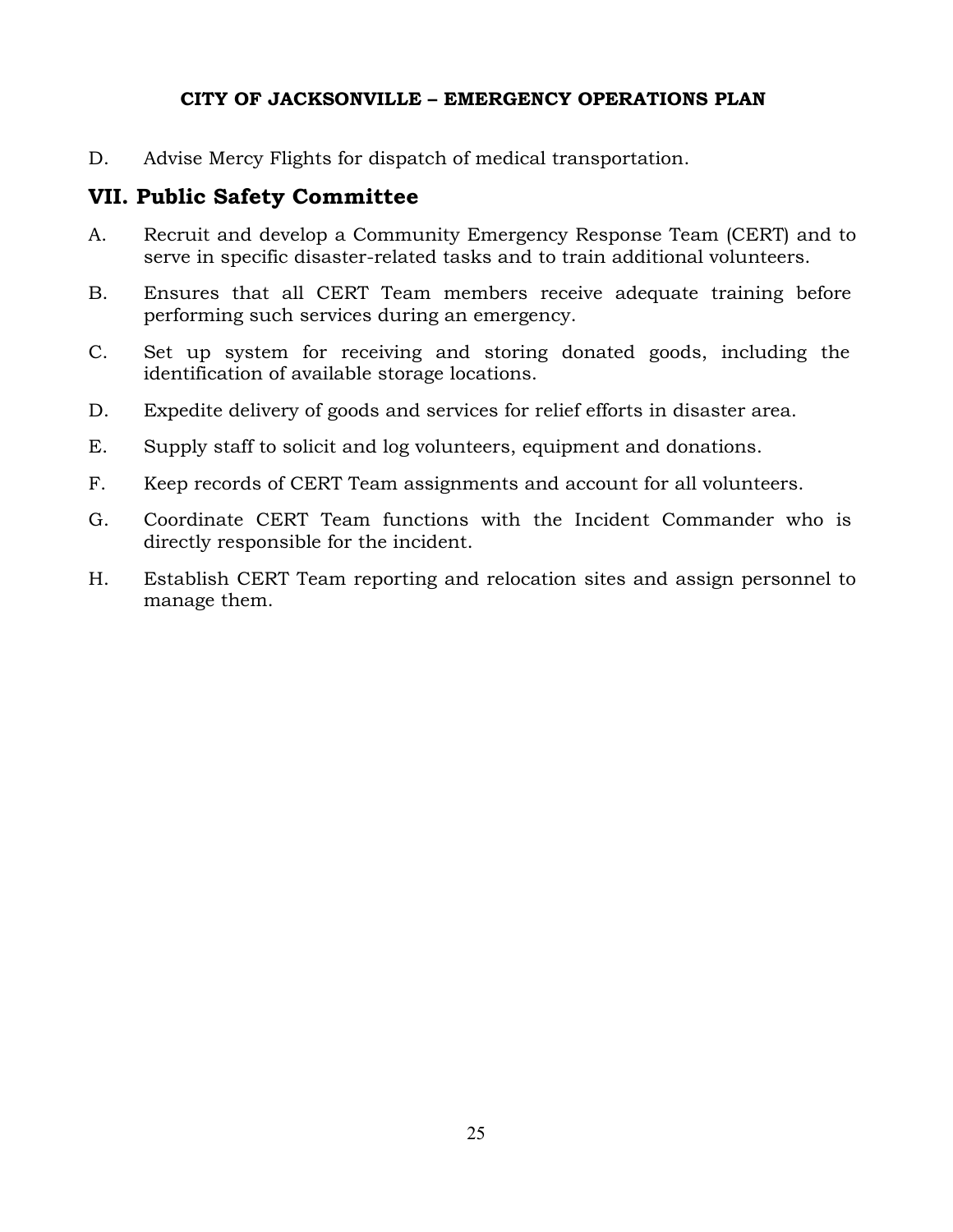#### **SECTION 5 EMERGENCY FUNCTIONS**

Certain important functions must be accomplished during most emergencies. This section describes how the city plans to undertake basic functions that apply across the board to different types of emergencies.

## **I. Public Information**

The determination of who acts as Public Information Officer (PIO) during an emergency depends on the nature and severity of the event.

- Level I emergency, the on-scene commander may act as the PIO.
- Level II emergency, the on-scene commander and/or department head consults with the City Administrator or designee to identify the appropriate PIO.
- Level III emergency, the City Administrator or designee serves as the PIO.

Coordination with all related departments, governments, private businesses, individuals, volunteer or organized agencies is imperative for continuity of information and integrity. The following guidelines will assist in that process.

1. The media should be provided with as much information as possible without endangering the management of an incident.

Two types of information should be released:

- *Incident information:* What is being done to handle it and possible duration.
- *Specific Information:* For the general public relating to hazardous areas, relocation sites, where casualty lists are being compiled, traffic patterns, hot line numbers, sites for emergency food and water, phone lines open for public use, etc.

The importance of having a single spokesperson is emphasized. However, that person **MUST** work closely with all agencies involved acquiring information from police, fire, public services, Red Cross, County EOC, etc.

Studies of other disasters indicate that the best media cooperation and support is obtained when the following conditions are met:

- i. Information is provided readily to the PIO and media
- ii. Information is provided by a single source or from a single location.
- iii. Formal briefings are structured with maps, incident overlook, uniformed briefing personnel and/or authority figures, and with a willingness to research unanswered questions for the next briefing.
- iv. Briefings are at a fixed time and the time of the next briefing is announced at the close so media can meet their reporting deadlines.
- v. The media can be invaluable. *Help them to help us with the problem.*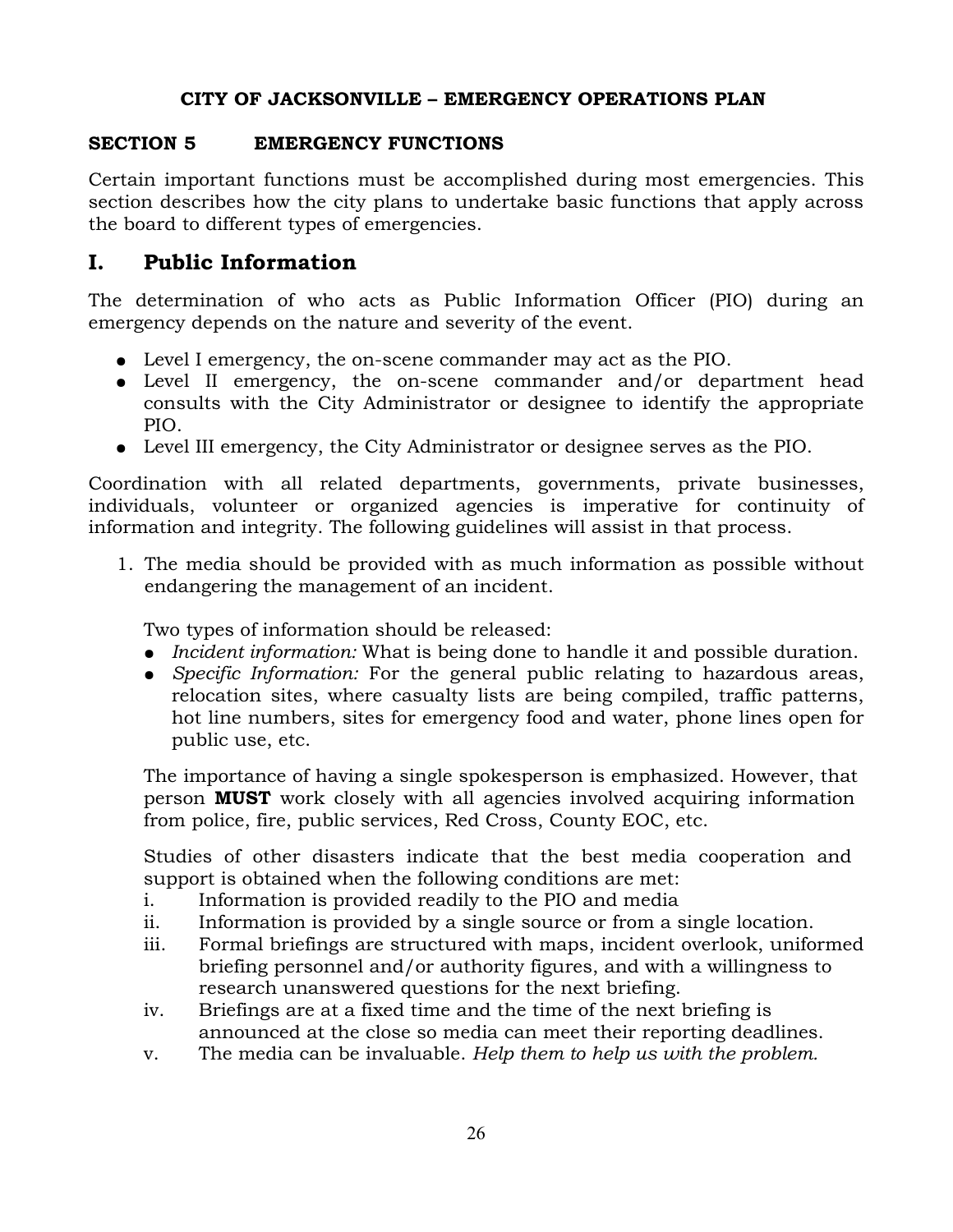# **II. Alert and Warning**

The City of Jacksonville will use an alert and warning system consisting of:

- The local Emergency Alert System (EAS)
- Mobile Police and Fire public address systems; and
- Door to door contact. These methods may be used separately or in combination to alert and warn the public of an emergency.

## **A. General Guidelines**

- i. Upon detection of an emergency, the Incident Commander (IC) will decide if there is need for immediate local or city-wide alert and warning. The IC will devise the message and means of delivery as well as direct its implementation.
- ii. If the emergency is localized, city emergency response personnel will alert residents in the area by telephone, mobile public address systems and/or door to door contact. Evacuation planning should take into account that certain facilities may need time to shut down vital operations before they can evacuate.
- iii. Updated information will be given to the public through the methods outlined above.
- iv. A log of all warnings issued during the incident shall be maintained at the EOC.
- v. All messages shall be approved by the PIO to ensure that the continuity of information is insured and that conflicting information is not issued.

## **B. Emergency Alert System (EAS)**

The Emergency Alert System (EAS) consists of broadcast stations linked together and to government offices to provide emergency alert and warning to the public. The system may also be used to call back off duty personnel in the event of phone system failure.

#### **C. Cable Television Alert System**

The Cable Television Alert System provides immediate interruption of cable television programming for emergency messages.

## **D. Mobile Public Address System**

Jacksonville Public Safety Department vehicles are equipped with mobile public address systems which may be used for alert and warning.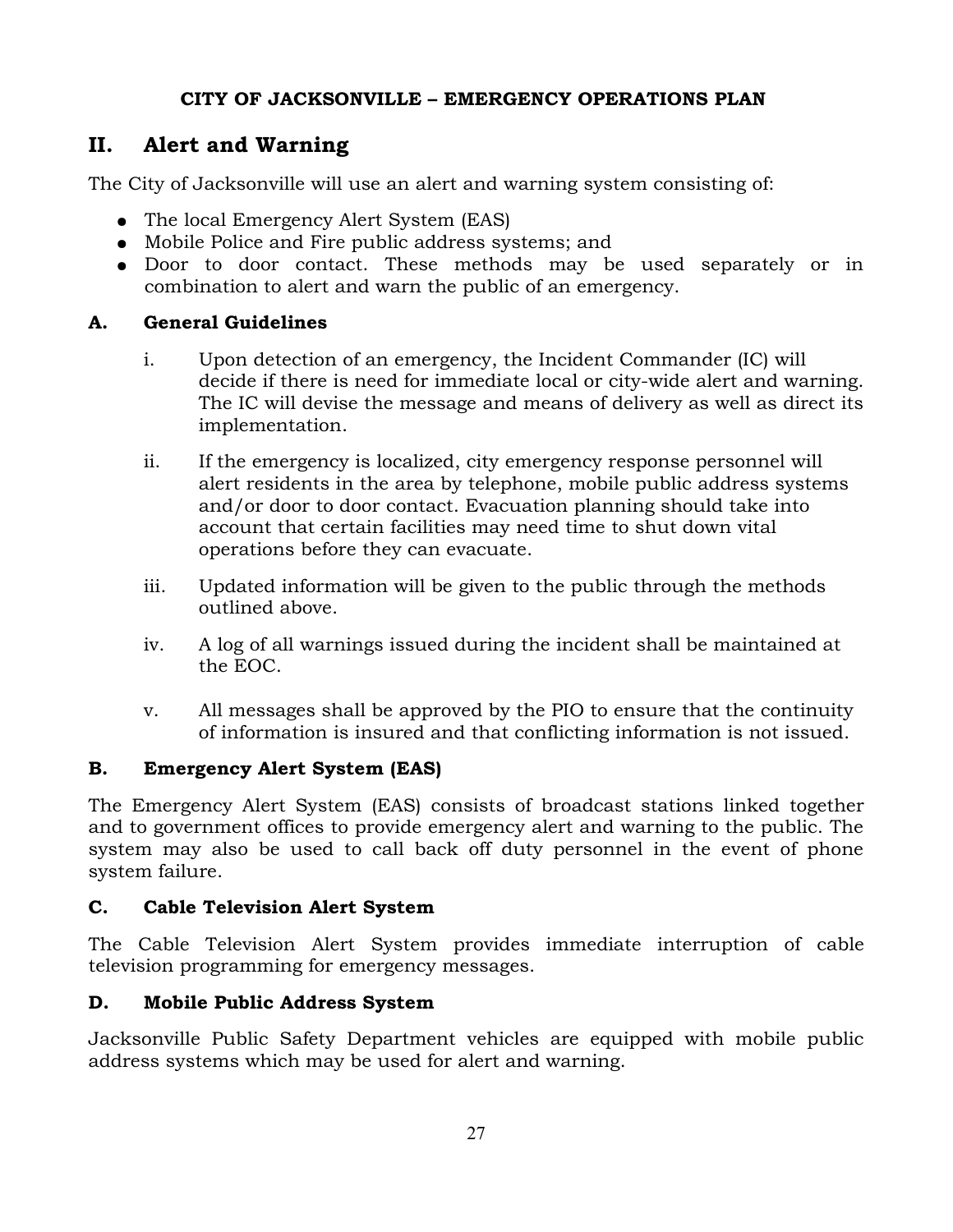#### **E. Door to Door Alert**

Door to door alert may be necessary in the event of a rapidly escalating emergency incident which poses a clear threat to the public safety. Residents will be directed to temporary shelter depending upon the weather and expected duration of the emergency.

Direction of this activity shall be the responsibility of the IC. EOC staff and CERT Team members will be advised of the messages and alert.

# **III. Evacuation**

Emergencies or disasters may require the evacuation of people from hazard areas to areas of lower risk. During emergencies, such as severe weather, floods, earthquakes, hazardous material spills/releases, accidents or threats involving radiological materials, major fires, and others. Jacksonville emergency responders or EOC staff may determine that the evacuation of all or part of the community is prudent to minimize loss of life.

Formal authority to order an evacuation lies with the City Administrator or designee. Under emergency conditions this authority is delegated to the IC.

#### **A. Identification of Need to Evacuate**

Not all emergencies requiring protective action on the part of the public require evacuation. The IC must weigh the risks of leaving the population unprotected against the risk of sheltering in place or evacuating.

#### **B. Identification of the Affected Area**

Before an evacuation can be implemented the following activities must take place:

- i. Identify high hazard areas, including those areas that may be impacted if the incident escalates or conditions change.
- ii. Identify potential evacuation routes, their capacities, and vulnerability to the hazard.
- iii. Alert and warn the public at risk. Include specific information about the risk, the protective actions that need to be taken, and the possible risks of non-compliance.

#### **C. Determination of the Time Needed For Evacuation**

The following considerations can be used to estimate the time needed to evacuate a threatened area:

i. Add the estimated time it takes incident personnel to make the decision that evacuation is the appropriate protective action, plus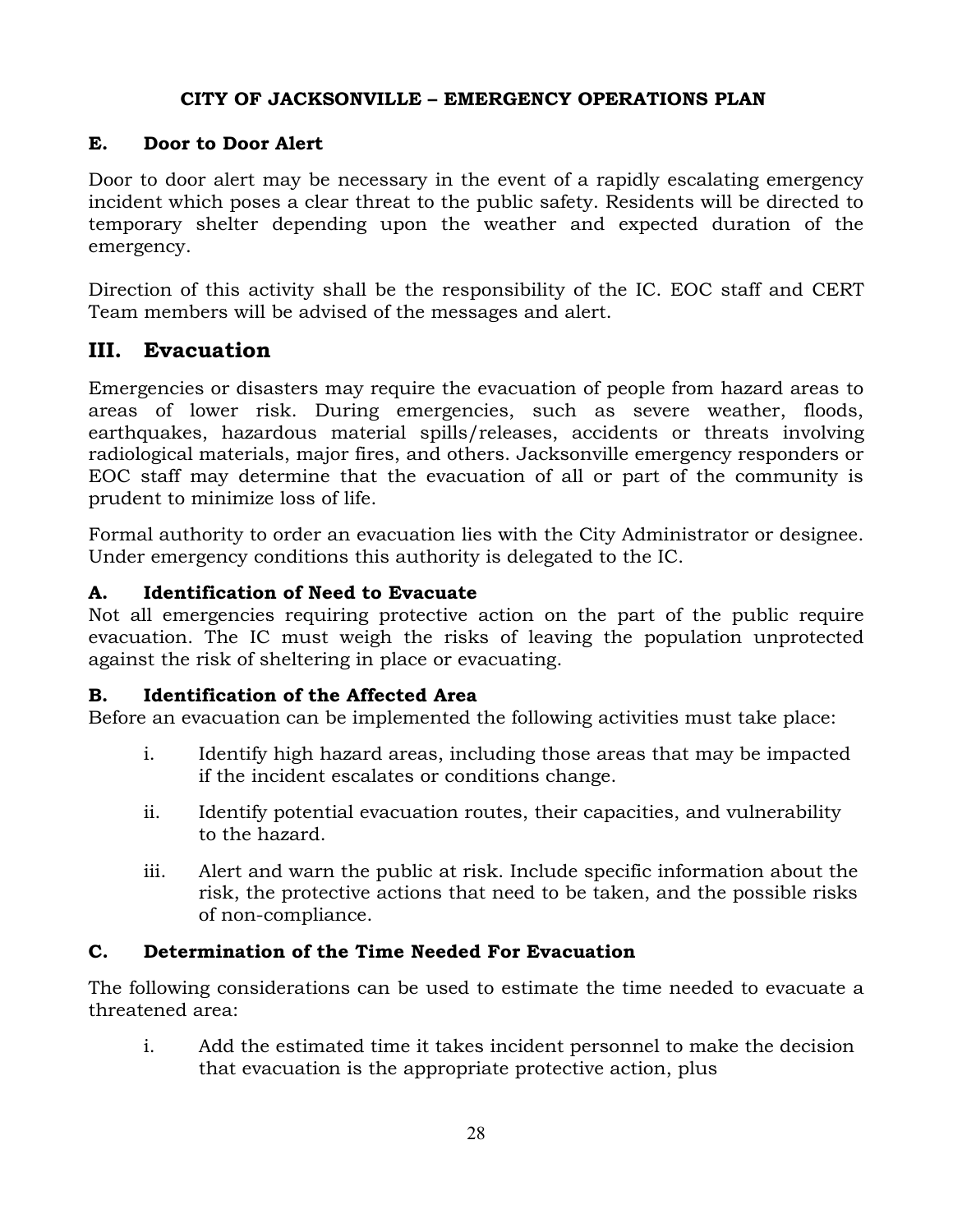- ii. The estimated time to alert and instruct the public, plus
- iii. The estimated time to mobilize the population once warned, plus
- iv. The estimated time required to leave the hazard area.

## **D. Evacuation of Special Population**

Populations within Jacksonville that may need special assistance during evacuation include:

- i. Private and public schools
- ii. Residents of care facilities, including Pioneer Village and adult foster care homes
- iii. Residential developments for persons over 55 years of age, including Royal Mobile Estates, and local apartment complexes.
- iv. Residents in private homes with mobility impairment

The Logistics Section may assist in procurement of specialized transportation resources, such as ambulances, vehicles for transporting the handicapped and buses.

## **E. Implementation Responsibilities**

## *City Administrator*

At the request of the IC, the City Administrator will sign the Evacuation Order. See Appendix 3.

# *Public Safety Department*

## *Police Department*

- Direct overall evacuation operations
- Establish and maintain outer perimeter
- Provide traffic and crowd control
- Rescue persons threatened by armed and dangerous suspects
- Provide security for emergency housing facilities, if possible
- Coordinate with the CERT Team

**NOTE:** The Police Department does not have the capability to conduct evacuations in areas contaminated by hazardous materials.

# *Fire Department*

- Establish and maintain inner perimeter on hazardous materials incidents
- Rescue trapped victims and victims in hazardous atmospheres where deemed necessary.
- Assist in the evacuation process as requested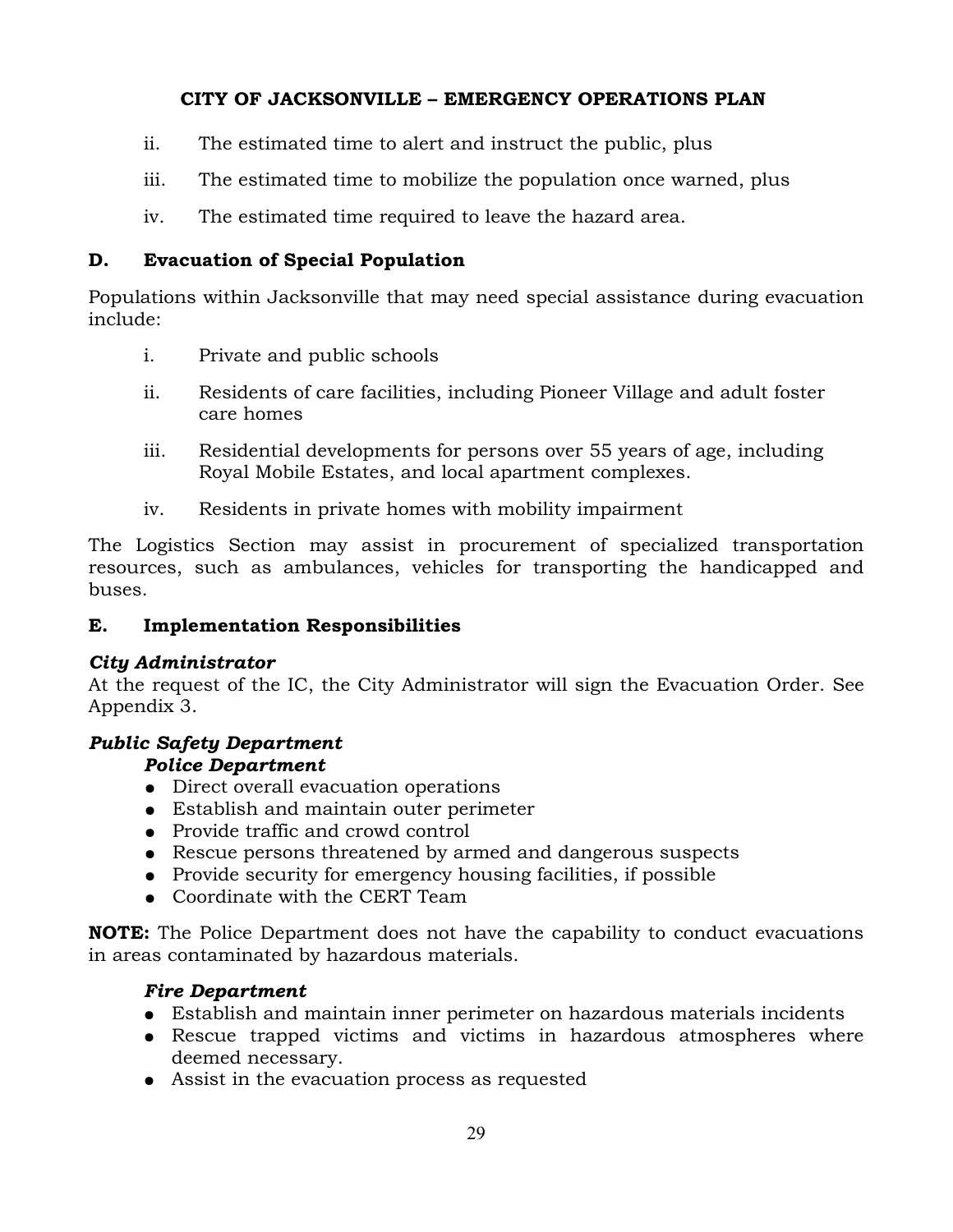• Provide fire station for use as reception points

#### *Public Works Department*

- Provide resources such as vehicles and personnel to assist with traffic movement and crowd control
- Work with Oregon Department of Transportation (ODOT) and Jackson County Roads Department to keep routes open and free of debris and provide highway signs and barricades as needed.

## *City Attorney*

- Advise Emergency Management Staff on the legal implications of evacuation activities as requested.
- Assist as requested

## *Finance Assistant*

- Document fiscal resources expended on the evacuation process
- Assist as requested

## **F. Evacuation Responsibilities of Assisting Agencies**

#### i. **Jackson County Sheriff's Department and Oregon State Police**

- Assist Police Department with traffic and crowd control.
- Assist Police Department with incident security

#### ii **American Red Cross**

The American Red Cross will oversee all emergency housing activities including:

- Directing American Red Cross personnel to meet evacuees at reception areas to assign them to emergency housing facilities
- Provide information to Emergency Management Staff concerning the numbers of evacuees being sheltered, etc.

## **G. Implementation Guidelines**

- i. The IC regardless of agency or whether on-scene or in the EOC shall:
	- Determine the need to evacuate an area
	- Determine the extent of the area to be evacuated
	- Develop an evacuation plan
	- Notify the American Red Cross
	- Activate the alert and warning system, and
	- Direct the implementation of the evacuation plan
- ii. The Emergency Management Staff will utilize the alert and warning guidelines to warn the public of the emergency condition and provide the public with evacuation and shelter information.
- iii. The IC will ensure that an inside and outside perimeter are established and provide criteria for access to them.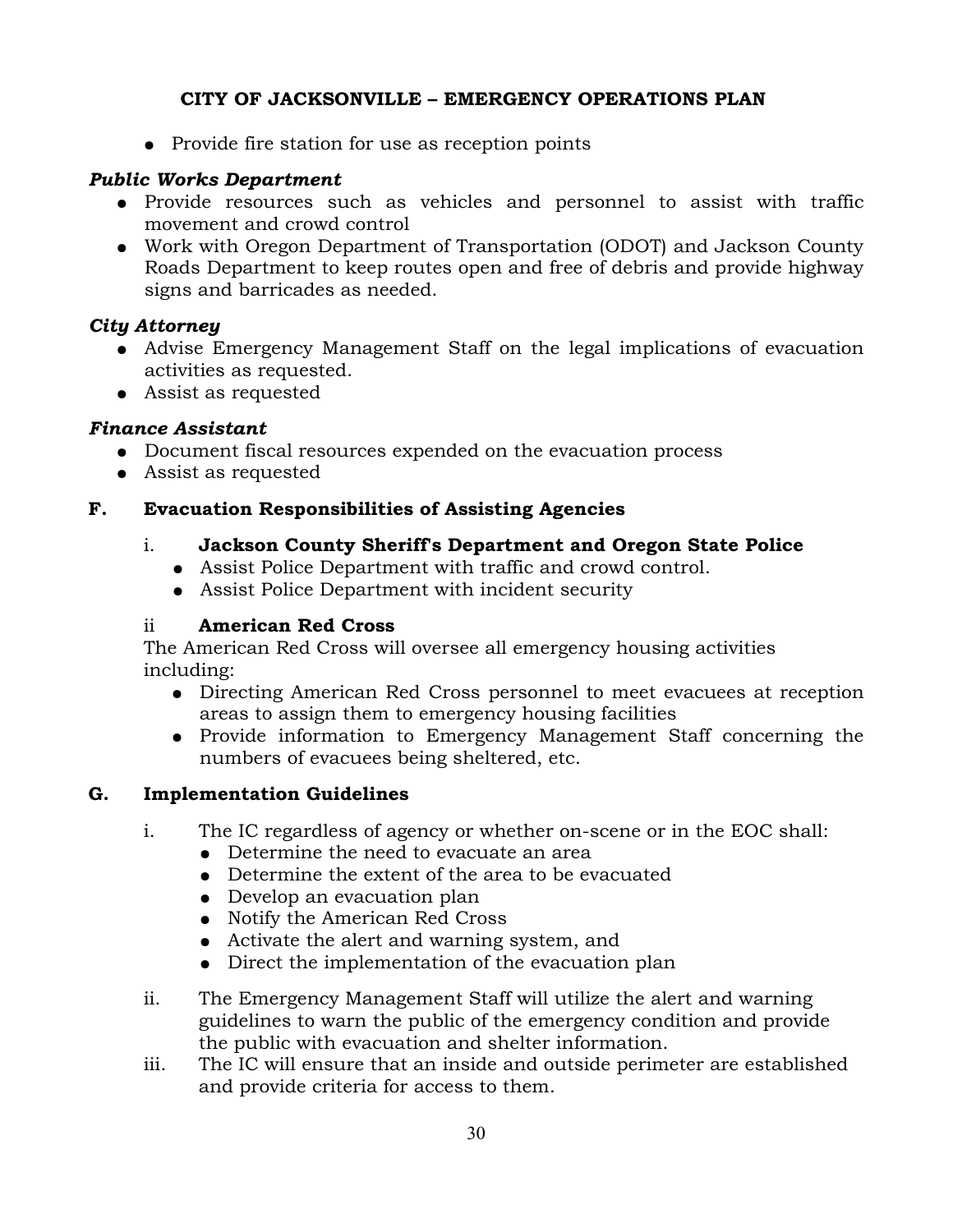- Security of the inner perimeter shall be the responsibility of the lead *emergency response agency.*
- Security of the outer perimeter will be maintained by the Police Department
- The outer perimeter should allow for the potential escalation of the hazard and ensure an ample margin of safety for emergency personnel.
- The Command Post will be established within the outer perimeter unless Command is in the EOC.
- Only authorized personnel will be allowed to enter the outside perimeter and must show proper identification.
- iv. The IC will identify appropriate assembly points for evacuees and shall assign personnel to provide liaison to those persons in the assembly points and security to the facility.
- v. As the emergency response progresses and more information becomes available, the PIO will utilize the procedures described in this plan to provide the media and the public with information on:
	- Modes of transportation for evacuees unable to provide their own
	- The reason for evacuation
	- The location of assembly points
	- Possible results of failure to evacuate
- vi. Ensure that an official evacuation order is signed by the City Administrator or designee
- vii. Notify Oregon Emergency Management (OEM) and Jackson County Emergency Management of the evacuation.
- viii. After the emergency event has ended:
	- Emergency Management Staff will allow the return of persons needed to staff essential services and to open vital businesses as soon as this can be done safely
	- They will also direct a general return to the incident areas as soon as possible
	- The PIO will advise the public and the media of the termination of the evacuation order and the lifting of the security perimeter.

## **H. Evacuation Procedures – General**

- i. Jacksonville law enforcement officers or other public safety officials have the legal right to impose a mandatory evacuation order on citizens in their own homes during a declared state of emergency.
- ii. Citizens should be informed of the need to leave a hazardous area and of the possible consequences of not leaving.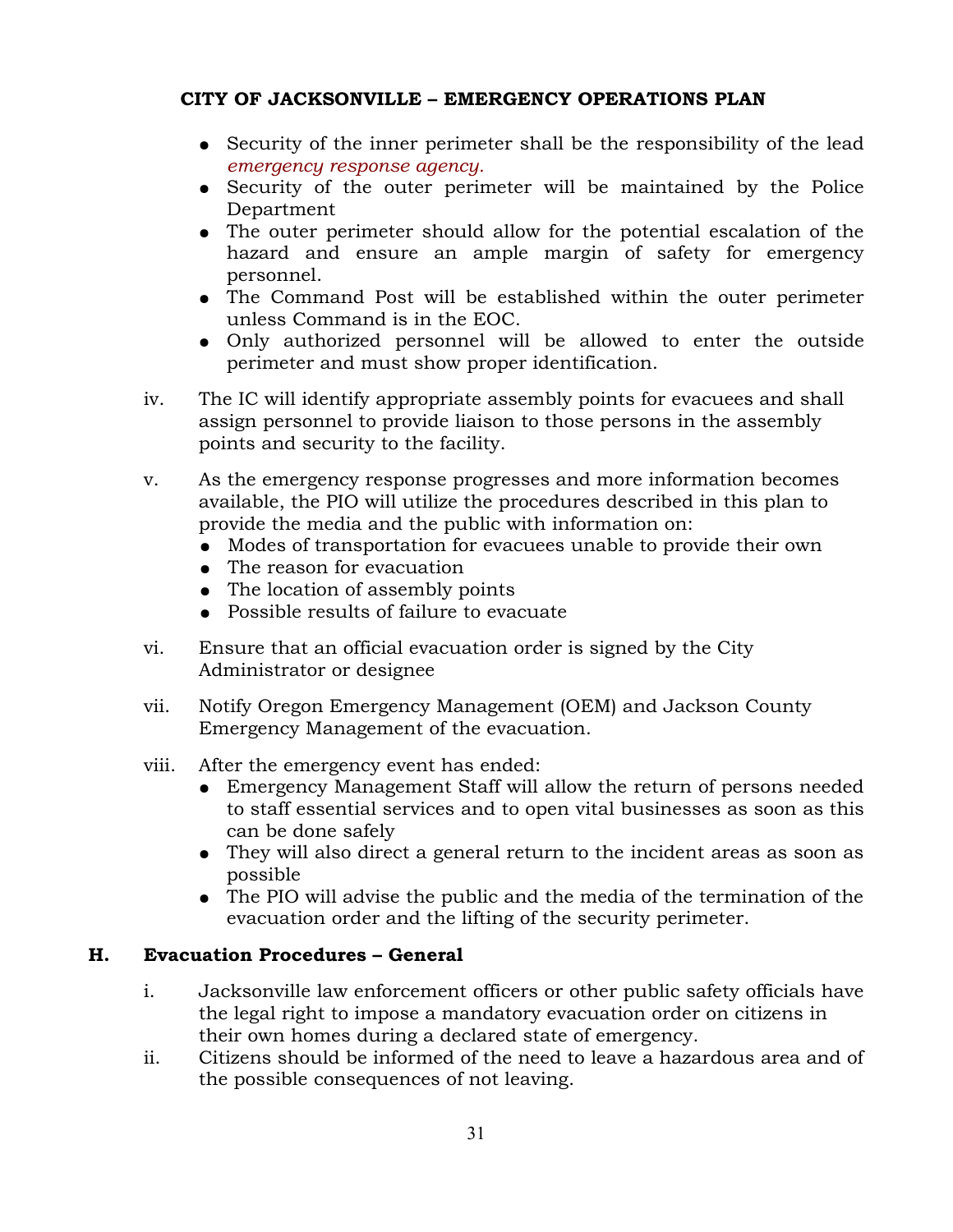iii. Citizens who obstruct the evacuation process may be arrested.

#### **I. Evacuation Procedures – Door to Door Evacuation**

- i. With a copy of the Evacuation Order in hand, knock/ring bell and wait one minute for response. (Wait longer at night)
- ii. If answered, provide a copy of the Evacuation Order.
- iii. Determine how many persons are in the building.
- iv. Determine whether or not they intend to leave, have a place to go and transportation. If yes to all, document time and address. Using plastic flagging, mark the building in a conspicuous place to indicate contact has been made. Go to the next facility/building.
- v. If they do not intend to leave, ask if they understand the possible dangers of staying. Document the time, address and number of people remaining. Using plastic flagging, mark the building in a conspicuous place that contact has been made. Move to the next facility/building.
- vi. If they intend to leave but have no transportation, document the number of people needing assistance, the time and address and special transportation requirements, i.e. Ambulance, handicapped van, etc. and report this information immediately to your supervisor. Advise citizens who are able to walk to proceed to the designated staging point. **NOTE:** Do not stop your activities to remove them from the area.
- vii. If they intend to leave but do not have a place to go, refer them to the shelter or assembly point. Document the time and action taken. Move to the next facility.
- viii. After clearing a portion of your assigned area, report information collected to your supervisor. Using plastic flagging ribbon (color to be determined by the IC) mark the building in a conspicuous place to indicate that contact has been made. **NOTE:** Due to the extra time needed to arrange transportation information on people needing evacuation assistance should be transmitted at the time of collection.

#### **J. Evacuation Procedures – Mobile Public Address**

Mobile Public Address is more time efficient than door-to-door contact but only a limited amount of information may be conveyed. It is most effectively used in combination with the Emergency Alert System and door-to-door contact. It may be used to alert and warn the public prior to the request to evacuate or to advise of protective actions short of evacuation.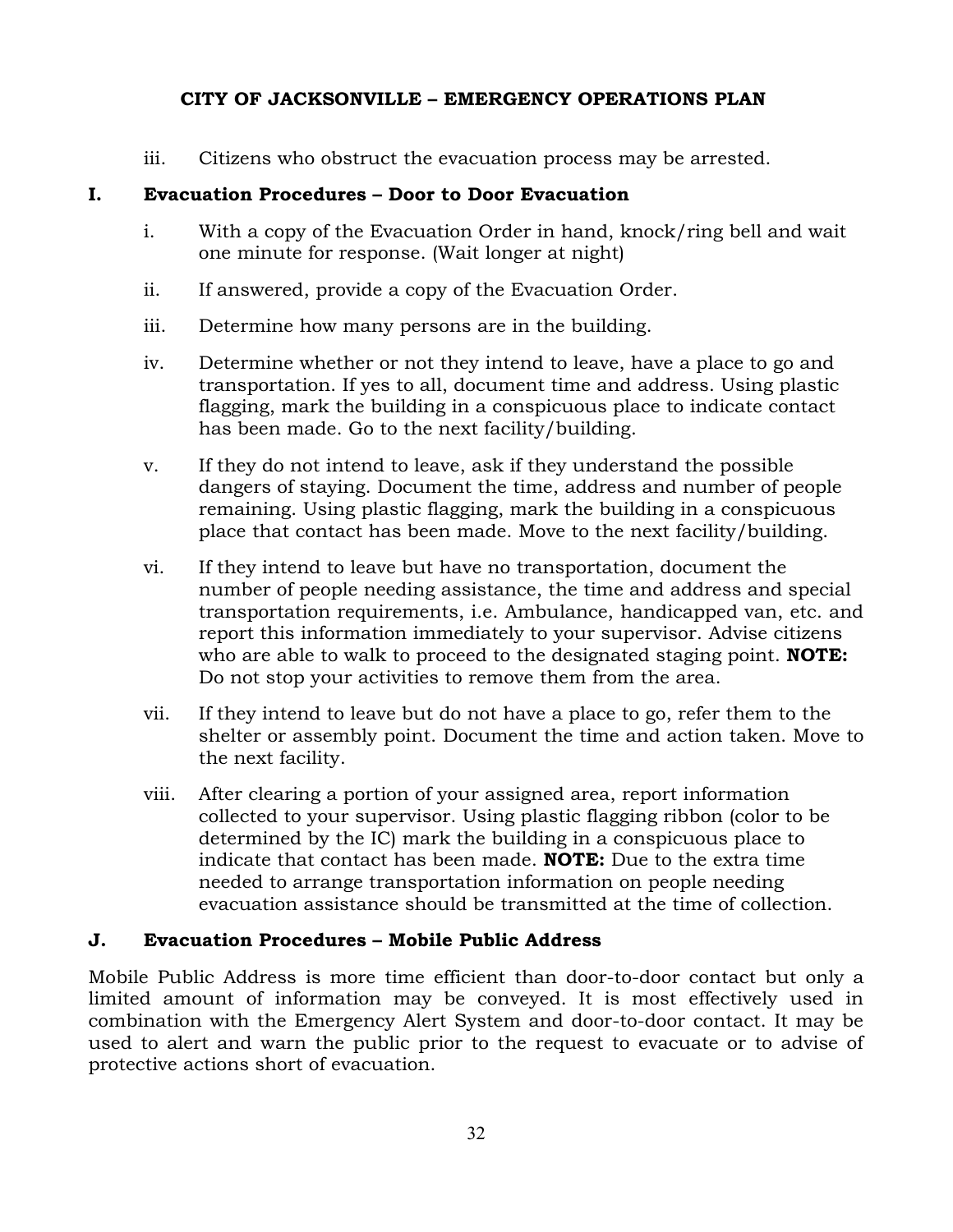- i. Obtain a copy of the Evacuation Order
- ii. Repeat the information in the Evacuation Order at each intersection and at least once mid-block depending on the length of the block.
- iii. Do not stop to give information
- iv. When an assigned area has been covered note the date and time on report completion for your supervisor

## **IV. Resource Management**

#### **A. Description**

The City Administrator or designee has the authority under emergency conditions to establish priorities for the assignment and use of all City resources and personnel. During a major emergency, it will be necessary to make difficult choices among competing requests for the same resource. To assure that the status of resource requests and commitments can be maintained throughout the emergency, the Logistics and Planning Sections of the EOC will track resources.

The IC has the overall responsibility for establishing resource priorities. The Logistics and Planning Sections have primary responsibility for coordinating the resource management effort.

#### **i. Logistics Section**

- a) Serves as the primary point of contact for resource requests from the Emergency Management Staff and cooperating jurisdictions.
- b) In addition each department is responsible for developing and maintaining mutual aid agreements to augment resources and department-specific inventories of resources that might be available to them in an emergency.

#### **ii Planning Section**

- a) Provides the Emergency Management Staff with a timely inventory of needs and commitments
- b) Identifies those public facilities essential to the life of the community, provides a recommended priority list to the IC and Emergency Management Staff, assists in the coordination of facility repair and restoration of services.

# **V. General Guidelines**

Under emergency conditions resources will be allocated according to the following priorities:

i. Protection of life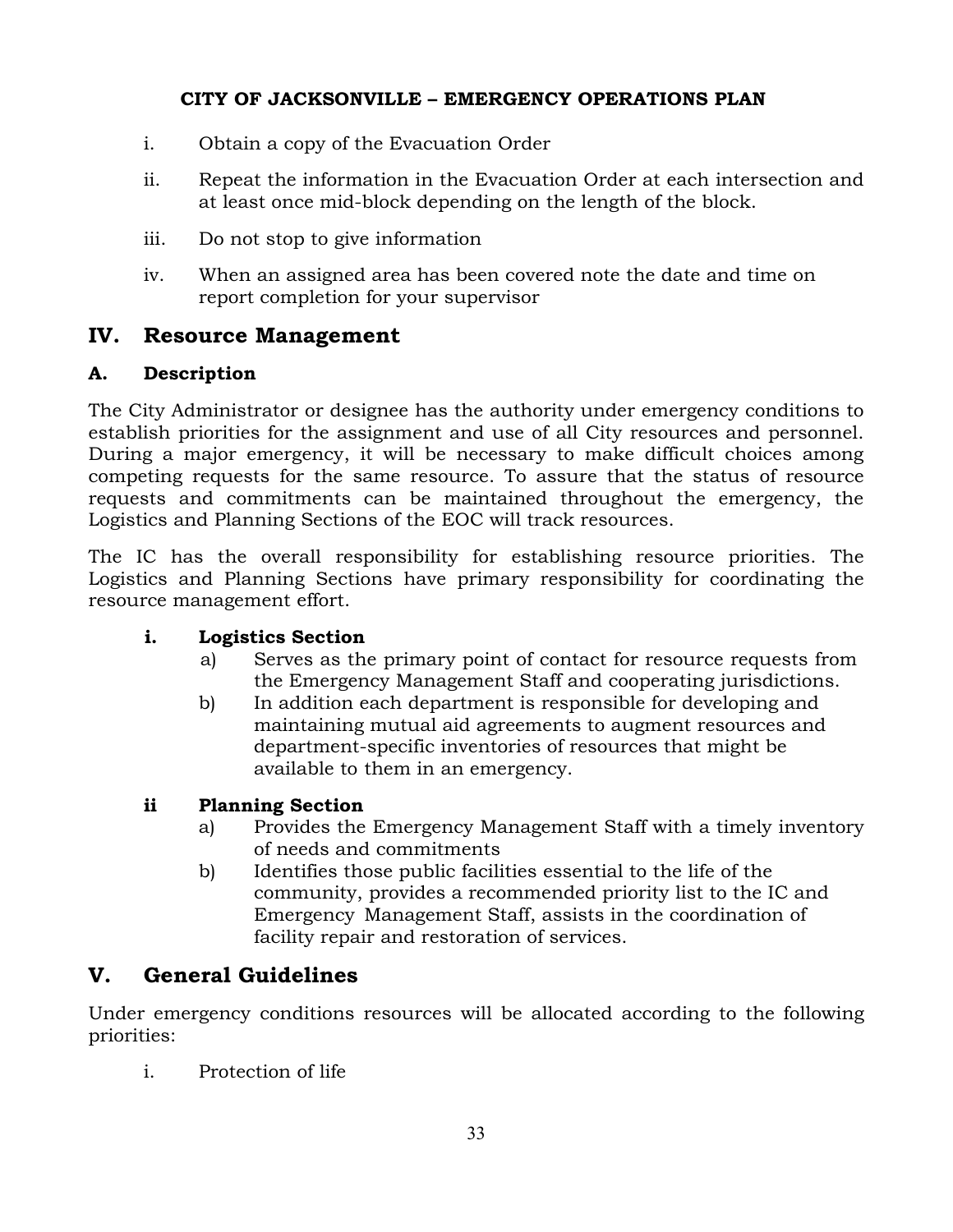- ii. Protection of mobile response resources, such as fire trucks, ambulances, bulldozers, etc.
- iii. Protection of public facilities
- iv. Protection of private property

Should the emergency be of such magnitude that all local resources are committed or expended, assistance shall be requested from County, State and/or Federal resources. The City Administrator will initiate a Declaration of Disaster so that County, State, and/or Federal resources will be activated in a timely manner.

# **VI. Emergency Fiscal Management**

#### **A. Emergency Procurement Authority**

During a major emergency the City is likely to find it necessary to redirect City funds in order to effectively respond to the disaster. Although the authority to adjust department budgets and funding priorities rests with the City Council, emergency procurement authority is delegated to each Department Head.

#### **B. Tracking Expenditures**

Tracking expenditures related to an incident is the responsibility of the Finance Section of the Incident Command Structure in the EOC.

#### **C. Procedures for Major Redirection of Resources**

If a disaster in the City requires major redirection of City fiscal resources, the following general procedures will be followed:

- i. The City Administrator prepares a proposal on how to respond to the emergency funding need.
- ii. The City Council convenes to consider the proposal
- iii. If a quorum of Councilors cannot be reached and if a prompt decision will protect lives, City resources or private property the City Administrator or designee, Department Head or designee may act on emergency funding requests.
- iv. The Finance Section will establish a discrete charge code for all incidentrelated personnel time, losses and purchases.

# **VII. Shelter, Food and Human Services**

#### **A. General**

i. Sheltering and feeding citizens during a disaster is the task of the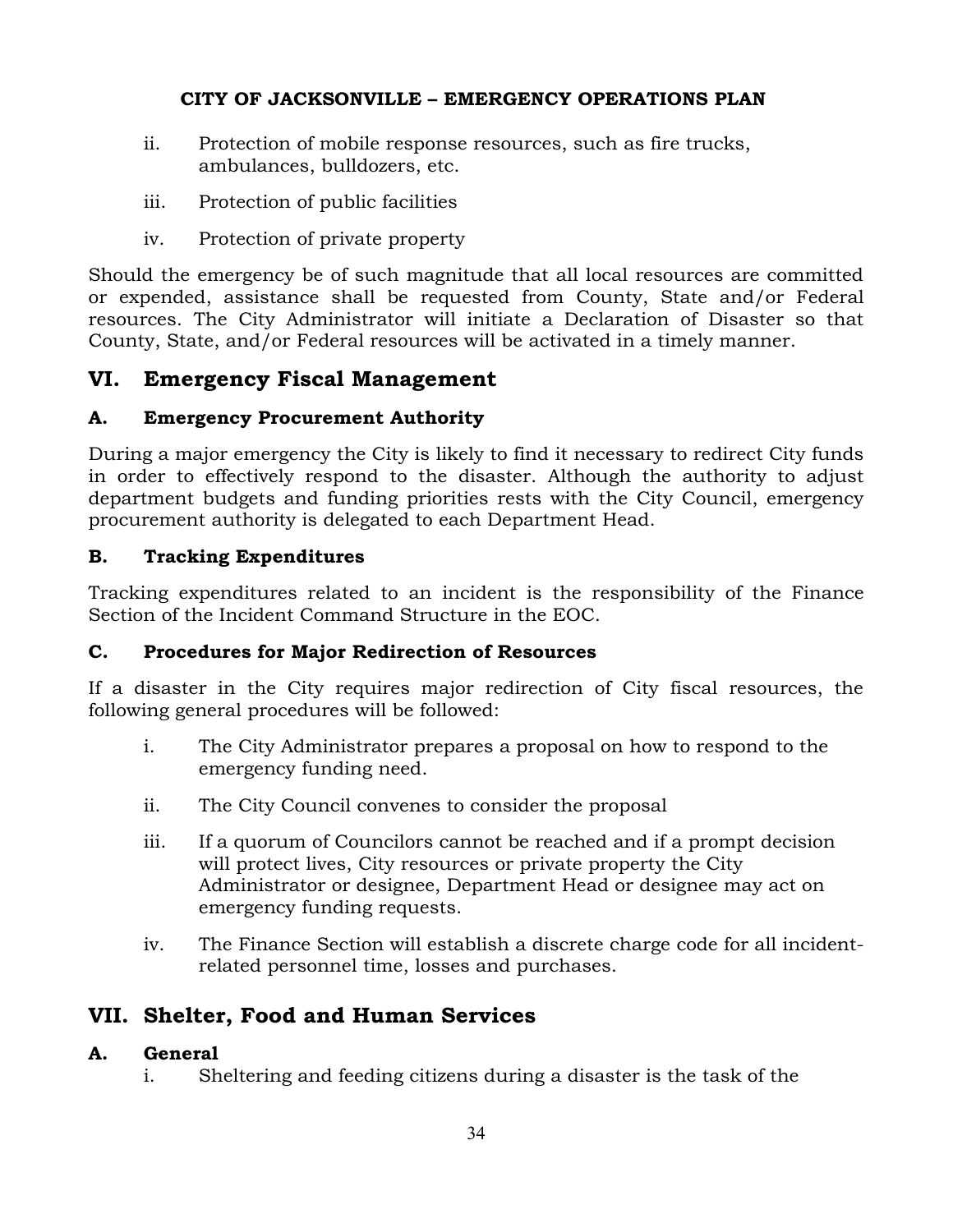American Red Cross. The City of Jacksonville will only refer citizens to shelter and feeding operations which are managed by the Red Cross.

- ii. Besides sheltering and feeding, the Red Cross can perform a variety of other valuable emergency services.
	- a) Additional support for disaster victims
	- b) Limited Health services
	- c) Coordination of other organizations within their scope of practice
	- d) Assistance to local governments in damage assessment
- iii. The American Red Cross is an outright give. It is provided by voluntary contributions from the American people. All Red Cross disaster help is free.

#### **B. American Red Cross**

The American Red Cross may provide shelter, staff, logistical support and communications. In addition, the Red Cross will manage evacuee registration and provide basic medical services to shelter residents. Red Cross cannot provide quarantine for carriers of infectious diseases and cannot provide decontamination for hazardous materials or radiological emergencies. Region 8 HAZMAT response team provides decontamination support. Pets are not allowed in Red Cross shelters due to Health Department regulations; however, the Red Cross will help coordinate with Jackson County to arrange for sheltering animals during disasters. Evacuees should provide food and water for pets prior to leaving their homes.

#### **C. Emergency Response Personnel**

- i. *Emergency Operations Center Staff* Arrangements for the feeding and sheltering of EOC staff is the responsibility of the Logistics Section. As space allows, EOC staff will be fed and assigned to sleeping areas at the Jacksonville Fire Station.
- ii. *Response Personnel*

Insofar as is practical, response personnel will be released to their homes or stations to sleep. If returning to their homes is not practical, space may be arranged in a shelter within commuting distance of the hazardous area or in local commercial lodging. The City of Jacksonville may establish purchase agreements with local restaurants to provide sack lunches and dinners. The Red Cross will feed disaster workers in their feeding and shelter operations as well as provide coffee and snacks to on-scene personnel.

iii. *Families of City Response Personnel* In the event of an extended incident involving a shelter operation, consideration may be given to sheltering the families of response personnel together. The Logistics Section shall be responsible for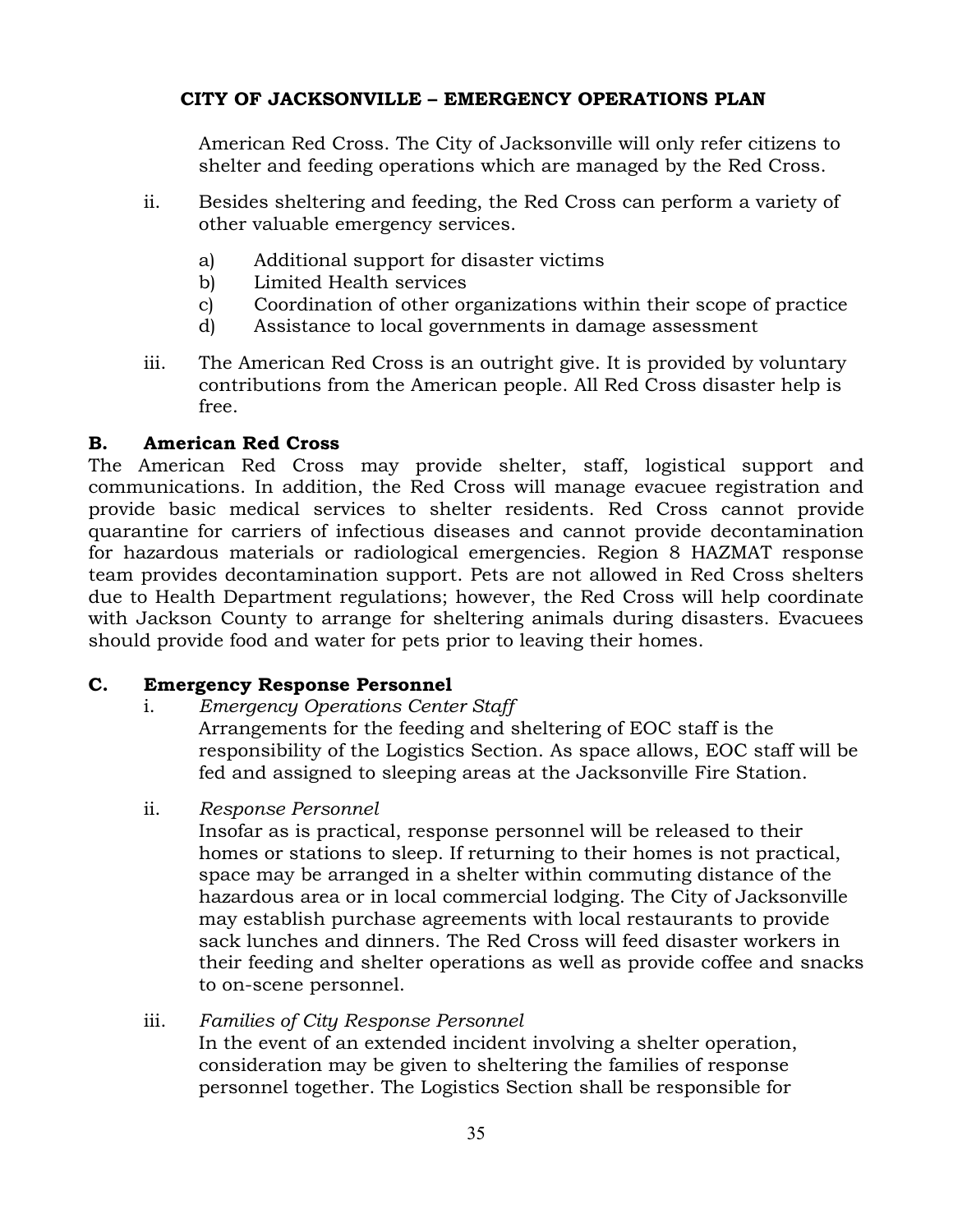making such arrangements.

# **VIII. Health, Human and Medical Services**

#### **A. Description**

Jacksonville Fire Department and Mercy Flights, Inc. have complete responsibility for the delivery of emergency medical services. Jacksonville Fire Department has mutual aid agreements with adjoining Fire Districts and Departments.

#### **B. Health and Human Services**

i. *Jackson County*

The JCHHS provides emergency medical, health and welfare services to all citizens in Jackson County.

To contact JCHHS during a major emergency, call their office during work hours. To contact JCHHS after work hours call 9-1-1to receive JCHHS services.

ii. *State of Oregon*

The DHS is the agency responsible for coordinating the activities of the states social service agencies.

#### iii. *Emergency Medical Services*

Ambulance services in Jackson and Josephine Counties include:

- a) Mercy Flights, Inc
- b) Jackson County Fire Districts 3 and 5
- c) Jackson County Fire District 1 (Rogue River Fire)
- d) Ashland Fire & Rescue
- e) American Medical Response (AMR)

Hospitals in Jackson and Josephine Counties include:

- a) Rogue Valley Medical Center
- b) Providence Medford Medical Center
- c) Ashland Community Hospital
- d) Three Rivers Community Hospital
- iv. *Mass Casualty Incidents*

During an incident which involves multiple injuries emergency medical services are coordinated through a regional MCI plan which includes all area hospitals, rescue units and ambulances in the Southern Oregon area. MCI protocols are activated by an event with more than five (5) critical patients or more than ten (10) total patients. MCI protocols as outlined in the Jackson County Emergency Medical Services Standing Orders, will be followed during an MCI event. SORC will notify all three hospitals via radio to request the number of patients (classed as red, green or yellow) that each can handle and relay that information to the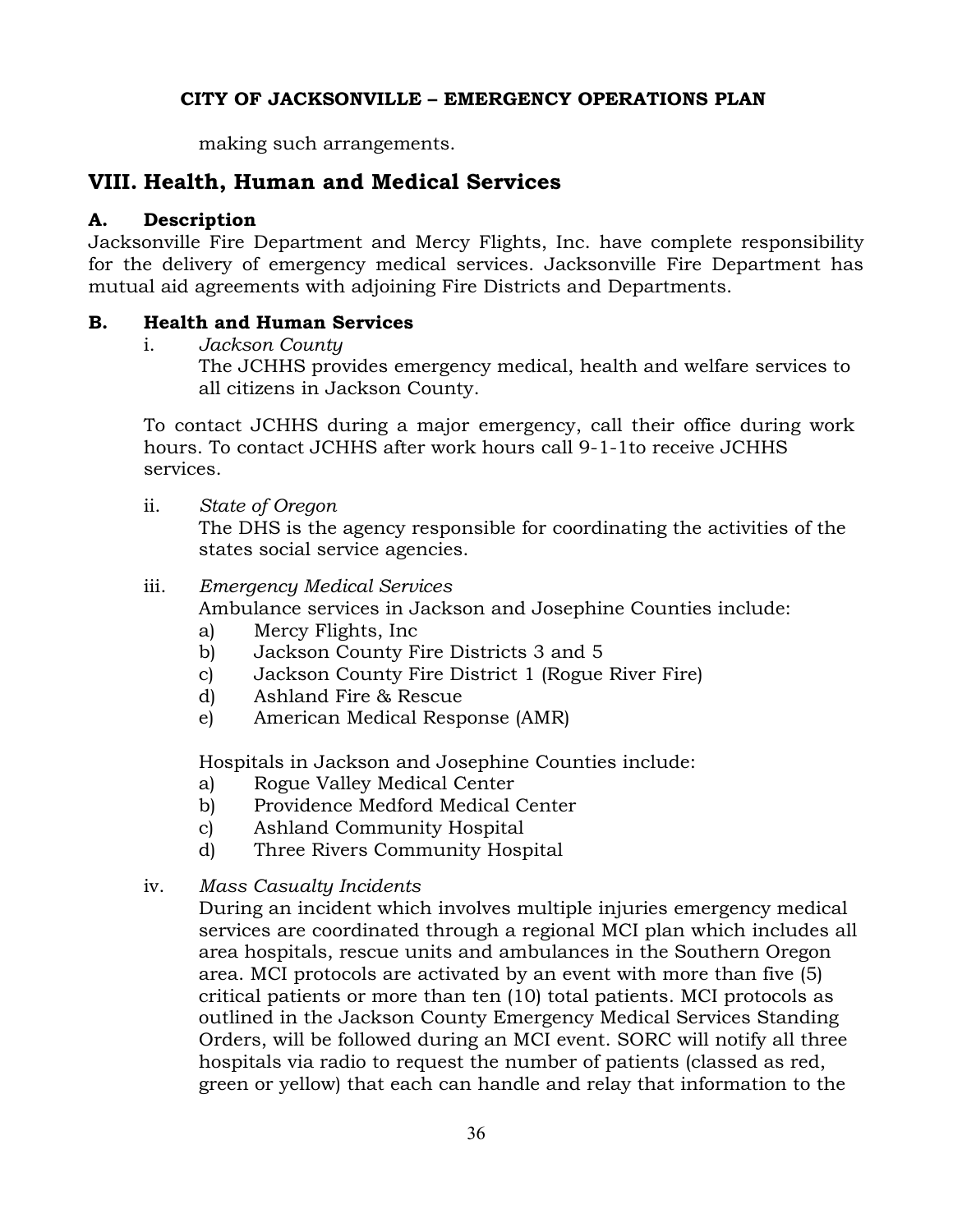transport officer.

**NOTE:** If at all possible all injured responders should be transported to a single hospital to expedite Workman's Comp paperwork and to ensure continued contact and support to injured employees.

v. *Temporary Morgue Services*

The Oregon State Police has a permanent mortuary for investigative purposes. Temporary morgues may be necessary in the event of an incident which results in wither damage to these facilities or numbers of fatalities which exceed capabilities. Identification of victims may be a long and complicated process. Facilities which might be used as temporary morgues include air-conditioned buildings.

Facilities should provide:

- a) Receiving entrance protected from public view
- b) Plainly marked general information area easily accessible, and where it will not interfere with free passage to the operational area
- c) Waiting room and public restrooms
- d) Separate rooms for interviews with individuals seeking missing persons
- e) Private view rooms for identification purposes
- f) Telephone area and personnel adequate to handle incoming and outgoing calls
- g) Provisions for the media
- h) Provisions for the clergy
- i) Storage space for bodies with space divided to provide segregated areas for each of the following:
	- Male adults
	- Female adults
	- Male children
	- Female children
	- Those whose gender cannot be determined
- j) Provision with 220 volt, AC current for X-ray equipment
- k) Tables for examination
- l) Running water
- m) Good ventilation
- n) Good Lighting

Organizations/agencies which may provide services to help manage a temporary morgue operation include:

- a) Jackson County Medical Examiner
- b) Local Funeral Homes
- c) Officer of the State Police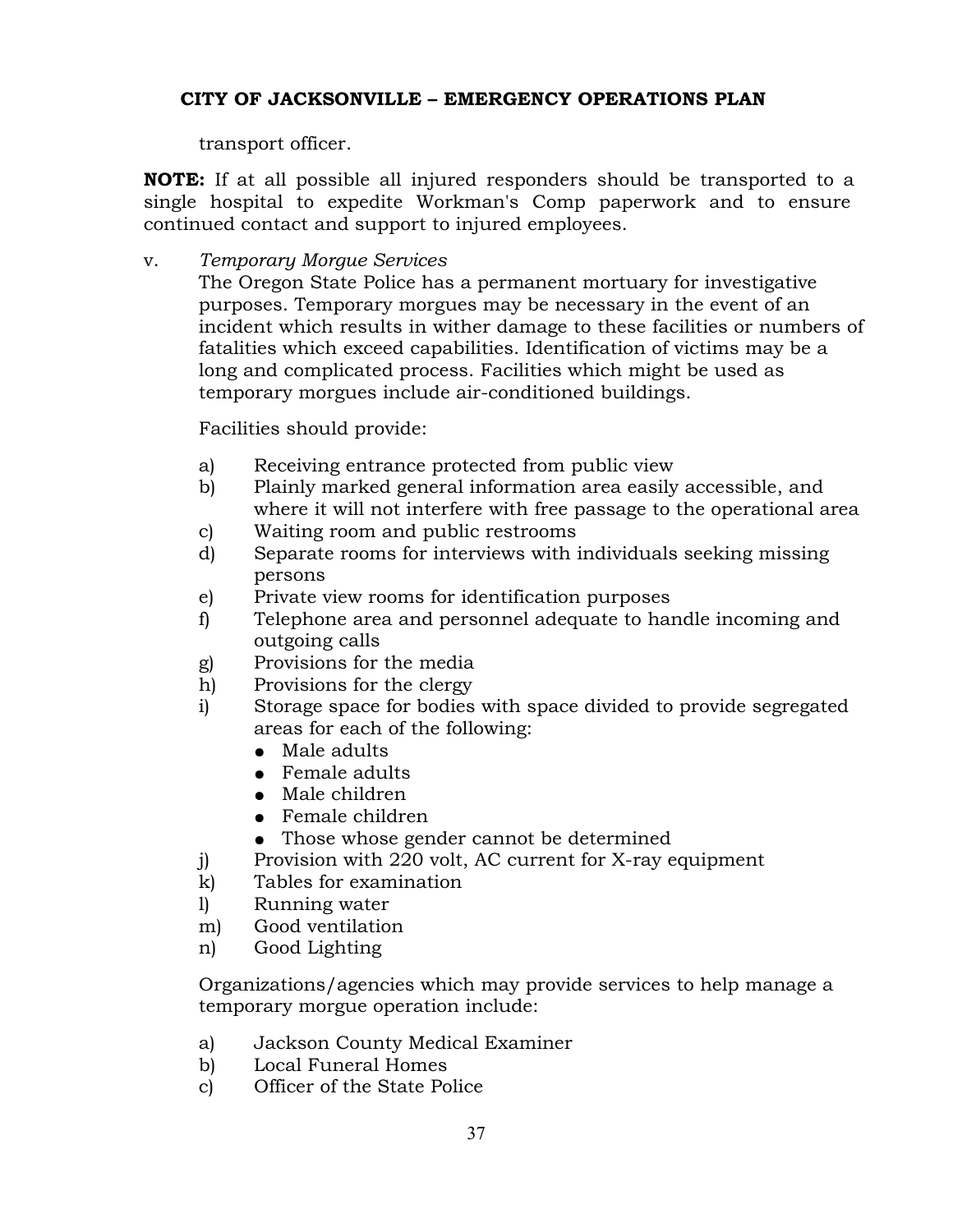## **IX. Declaring a Disaster and Damage Assessment**

## **A. Reporting of Emergency Conditions**

To obtain disaster assistance from mutual aid agencies, Jackson County, State and Federal entities, prompt and thorough reporting of emergency conditions is required. Accurate incident status summaries are required. At the direction of the IC, the PIO will distribute an incident status summary to the media, the public, assisting agencies, adjacent jurisdictions and volunteer organization.

## **B. Local, County and State Disaster Declarations**

- i. A declaration of emergency by the City is the first step in accessing state and federal disaster assistance. The City Emergency Powers Ordinance provides for the declaration of emergencies, the succession of authority and the special powers and authorities of the City Administrator or designee during a declared emergency. Refer to Appendix 2 for this Ordinance. Refer to appendix 4 for a Declaration of State Emergency form.
- ii. The City's request for a declaration must be processed through Jackson County to OEM.
- iii. Jackson County may add its support to the request, request the inclusion of additional areas or services, or pass the request on to the State without comment, but the county may not decline to process the request.
- iv. In order for the city to receive federal disaster funding and to activate certain State and Federal resources to support the emergency, the local declaration of emergency must be communicated to the Governor of Oregon.
- v. The State of Oregon has the option of declaring a State of Emergency and activating only State resources in support of the emergency, or of declaring a State of Emergency and beginning negotiations with FEMA for a Federal Disaster.

## **C. Federal Disaster Declaration**

The federal government may declare an incident either an emergency or a major disaster. When the President of the United States declares either condition to exist, various resources of the Federal government are available to respond to the emergency and disaster funding is made available for recovery via the Robert T Stafford Emergency Relief and Disaster Assistance Act, Public Law 93-288, as amended.

i. The definition of an emergency is any occasion or instance for which, in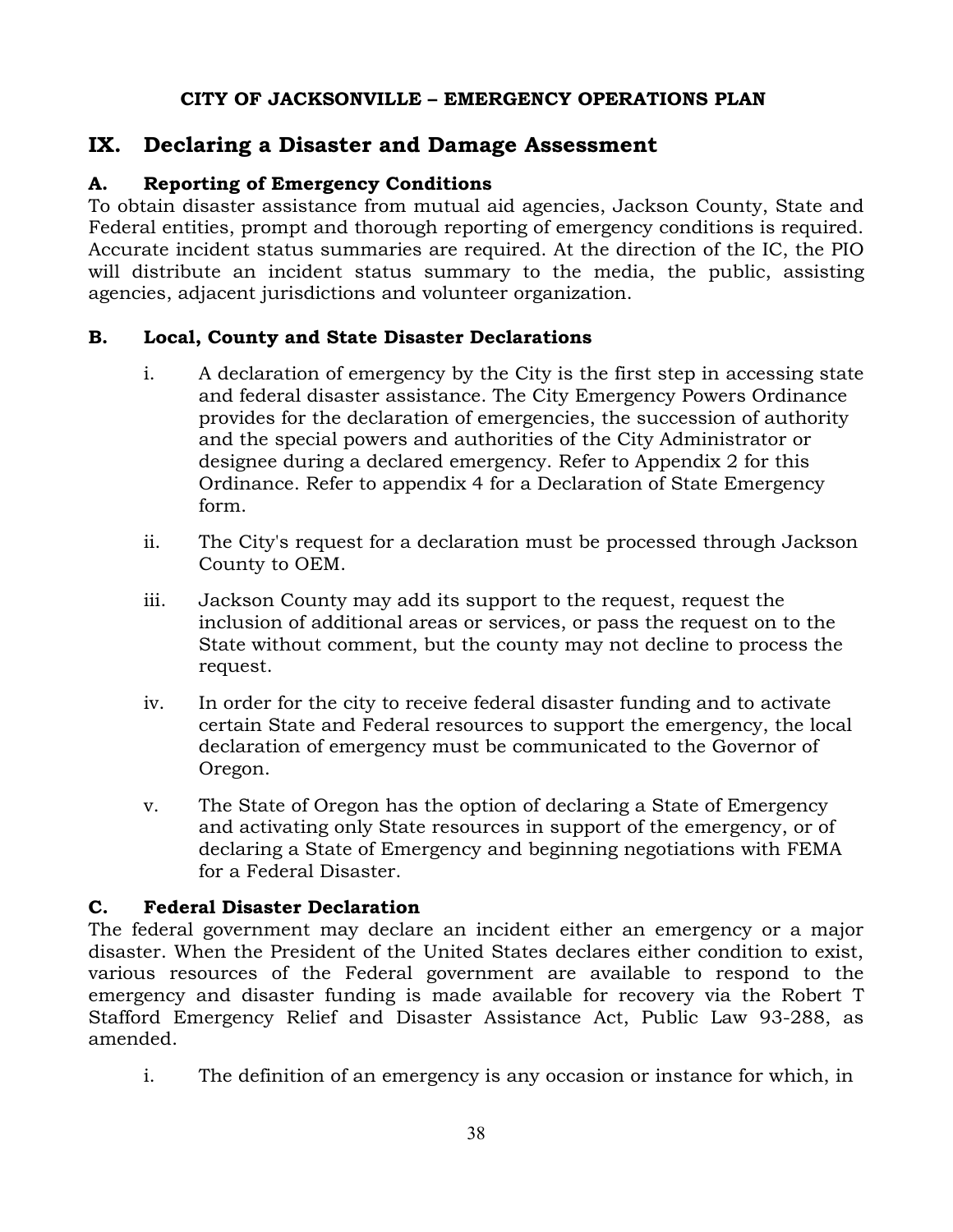the determination of the President, Federal assistance is needed to supplement State and Local efforts and capabilities to save lives, protect property, public health and safety or to lessen or avert the threat of a catastrophe in any part of the United States.

ii. The definition of a major disaster is any natural catastrophe regardless of cause; any fire, flood or explosion, in any part of the United States which in the determination of the President causes damage of sufficient severity and magnitude to warrant major disaster assistance under this Act to supplement the efforts and available resources of State and Local governments, and disaster relief organizations in alleviating the damage, loss, hardship or suffering caused thereby.

#### **D. Damage Assessment**

Damage assessment is conducted in three phases as follows:

- i. The Initial Damage Assessment provides information on which to base response. It is prepared by EOC staff. See Appendix 7 for this form.
- ii. The Preliminary Damage Assessment provides supporting information for the disaster declaration. See Appendix 8 for the Preliminary Damage Assessment form.
- iii. Damage survey reports are in-depth analyses of the long term effects and costs of the emergency. They are completed by the joint efforts of Local, State and Federal agencies. See Appendix 9 for the Final Damage Survey Report.

## **E. Support Services**

- i. The Logistics Section will establish a Disaster Application Center (DAC) at the largest shelter where citizens can meet with Federal, State or Local volunteer agency representatives to apply for disaster assistance.
- ii. Types of disaster assistance that may be requested and provided include:
	- a) Temporary housing for disaster victims whose homes are uninhabitable as a result of the disaster
	- b) Essential repairs to owner occupied residences in lieu of temporary housing, so families can return to their damaged homes.
	- c) Disaster unemployment and job placement assistance for those unemployed as a result of a major disaster
	- d) Agricultural assistance payments and technical assistance, and Federal grants for the purchase or transportation of livestock.
	- e) Information on the availability of food stamps and eligibility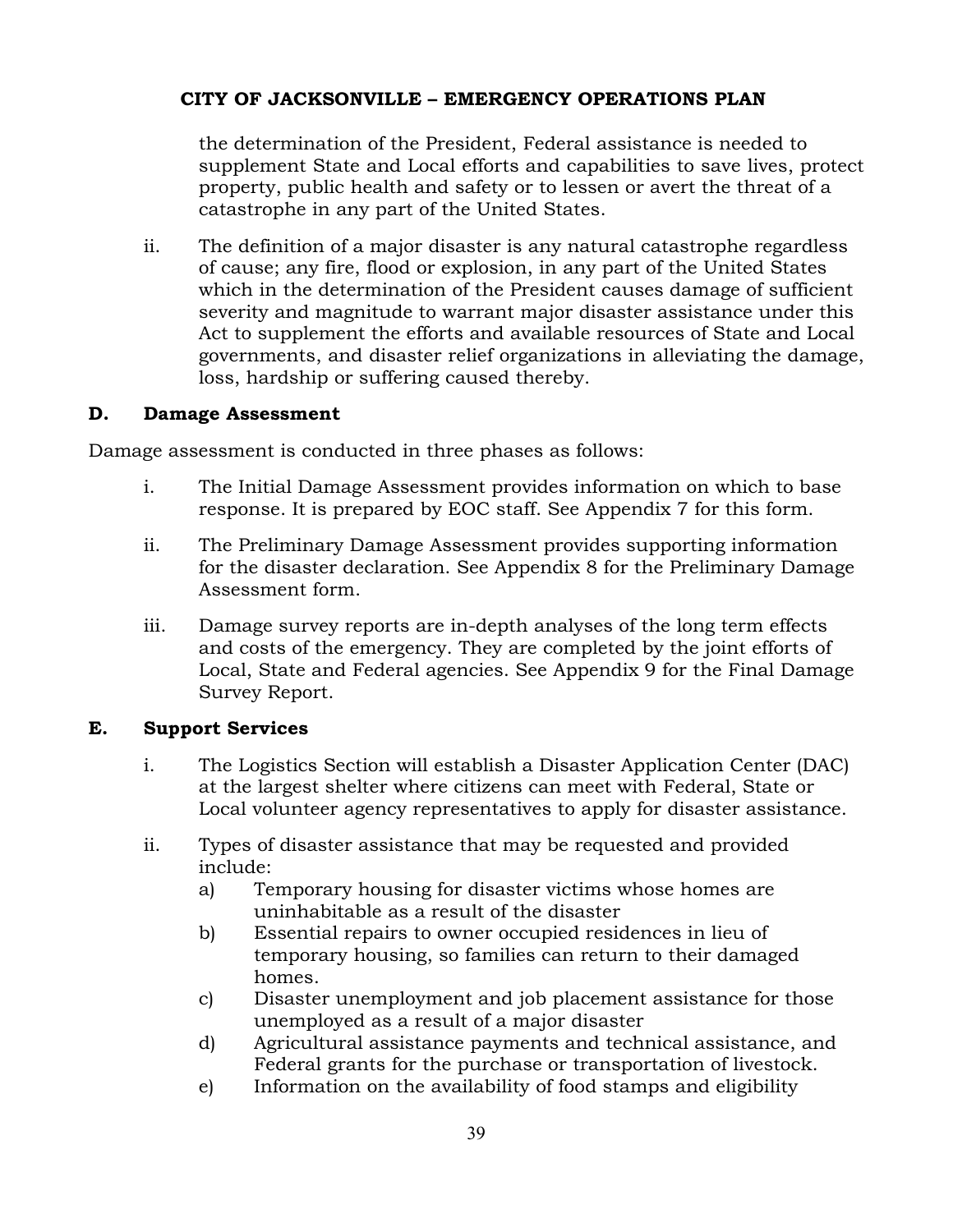requirements.

- f) Individual and family grants to meet disaster-related and other needs of those adversely affected by major disasters when they are unable to meet such needs through other means.
- g) Legal counseling to low-income families and individuals
- h) Tax counseling concerning various disaster-related tax benefits
- i) Consumer counseling and assistance in obtaining insurance benefits
- j) Crisis counseling and referrals to mental health agencies to relieve disaster-caused mental health problems
- k) Social Security assistance for recipients or survivors, such as death or disability benefits or monthly payments.
- l) Veterans' assistance such as death benefits, pensions, insurance settlements and adjustments to home mortgages held by the Veterans Administration if a VA-insured home has been damaged
- m) Other specific programs and services as appropriate to the disaster.

## **F. Department Support**

The Building Inspector, if available, will provide people to assist damage assessment teams.

## **X. Terrorism Response**

A Basic Vulnerability Assessment has been completed by the Jacksonville Police Department. It is on file in that department. The summary assessment by the department is that there is a very low probability of a terrorist attack in the community. Even though domestic terrorism is more likely than international terrorism, the department determined that the probability of domestic terrorism and civil unrest was low. Nonetheless, as a preparedness measure the department has developed a Terrorism Annex and has it on file in the Jacksonville Police Department. This annex provides for the coordinated and safe response to possible terrorist incidents within the city. It includes procedures for timely and safe response to incidents, including bomb threats, mail bombs and/or the discovery of suspicious objects.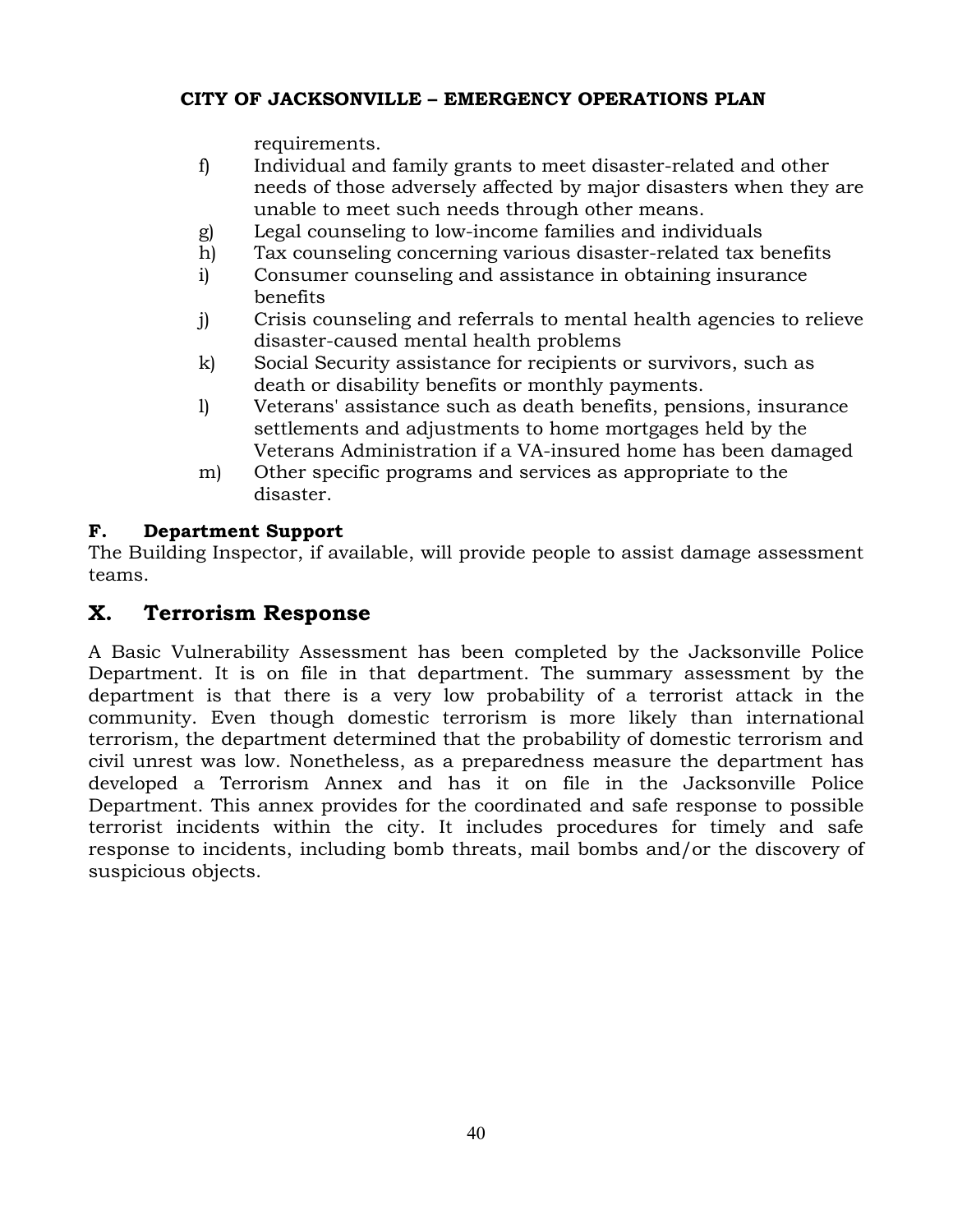# **APPENDIX I**

# **HAZARD ANALYSIS**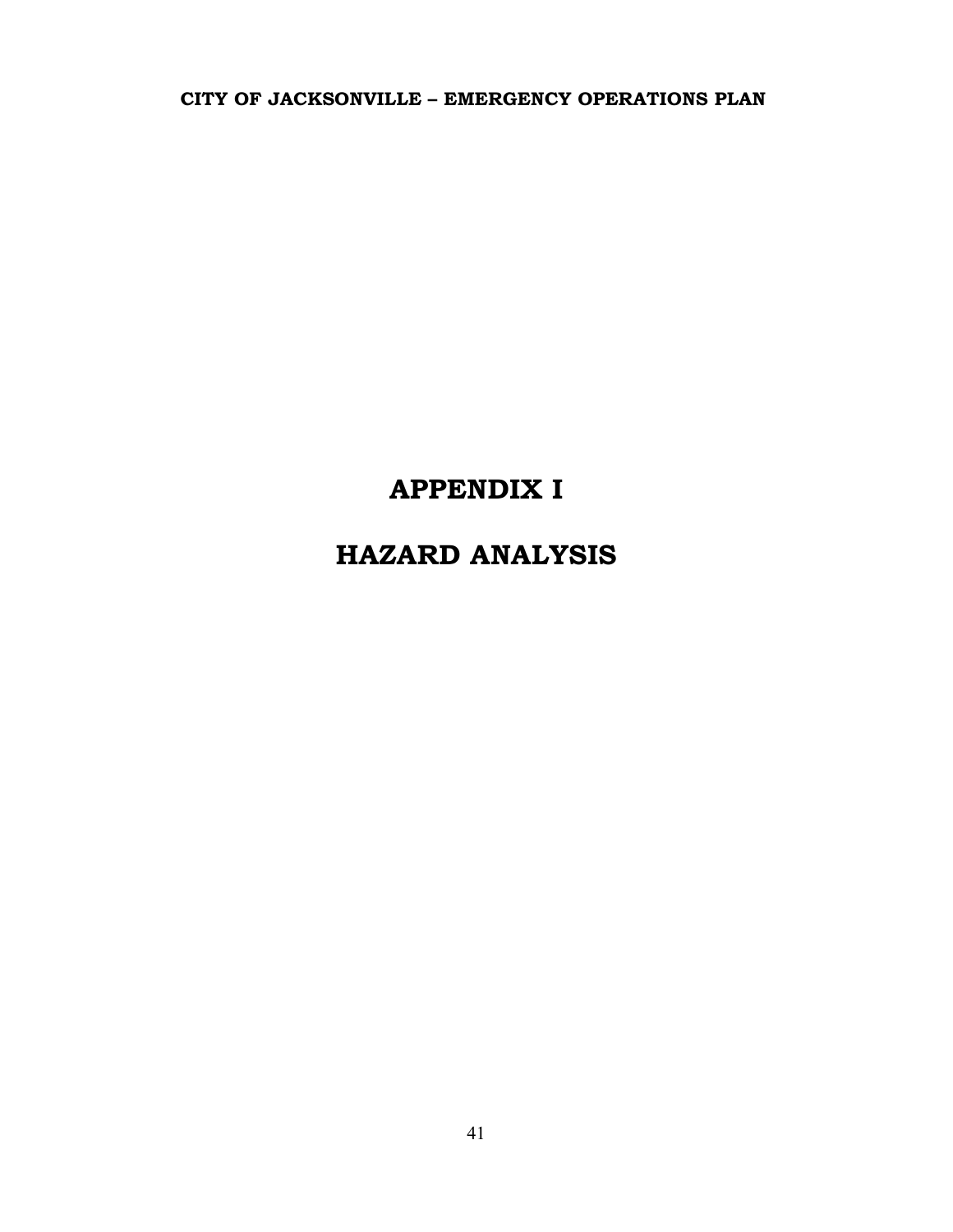## **APPENDIX I HAZARD ANALYSIS CITY OF JACKSONVILLE**

The local emergency management organization and other interested parties should begin the emergency planning process by examining the hazards which could affect the area. See Section 8, Situation and Assumptions, for a detailed analysis of the region.

Conducting a hazard analysis is a useful first step in planning for mitigation, response, and recovery. The method that follows provides the jurisdiction with a sense of hazard priorities, or relative risk. It doesn't predict the occurrence of a particular hazard, but it does "quantify" the risk of one hazard compared with another. By doing this analysis planning can first be focused where the risk is greatest.

#### **The following categories are used in conducting this hazard analysis:**

#### **HISTORY** (weight factor  $= 2$ )

The record of occurrences of previous major emergencies or disasters. Examples of events to include in assessing history of a hazard in your jurisdiction are events for which the following types of activities were required.

- The EOC was activated;
- The alternate EOC was activated;
- Activation of three or more EOP functions (alert & warning, evacuation, shelter etc);
- A multi-jurisdictional response was required;
- A "local emergency" was declared.

These criteria are not exclusive. Include any additional events you think are significant.

#### **VULNERABILITY** (weight factor = 5)

The percentage of population and property likely to be affected.

#### **MAXIMUM THREAT** (weight factor = 10)

The maximum percentage of population and property that could be impacted under a worst case scenario.

## **PROBABILITY** (weight factor = 7)

The likelihood of occurrence within a specified period of time.

By multiplying the "severity rating" of the rating system shown on page 45. By the weight factors associated with the categories above, we can arrive at a subscore for history, vulnerability, maximum threat, and probability for each hazard. Adding the subscores will produce a total score for that hazard. FEMA Hazard Analysis-1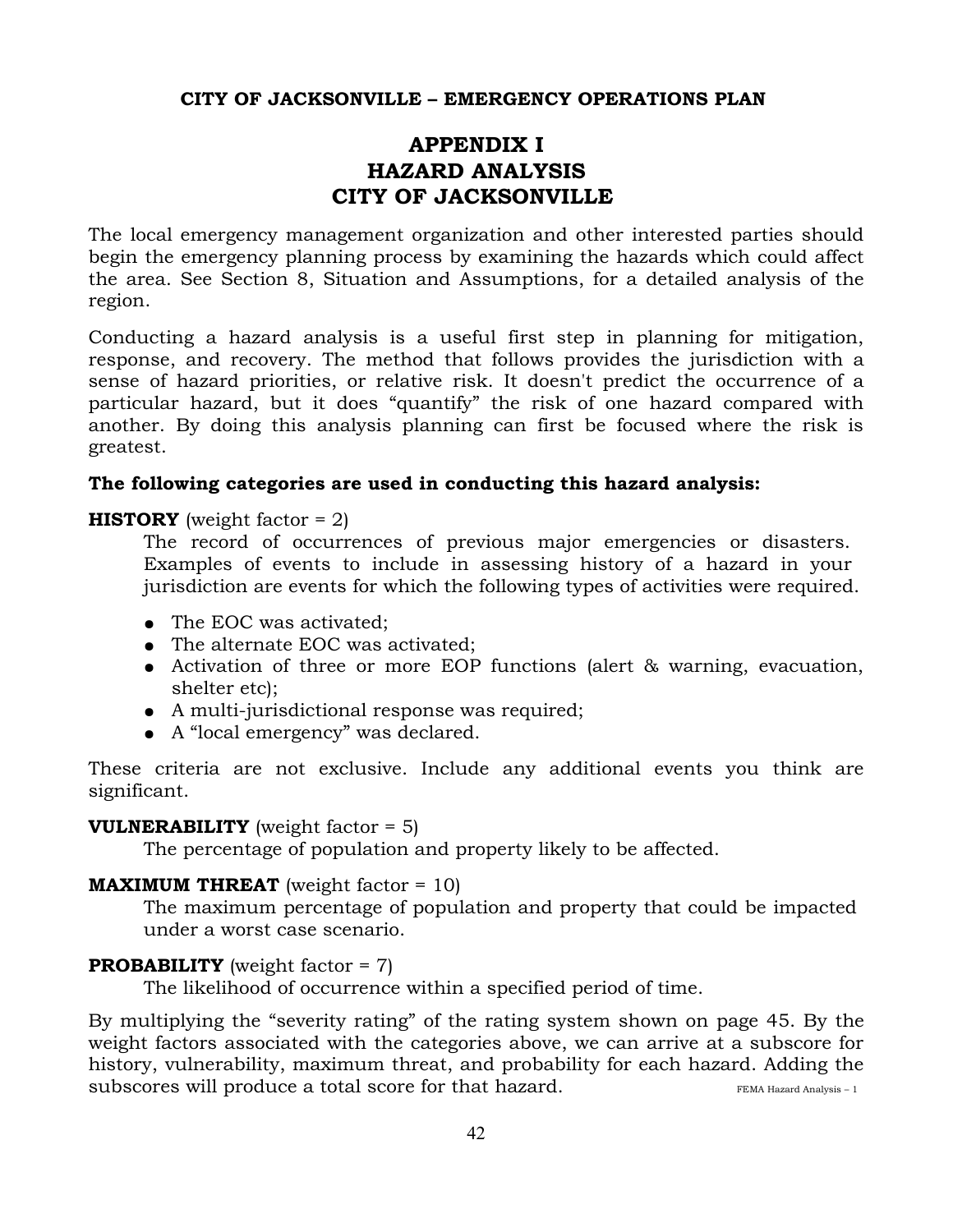For example: look at "**flood**" on the Example Hazard Analysis Matrix shown on page 45. The history of flooding is high in the sample jurisdiction. In this case, high is scored with eight (8) points for the severity rating, and history has a factor weighting of two. 2X8= subscore of 16. The vulnerability of the sample jurisdiction is low, however: a flood normally would not affect more than 1% of the lives and property in the jurisdiction. Low is scored with three (3) points for the severity rating, and vulnerability has a factor weight of five. 5X3= subscore of 15. After figuring maximum threat and probability, the total score for flooding is 144.

The total score isn't as important as how it compares with the total scores for other hazards the jurisdiction faces. By comparing scores, the jurisdiction can determine priorities. Which hazards should the jurisdiction be most concerned about? Which ones less so? The hazards analysis process should be completed on at least the 12 hazards listed on the form provided. If additional disaster events are likely to occur, please develop data on those events as well. Upon completion, you should have a fairly good idea on which events to focus your initial concentration.

Provide a narrative or write-up on those hazards likely to occur within your jurisdiction. For example you may include past history, likely site specific details on hazards, areas of vulnerability areas of planned or in-place mitigation measures, maps and displays, or any other facts or data that may be relevant.

## POSSIBLE HAZARDS TO CONSIDER:

- 1 Hazardous Materials; Transportation or Fixed Facility
- 2 Wildland Fires; rang or forested
- 3 Dam Failure
- 4 Flood
- 5 Drought/water Emergency
- 6 Earthquake
- 7 Severe Weather
- 8 Nuclear Incident
- 9 Volcano or Fallout
- 10 Transportation Accident
- 11 Tsunami
- 12 Utility Failure
- 13 Landslide
- 14 Civil Disorder
- 15 Tornado
- 16 Pipeline Disruption
- 17 Any other Area Specific Hazard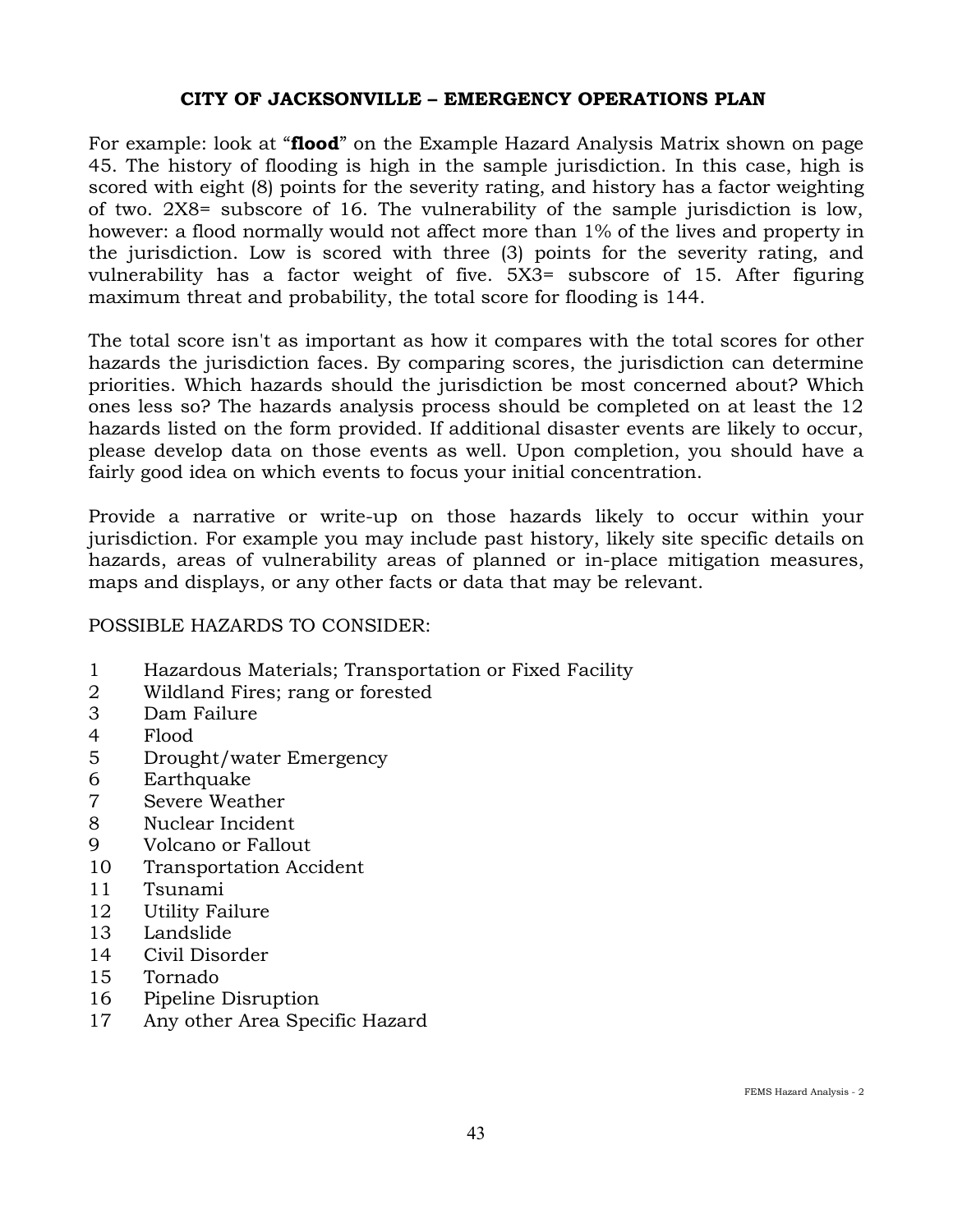| <b>HAZARDS</b>         | <b>HISTORY</b><br>(weight factor $= 2$ ) | <b>VULNERABILITY</b><br>(weight factor $= 5$ ) | <b>MAX THREAT</b><br>(weight factor $= 10$ ) | <b>PROBABILITY</b><br>(weight factor $= 7$ ) | <b>TOTAL</b> |
|------------------------|------------------------------------------|------------------------------------------------|----------------------------------------------|----------------------------------------------|--------------|
| Hazardous<br>Materials | $2x9$ (H)<br>$= 18$                      | $5x10$ (H)<br>$= 50$                           | $10x8$ (H)<br>$= 80$                         | $7x9$ (H)<br>$= 63$                          | 211          |
| Flooding               | $2x8$ (H)<br>$= 16$                      | 5x3(H)<br>$= 15$                               | 10x5(M)<br>$= 50$                            | 7x9(H)<br>$= 63$                             | 144          |
| Dam Failure            | 2x1(L)<br>$= 2$                          | $5x9$ (H)<br>$= 45$                            | $10x10$ (H)<br>$= 100$                       | 7x2(L)<br>$= 14$                             | 161          |
| Earthquake             | 2x2(L)<br>$= 4$                          | $5x7$ (H)<br>$= 35$                            | $10x9$ (H)<br>$= 90$                         | 7x3(L)<br>$= 21$                             | 150          |
| Wildland Fire          | $2x8$ (H)<br>$= 16$                      | 5x6(M)<br>$= 30$                               | 10x6(M)<br>$= 60$                            | 7x10(H)<br>$= 70$                            | 176          |

#### **EXAMPLE HAZARD ANALYSIS MATRIX**

SEVERITY RATINGS (to be applied to the four categories)

| <b>LOW</b>    | $=$ | $1 - 3$ points  |
|---------------|-----|-----------------|
| <b>MEDIUM</b> | $=$ | $4 - 7$ points  |
| HIGH          | $=$ | $8 - 10$ points |

The following categories are considered in determining the severity:

**HISTORY:** (the record of occurrences of previous major emergencies or disasters.)

| LOW           | $=$ |      | $0 - 1$ event per 100 years  |
|---------------|-----|------|------------------------------|
| <b>MEDIUM</b> | $=$ |      | $2 - 3$ events per 100 years |
| HIGH          | $=$ | $4+$ | events per 100 years         |

**VULNERABILITY:** (The percentage of population and property likely to be affected.)

| LOW    | $=$ | $\leq 1\%$ affected |
|--------|-----|---------------------|
| MEDIUM | $=$ | $1 - 10\%$ affected |
| HIGH   | $=$ | $>10\%$ affected    |

**MAXIMUM THREAT:** (The maximum percentage of population and property that could be impacted under a worst case scenario.)

| LOW.          | $=$ | $\leq 5\%$ affected |
|---------------|-----|---------------------|
| <b>MEDIUM</b> | $=$ | $5 - 25\%$ affected |
| HIGH.         | $=$ | $> 25\%$ affected   |

**PROBABILITY:** (The likelihood of occurrence within a specified period of time.)

| <b>LOW</b> | $=$ | > 1 chance per 100 years |
|------------|-----|--------------------------|
| MEDIUM     | $=$ | > 1 chance per 50 years  |
| HIGH       | $=$ | > 1 chance per 10 years  |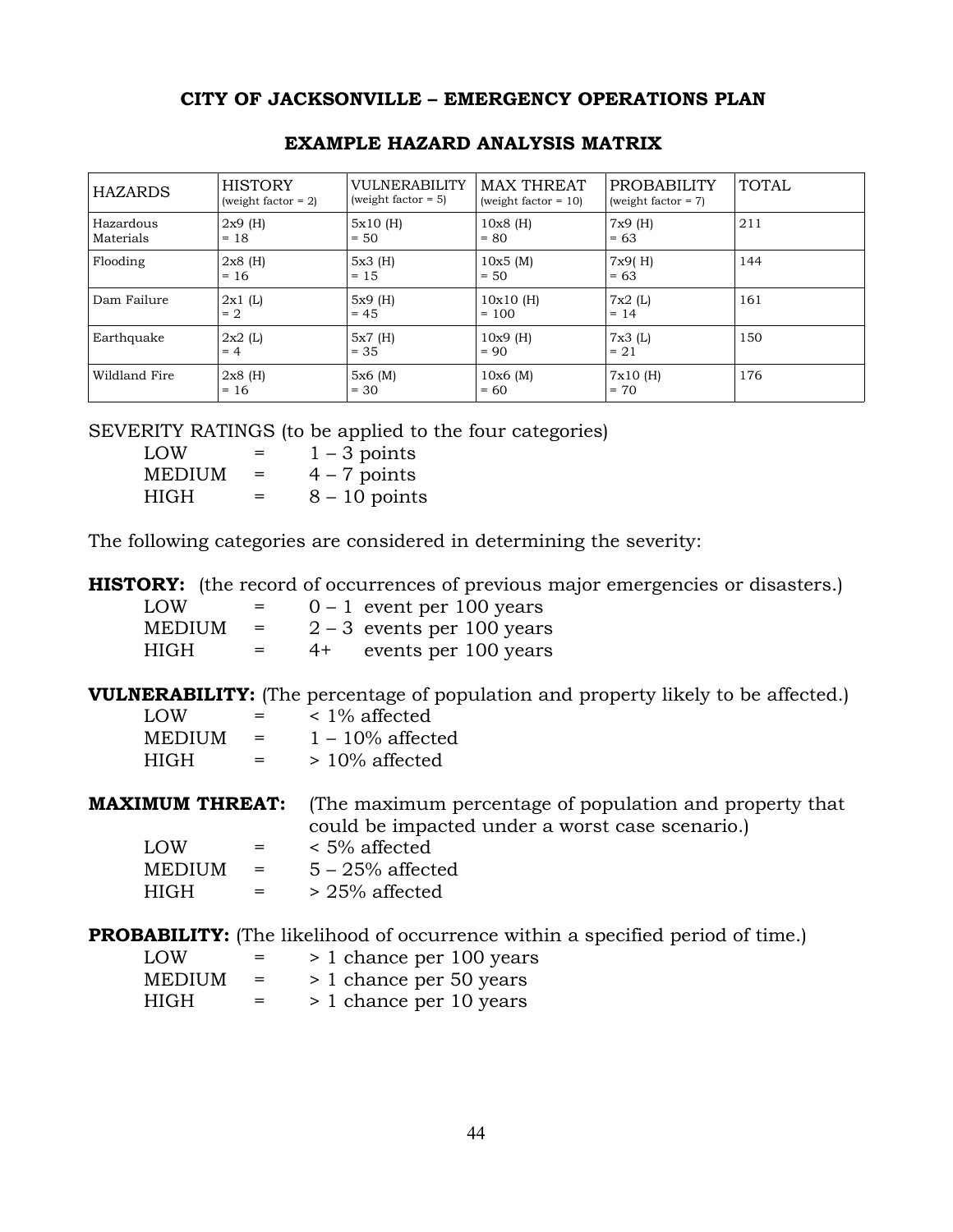#### **HAZARD ANALYSIS MATRIX WORKSHEET**

#### **JURISDICTION:**

| <b>HAZARD</b>                          | <b>HISTORY</b><br>$WF=2$ | VULNERABILITY   MAXIMUM<br>$WF=5$ | <b>THREAT</b><br>$WF=10$ | <b>PROBABILITY</b><br>$WF=7$ | <b>TOTAL</b><br>$=$ |
|----------------------------------------|--------------------------|-----------------------------------|--------------------------|------------------------------|---------------------|
| <b>HAZMAT</b><br><b>FIXED SITE</b>     | x2<br>$\equiv$           | x5<br>$\equiv$                    | x10<br>$=$               | x7<br>$\equiv$               | $=$                 |
| <b>HAZMAT</b><br><b>TRANSPORTATION</b> | x2<br>$=$                | x5<br>$=$                         | x10<br>$=$               | x7<br>$=$                    | $=$                 |
| <b>WILDFIRE</b>                        | x2<br>$=$                | x5<br>$=$                         | x10<br>$\qquad \qquad =$ | x7<br>$\equiv$               | $=$                 |
| <b>TSUNAMI</b>                         | x2<br>$=$                | x5<br>$\equiv$                    | x10<br>$\qquad \qquad =$ | x7<br>$\equiv$               | $=$                 |
| <b>EARTHQUAKE</b>                      | x2<br>$=$                | x5<br>$=$                         | x10<br>$\qquad \qquad =$ | x7<br>$=$                    | $=$                 |
| <b>FLOOD</b>                           | x2<br>$=$                | $\_x5$<br>$\equiv$                | x10<br>$=$               | x7<br>$\equiv$               | $\qquad \qquad =$   |
| <b>DAM FAILURE</b>                     | x2<br>$=$                | x5<br>$\equiv$                    | x10<br>$\qquad \qquad =$ | x7<br>$\equiv$               | $=$                 |
| <b>VOLCANO</b>                         | x2<br>$=$                | x5<br>$\equiv$                    | x10<br>$\qquad \qquad =$ | x7<br>$\equiv$               | $=$                 |
| <b>SEVERE</b><br><b>WEATHER</b>        | x2<br>$=$                | x5<br>$=$                         | x10<br>$=$               | x7<br>$\equiv$               | $=$                 |
| <b>DROUGHT</b>                         | x2<br>$=$                | x5<br>$=$                         | x10<br>$=$               | x7<br>$=$                    | $=$                 |
| <b>CIVIL</b><br><b>DISORDER</b>        | x2<br>$=$                | x5<br>$\equiv$                    | x10<br>$=$               | x7<br>$=$                    | $=$                 |
| <b>LANDSLIDE</b><br><b>DEBRIS FLOW</b> | x2<br>$\equiv$           | x5<br>$\equiv$                    | x10<br>$\qquad \qquad =$ | x7<br>$\equiv$               | $\equiv$            |

WF=weight factor

Date: \_\_\_\_\_\_\_\_\_\_\_\_\_\_\_\_\_\_\_\_\_\_\_\_\_\_\_\_\_\_\_\_\_\_\_\_\_\_\_\_\_\_\_

Prepared by:

Agency: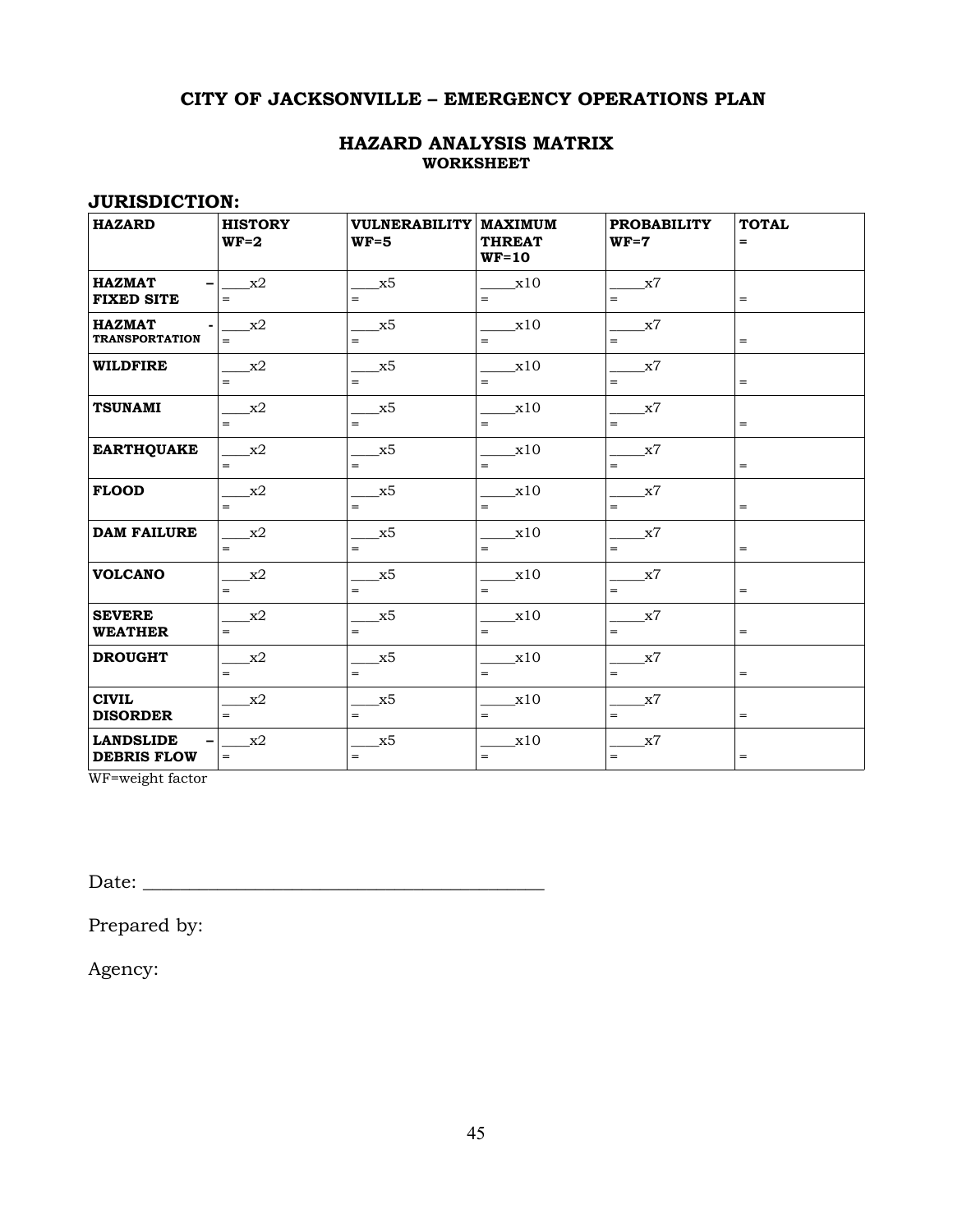#### **HAZARD ANALYSIS MATRIX**

#### **JURISDICTION:** Jacksonville Oregon

| <b>HAZARD</b>                          | <b>HISTORY</b><br>$WF=2$  | <b>VULNERABILITY</b><br>$WF=5$ | <b>MAXIMUM</b><br><b>THREAT</b><br><b>WF=10</b> | <b>PROBABILITY</b><br>$WF=7$ | <b>TOTAL</b><br>= |
|----------------------------------------|---------------------------|--------------------------------|-------------------------------------------------|------------------------------|-------------------|
| <b>WILDFIRE</b>                        | 9x2<br>$=18$              | 10 <sub>x5</sub><br>$=50$      | 9x10<br>$=90$                                   | 10 <sub>x</sub> 7<br>$=70$   | $= 228$           |
| <b>SEVERE</b><br><b>WEATHER</b>        | 10 <sub>x2</sub><br>$=20$ | 9x5<br>$= 45$                  | 9x10<br>$=90$                                   | 10 <sub>x7</sub><br>$=70$    | $= 225$           |
| <b>FLOOD</b>                           | 8x2<br>$=16$              | 9x5<br>$=45$                   | 8x10<br>$= 80$                                  | 9x7<br>$=63$                 | $= 204$           |
| <b>EARTHQUAKE</b>                      | 3x2<br>$= 6$              | 8x5<br>$=40$                   | 10x10<br>$=100$                                 | 8x7<br>$= 56$                | $= 202$           |
| <b>HAZMAT</b><br><b>TRANSPORTATION</b> | 4x2<br>$= 8$              | 8x5<br>$=40$                   | 8x10<br>$= 80$                                  | 6x7<br>$=43$                 | $=171$            |
| <b>STRUCTURAL</b><br><b>FIRE</b>       | 5x2<br>$=10$              | 7x5<br>$= 35$                  | 7x10<br>$=70$                                   | 6x7<br>$=43$                 | $=158$            |
| <b>CIVIL</b><br><b>DISORDER</b>        | 3x2<br>$= 6$              | 10 <sub>x5</sub><br>$=50$      | 6x10<br>$=60$                                   | 5x7<br>$= 35$                | $=151$            |
| <b>TERRORISM</b>                       | 1x2<br>$= 2$              | 4x5<br>$=20$                   | 8x10<br>$= 80$                                  | 1x7<br>$=7$                  | $=109$            |
| <b>LANDSLIDE</b>                       | 1x2<br>$=2$               | 1x5<br>$= 5$                   | 4x10<br>$=40$                                   | 1x7<br>$=70$                 | $= 54$            |

WF=weight factor

#### Date: **November 7. 2003**

## Prepared by: **Jacksonville Staff and Officials**

Agency: **City of Jacksonville**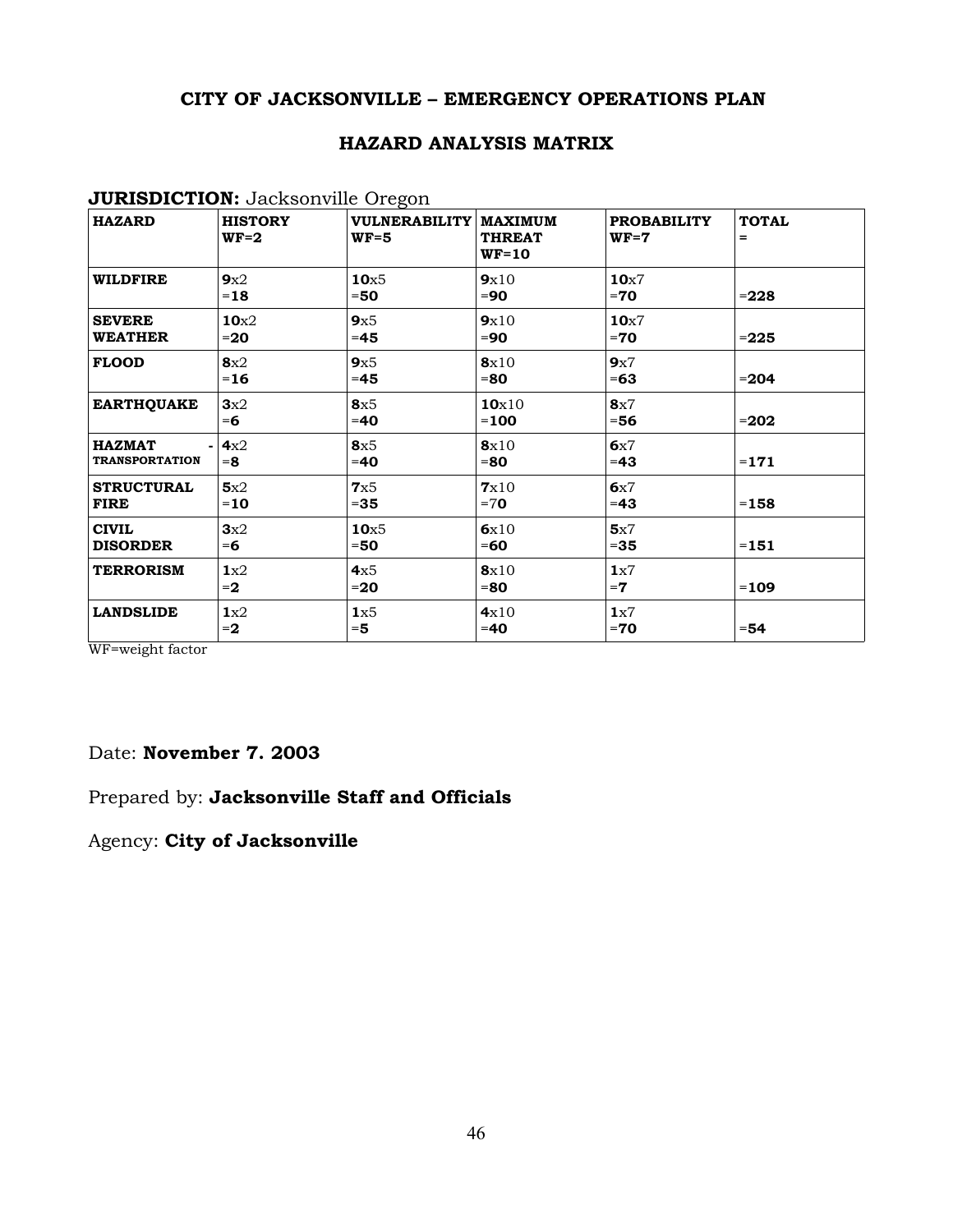# **APPENDIX II**

## **EMERGENCY POWERS ORDINANCE**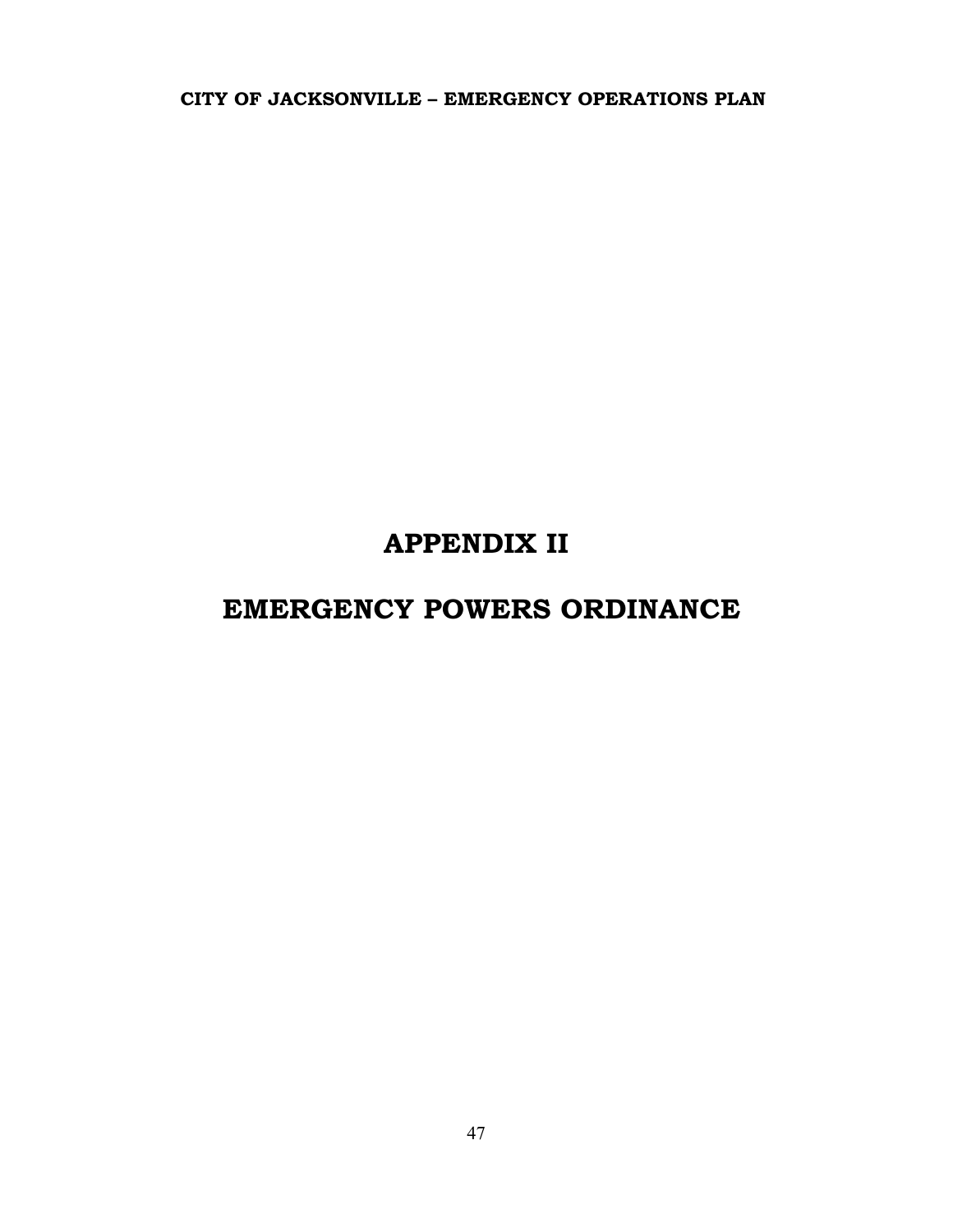#### **APPENDIX II EMERGENCY POWERS ORDINANCE**

**Ordinance No. \_\_\_538\_\_\_**

## **AN ORDINANCE OF THE CITY COUNCIL OF THE CITY OF JACKSONVILLE PROVIDING FOR THE DECLARATION OF EMERGENCIES AND SPECIFYING EMERGENCY MANAGEMENT PROCEDURES; DECLARING AN EMERGENCY**

**THE COUNCIL OF THE CITY OF JACKSONVILLE ORDAINS AS FOLLOWS:**

#### **SECTION 1: Definitions**

The following words and phrases, whenever used in this chapter, shall be construed as defined in this section unless from the context a different meaning is clearly intended.

**"City Administrator"** means the City Administrator or City Administrator's designee. In the absence of the City Administrator, City Administrator means the Mayor or his/her designee.

**"Emergency"** includes any human caused or natural event or circumstances causing or threatening loss of life, injury to person or property, human suffering or financial loss, and includes, but is not limited to fire, explosion, flood, severe weather, drought, earthquake, spills or releases of oil or hazardous material, contamination, disease, blight, infestation, civil disturbance or riot.

## **SECTION 2: Declaration and Ratification of Emergency**

When the Mayor determines that a state of emergency exists, the Mayor shall make a written declaration to that effect, and within 24 hours, call a special meeting of the City Council to ratify the declaration of emergency, or if a quorum of the council is not available, then as soon as a quorum can be assembled.

- (1) The State of Emergency Declaration shall specify
	- (a) The nature of the emergency;
	- (b) The geographical boundaries of the area subject to the emergency management procedures;
	- (c) The duration of time during which the area so designated shall remain an emergency area
	- (d) Any special regulations imposed as a result of the state of emergency
- (2) The ratification by the City Council may also authorize additional specific emergency powers for the duration of the emergency period set forth in the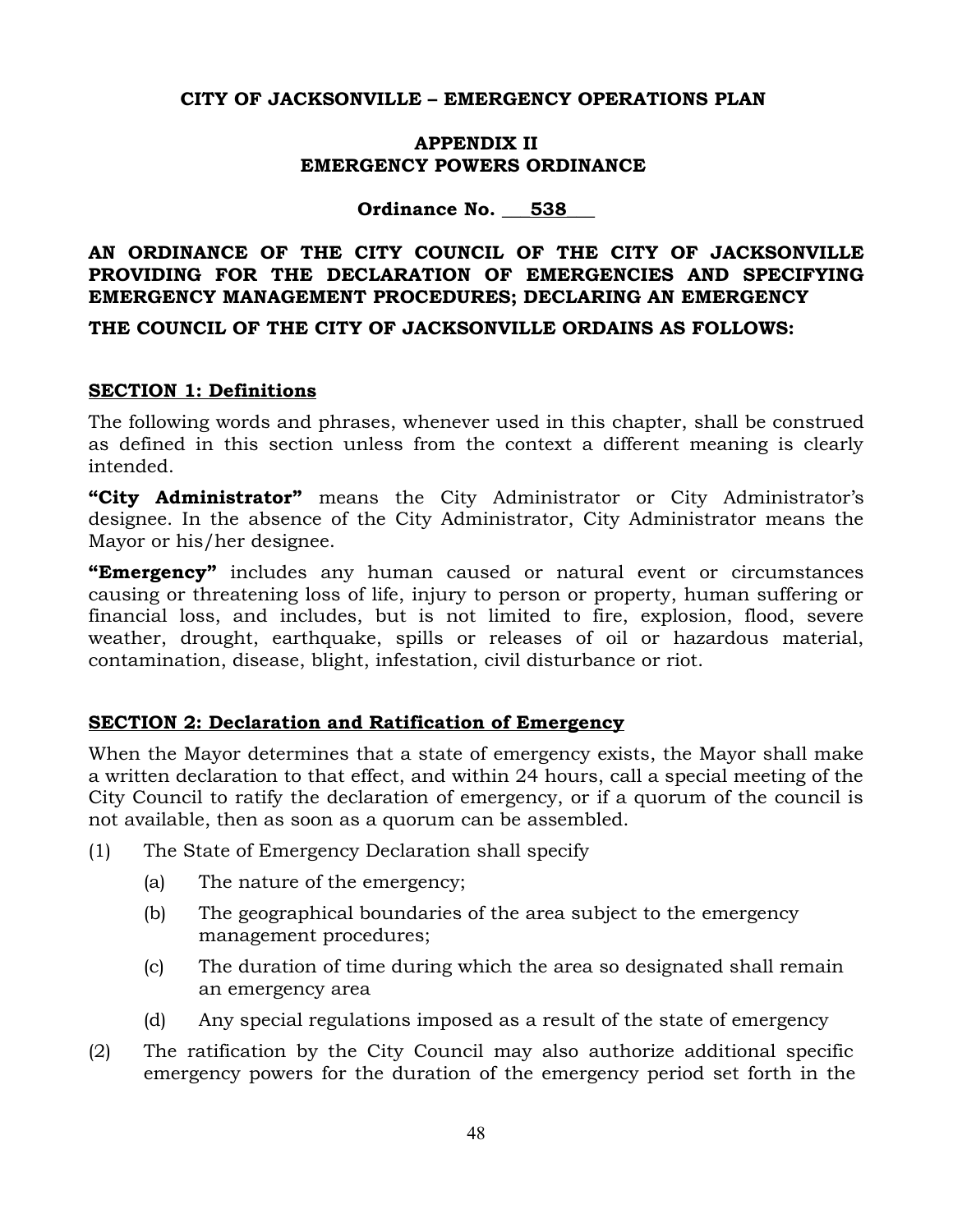Declaration. Failure by the City Council to ratify the Declaration shall cause the Declaration and state of emergency to terminate and thereafter to be null and void.

#### **SECTION 3. Succession of Authority**

In the event the Mayor is not available or unable to perform his/her duties under this Ordinance, the duties shall be performed by:

> Council President City Administrator Incident Commander/designee

## **SECTION 4. Authority of City Administrator**

- (1) During a declared emergency, the City Administrator shall have authority to:
	- (a) Exercise, within the area designated in the proclamation, all police powers vested in the City by the Oregon Constitution, City Charter and City Ordinances in order to reduce the vulnerability of the city to loss of life, injury to persons or property and human suffering and financial loss resulting from emergencies, and provide for recovery and relief assistance for the victims of emergencies.
	- (b) Direct any department of the city to utilize and employ city personnel, equipment and facilities for the performance of any activities designed to prevent or alleviate actual or threatened damage due to the emergency, and direct the departments to provide supplemental services and equipment to federal, state or local agencies to restore any services in order to provide for the health and safety of the citizens of the city.
	- (c) Designate persons to coordinate the work of public and private relief agencies operating in such area and exclude from such area any person or agency refusing to cooperate.
	- (d) Request the aid and assistance of any state or other public or quasipublic agencies.
	- (e) Clear or remove debris and wreckage which may threaten public health or public or private property.
- (2) In exercising this authority the City Administrator has the authority to:
	- (a) Accept funds for the city from the federal government or the State of Oregon for the purpose of removing debris or wreckage from public or private property or water.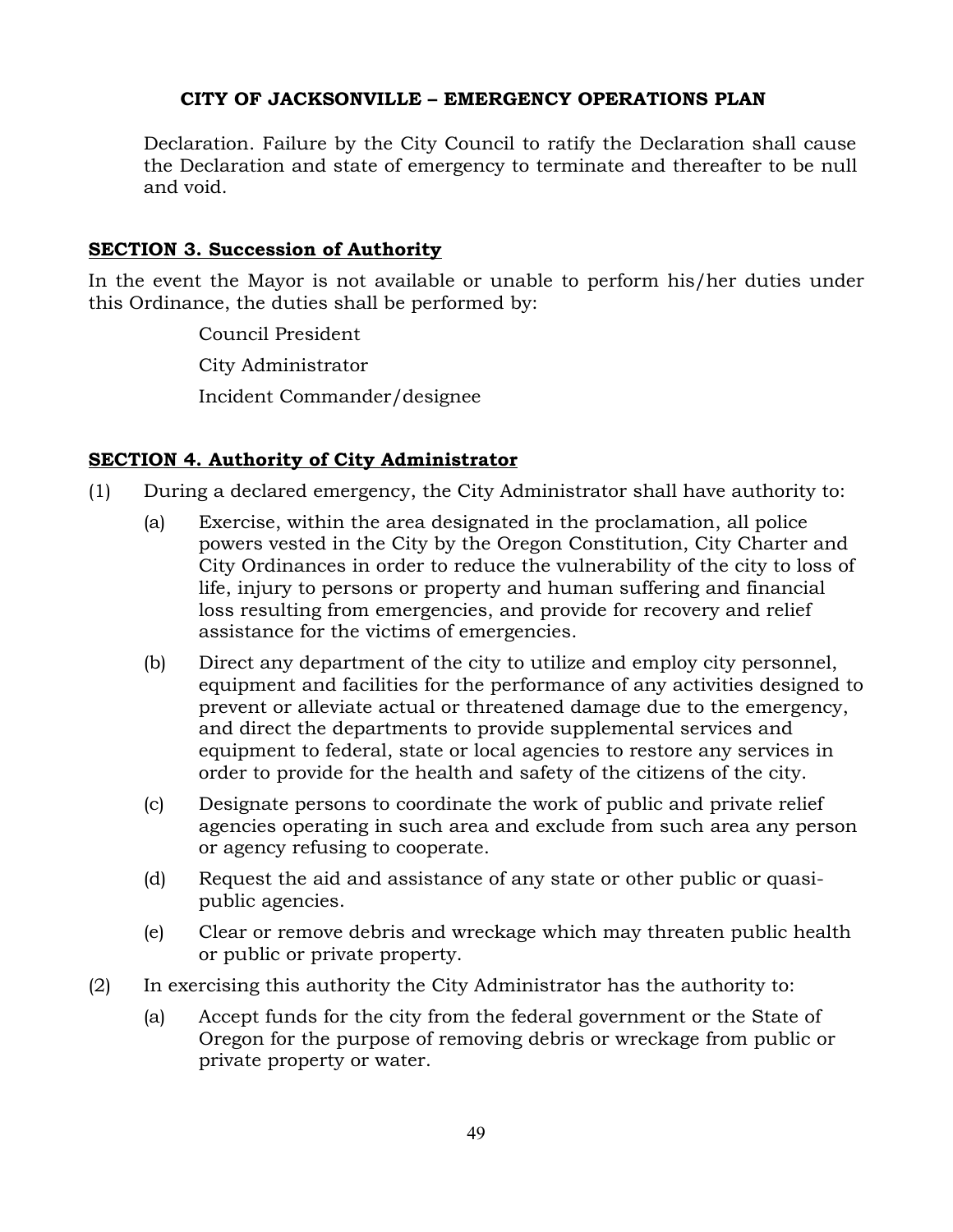- (b) Present to the State of Oregon unconditional authorization for removal of such debris or wreckage from public and private property and, in the case of removal of debris or wreckage from private property, agree to indemnify the state government against any claim arising from such removal.
- (3) Whenever the City Administrator provides for clearance of debris or wreckage pursuant to this section, employees of the city or individuals appointed by the City Administrator are authorized to enter upon private land or waters and perform any tasks necessary to the removal or clearance operation.
- (4) Except in cases of willful misconduct, gross negligence or bad faith, any employee or individual appointed by the City Administrator and authorized to perform duties necessary to the removal of debris or wreckage shall not be liable for death of or injury to persons or damage to property.

## **SECTION 5. Regulations of Persons and Property**

- (1) When a state of emergency is declared to exist and has been ratified, the City Administrator has the authority to order the following measures in the interest of the public health, safety, or welfare, in the area designated as an emergency area:
	- (a) Redirect city funds for emergency use and suspend standard city procurement procedures.
	- (b) Establish a curfew that fixes the hours during which all other than officially authorized personnel may be upon the public streets or other public places.
	- (c) Prohibit or limit the number of persons who may gather or congregate upon any public street, public place, or any outdoor place.
	- (d) Barricade streets and prohibit vehicular or pedestrian traffic, or regulate the traffic on any public street leading to the emergency area for such distance as necessary under the circumstances.
	- (e) Evacuate persons.
	- (f) Prohibit the sale of alcoholic beverages.
	- (g) Prohibit or restrict the sale of gasoline or other flammable liquids.
	- (h) Prohibit the sale, carrying, or possession of any weapons or explosives of any kind on public streets, public places or any outdoor place.
	- (I) Curtail or suspend commercial activity.
	- (j) Turn off water.
	- (k) Control, restrict and regulate by rationing, freezing, use of quotas,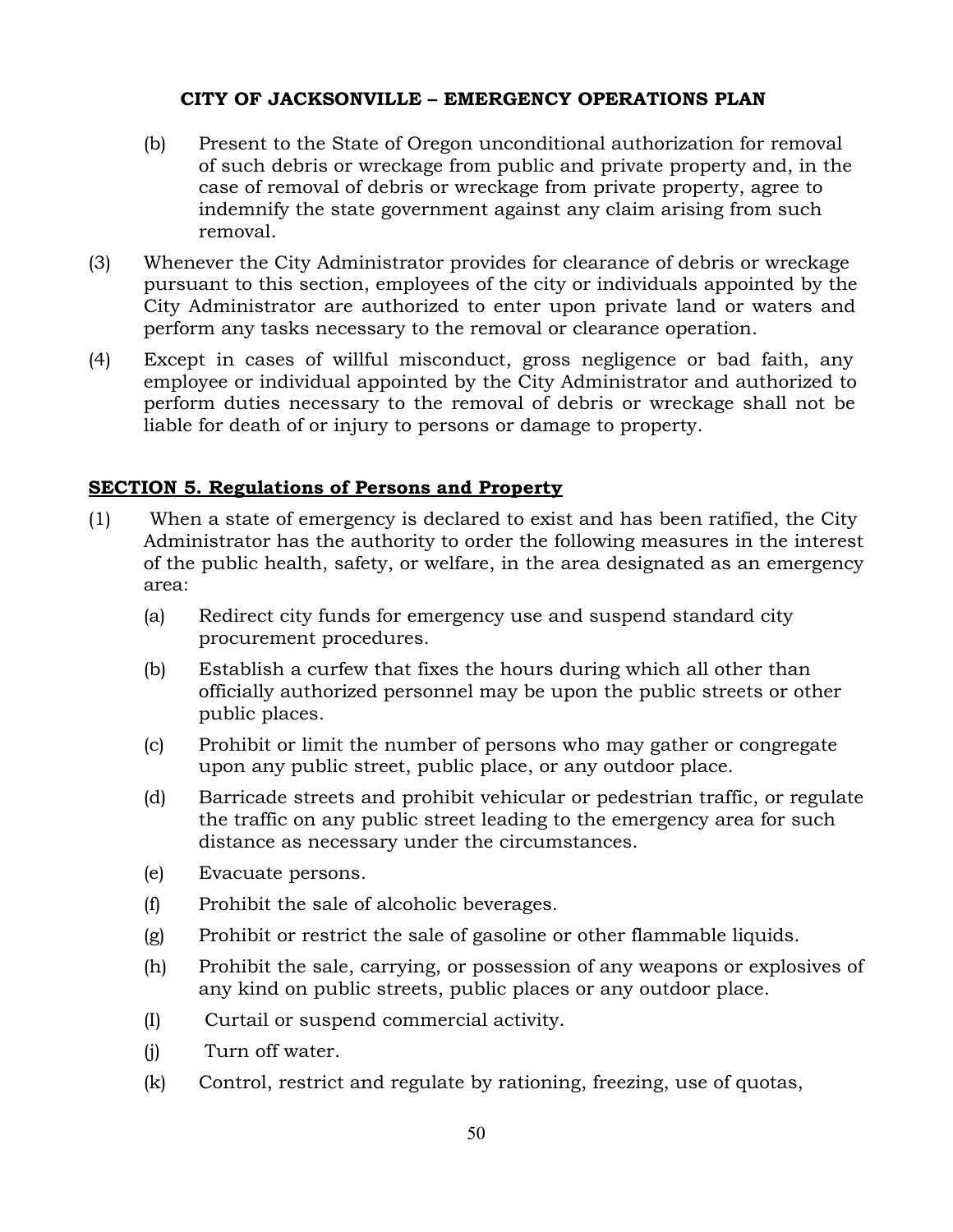prohibitions on shipments, price fixing, allocation or other means the use, sale or distribution of food, fuel, clothing and other commodities, materials, goods and services.

- (l) Close all roads and highways in such area to traffic or limit the travel on such roads to such extent as the City Administrator deems necessary and expedient.
- (m) Order such other measures necessary for the protection of life or property, or for the recovery from the emergency.

All orders issued under authority conferred by this section shall have the full force and effect of law during the declaration of a state of emergency. All existing laws, ordinances, rules and orders inconsistent with this chapter shall be inoperative during this period of time.

## **SECTION 6. Additional Powers during an Emergency**

- (1) During the existence of an emergency, the City Administrator has the authority to:
	- (a) Enter into purchase, lease or other arrangements with any agency of the United States or the State of Oregon for temporary housing units to be occupied by disaster victims.
	- (b) Accept or borrow funds from or passed through the State of Oregon for temporary housing for disaster victims.
	- (c) Upon determination that the city will suffer a substantial loss of tax and other revenues from a major disaster and that there is a demonstrated need for financial assistance to perform its governmental functions, apply for and receive from the federal and state government on the city's behalf, or request the state to apply for or receive grants and loans on the city's behalf.
	- (d) Determine the amount needed to restore or resume the city's governmental functions, and to certify the same to the State of Oregon or the federal government.

## **SECTION 7. Termination of State of Emergency**

The Mayor shall terminate the state of emergency by proclamation when the emergency no longer exists, or when the threat of an emergency has passed.

## **SECTION 8. Due Process**

Any person claiming a deprivation of liberty or property to this chapter shall be entitled to a hearing before the Municipal Court judge. The hearing shall be held as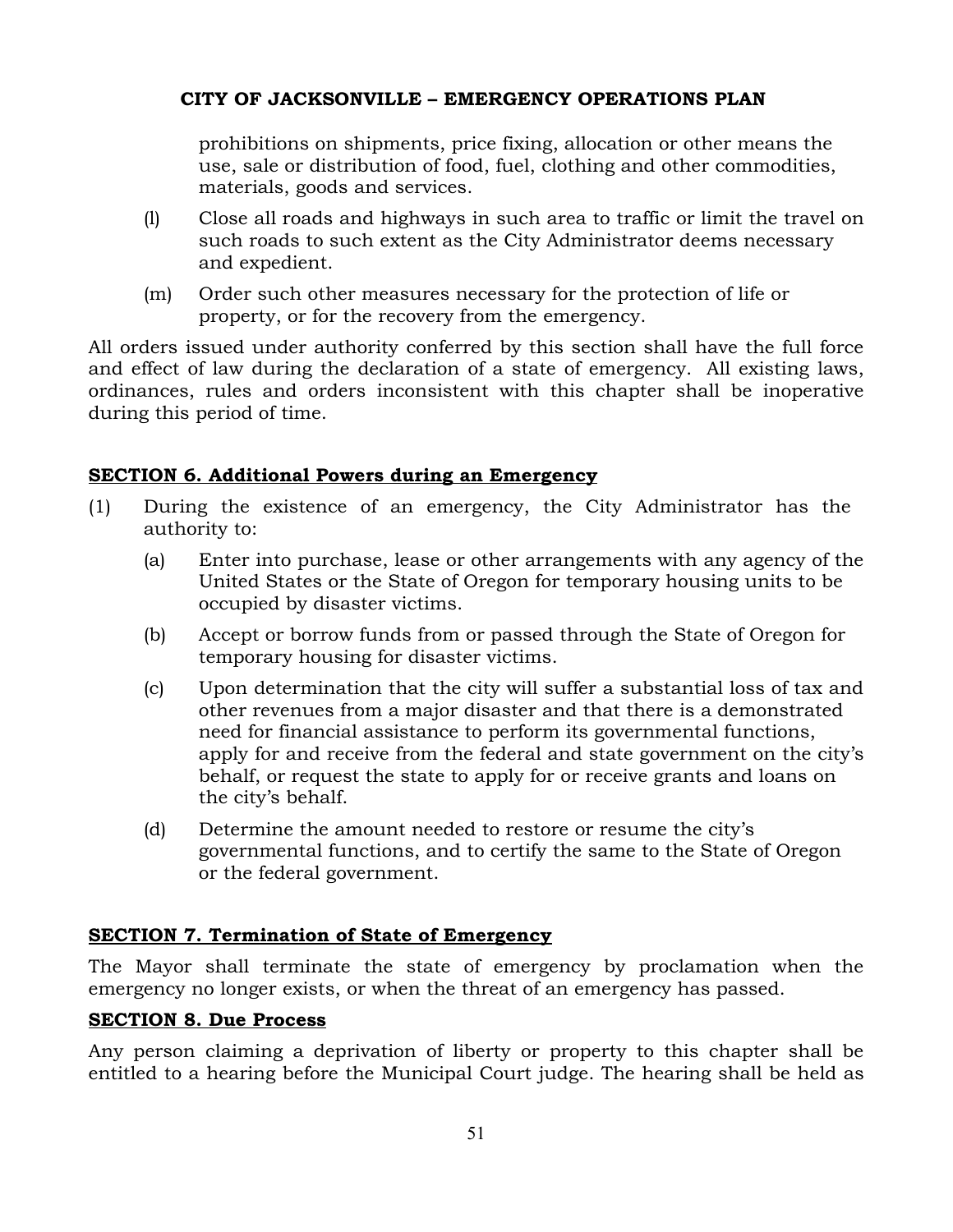soon as practicable after execution of the questioned order. The aggrieved party shall have the right to appear in person and/or by counsel and may present evidence to support his/her grievance. The city shall present evidence in support of its action. The judge shall determine whether the questioned action was lawful and proper, and shall be empowered to restore any property or other rights of which the grievant was unlawfully deprived. The judge shall not have authority to award monetary compensation or damages. Claims for compensation or damages shall be made in the manner otherwise provided by law. The city or any aggrieved party shall have the right to appeal the judge's decision. Such appeal shall be taken and perfected in the manner provided by law taking appeals from justice courts and as prescribed in ORS 221.359.

#### **SECTION 9. Penalty**

Violation of this ordinance shall be a crime punishable by a fine not exceeding \$5,000 and imprisonment not exceeding 30 days.

PASSED AND APPROVED by the City Council of the City of Jacksonville this  $2^{\rm nd}$  day of March , 2004.

| Approved James Lewis, Mayor | Attest: | Kathy Hall, City Recorder                     |
|-----------------------------|---------|-----------------------------------------------|
|                             |         | By Sandra Miller, Administrative<br>Assistant |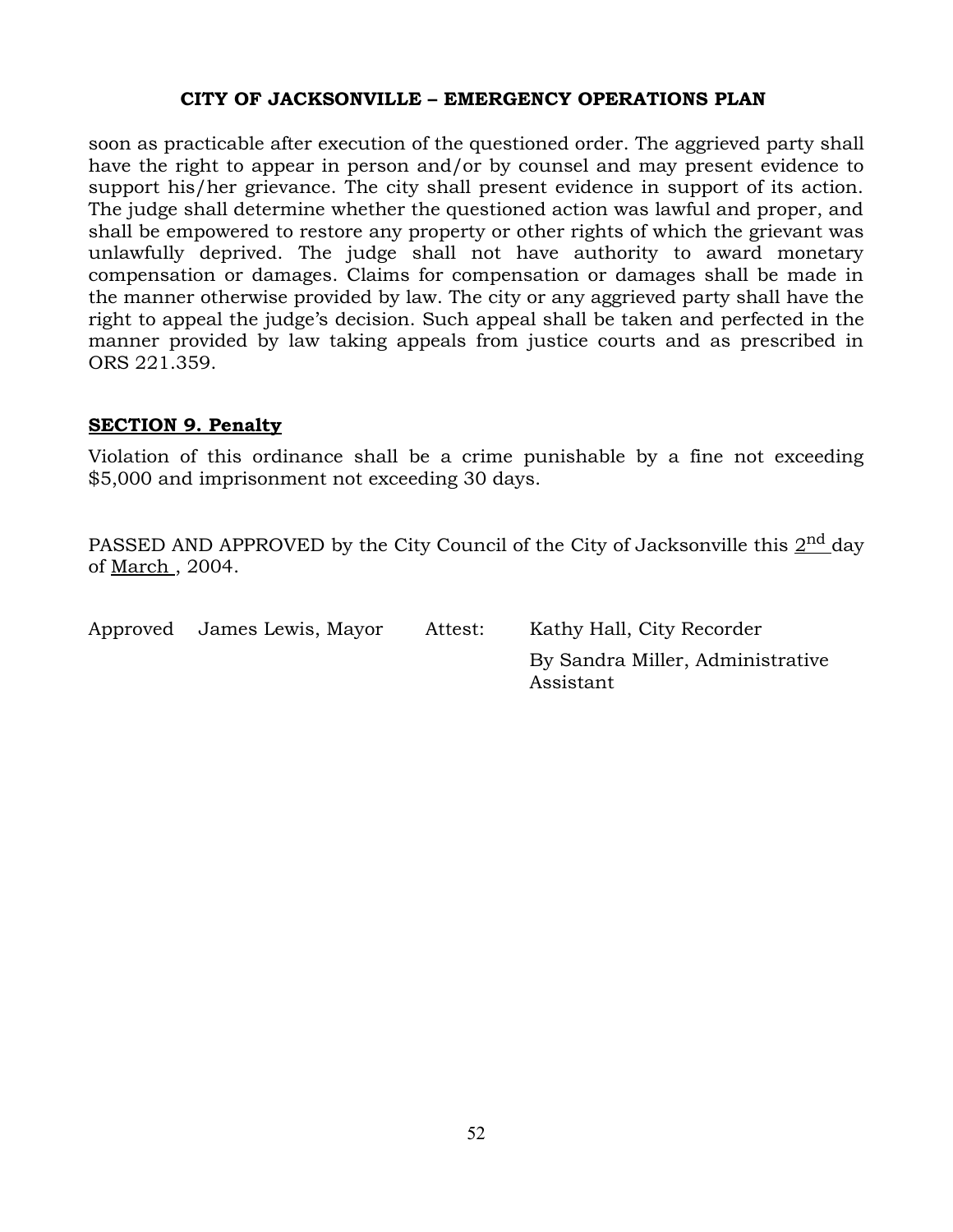## **APPENDIX III**

# **EVACUATION ORDER**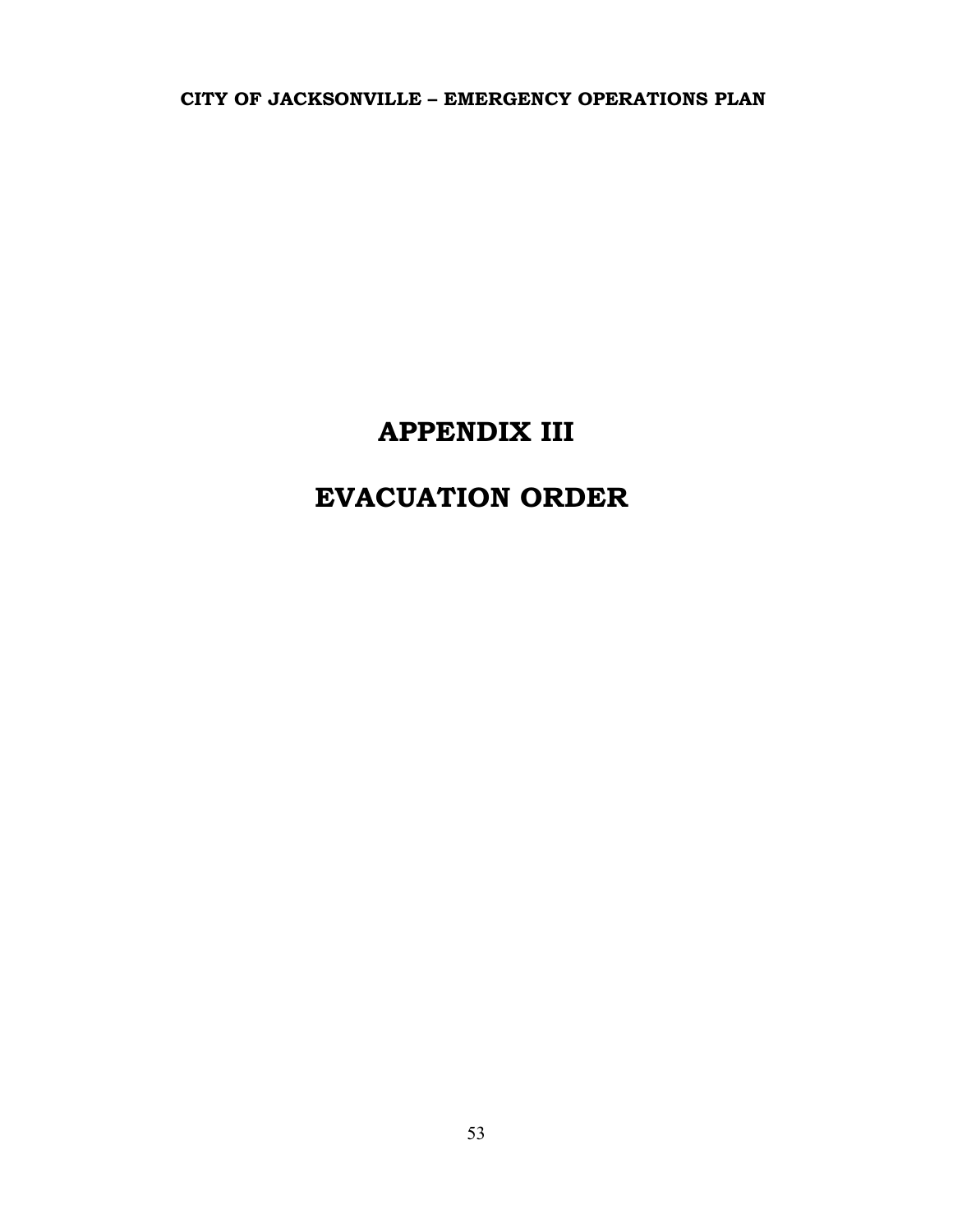## **APPENDIX 3**

## **EVACUATION ORDER**

An emergency condition exists in the City of Jacksonville. The City has determined that there is the need to evacuate portions of the City. Such evacuation is needed to ensure the safety of the public.

## **Therefore:**

A. The City of Jacksonville orders the immediate evacuation of:

B. Please proceed to the assembly point closest to your home. The assembly points are as follows:

- C. The City of Jacksonville requests that those needing special assistance call \_\_\_\_\_\_\_\_\_\_\_\_\_\_\_\_\_\_\_. This number has been established to respond to evacuation assistance requests only.
- D. The City of Jacksonville is restricting all entry into the hazard area. No one will be allowed to re-enter the area after \_\_\_\_\_\_\_\_\_\_\_\_\_\_\_\_ am/pm.
- E. Information and instructions from the City of Jacksonville will be transmitted by radio from KTMT 93.7 FM, 880 AM and KOBI-TV Channel 5. Public information will also be available from the American Red Cross representatives at facilities now being opened to the public for emergency shelter.
- F. The City of Jacksonville will advise the public of the lifting of this order when public safety is assured.

\_\_\_\_\_\_\_\_\_\_\_\_\_\_\_\_\_\_\_\_\_\_\_\_\_\_\_\_\_\_\_\_\_\_\_\_\_\_\_\_ \_\_\_\_\_\_\_\_\_\_\_\_\_\_\_\_\_\_\_\_\_\_\_\_\_\_\_\_\_\_\_\_\_\_\_ City Administrator or designee Date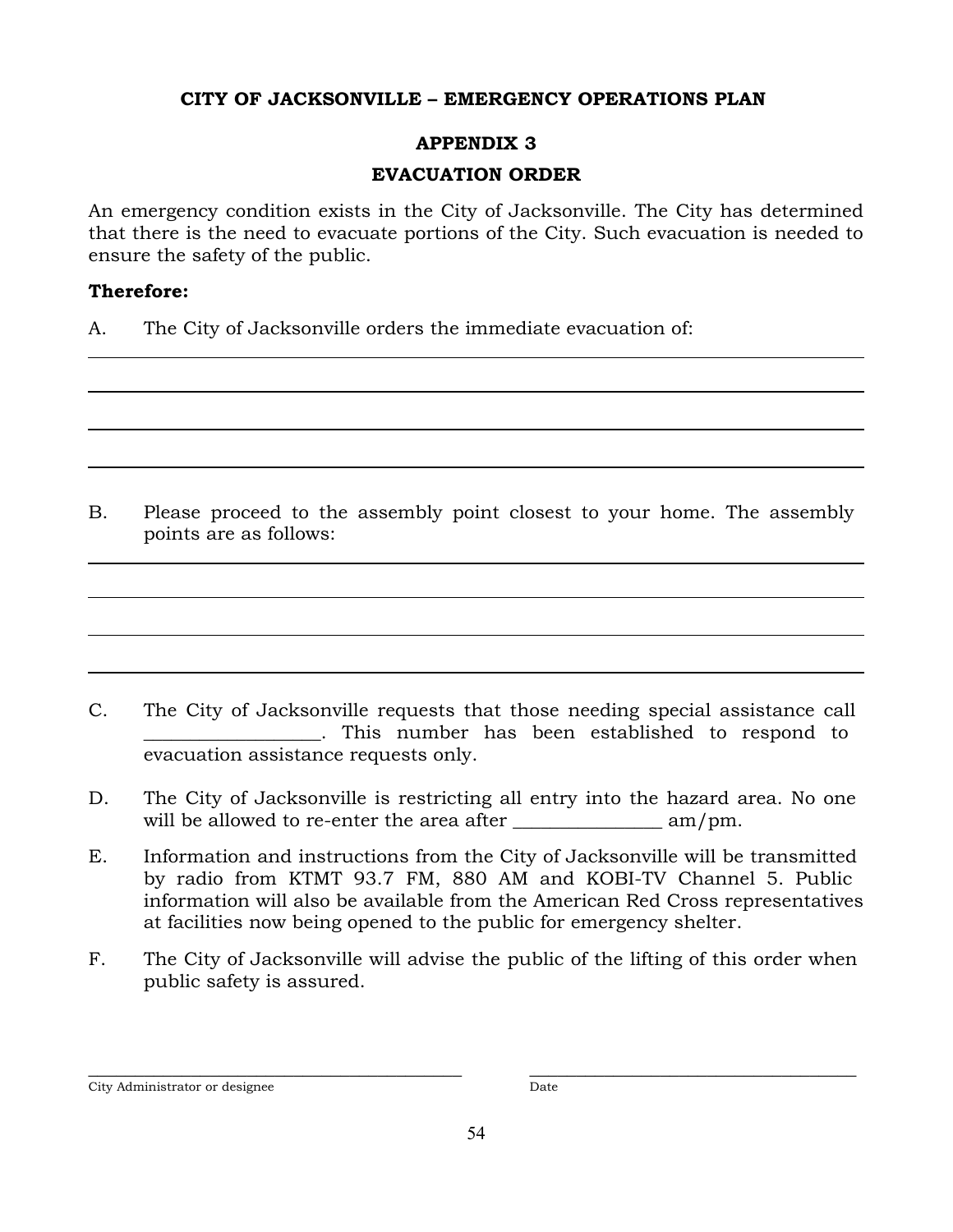## **APPENDIX IV**

**Request to the Governor of the State of Oregon for Declaration of Emergency**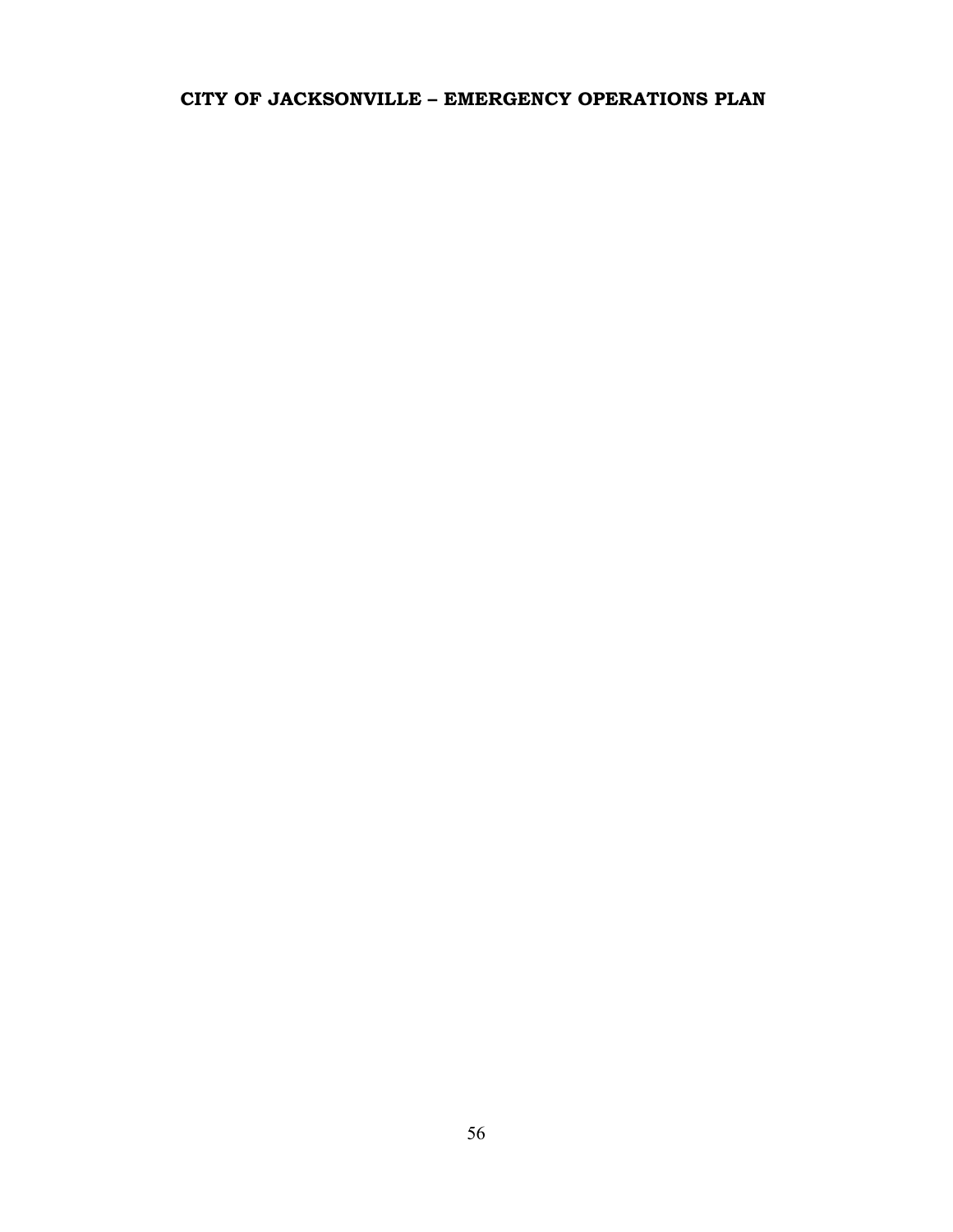# **APPENDIX V**

## **INITIAL DAMAGE ASSESSMENT**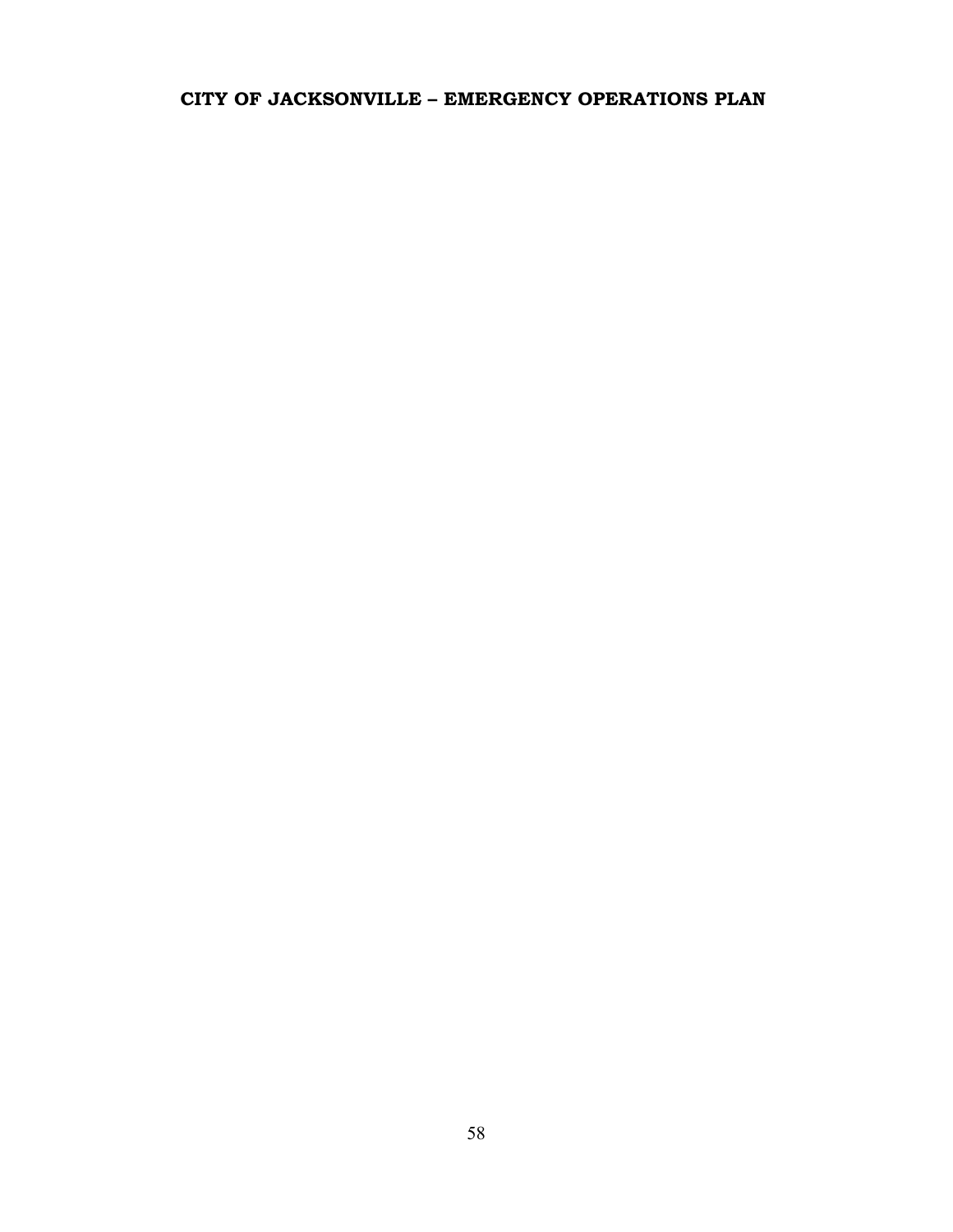## **APPENDIX VI**

# **PRELIMINARY DAMAGE ASSESSMENT**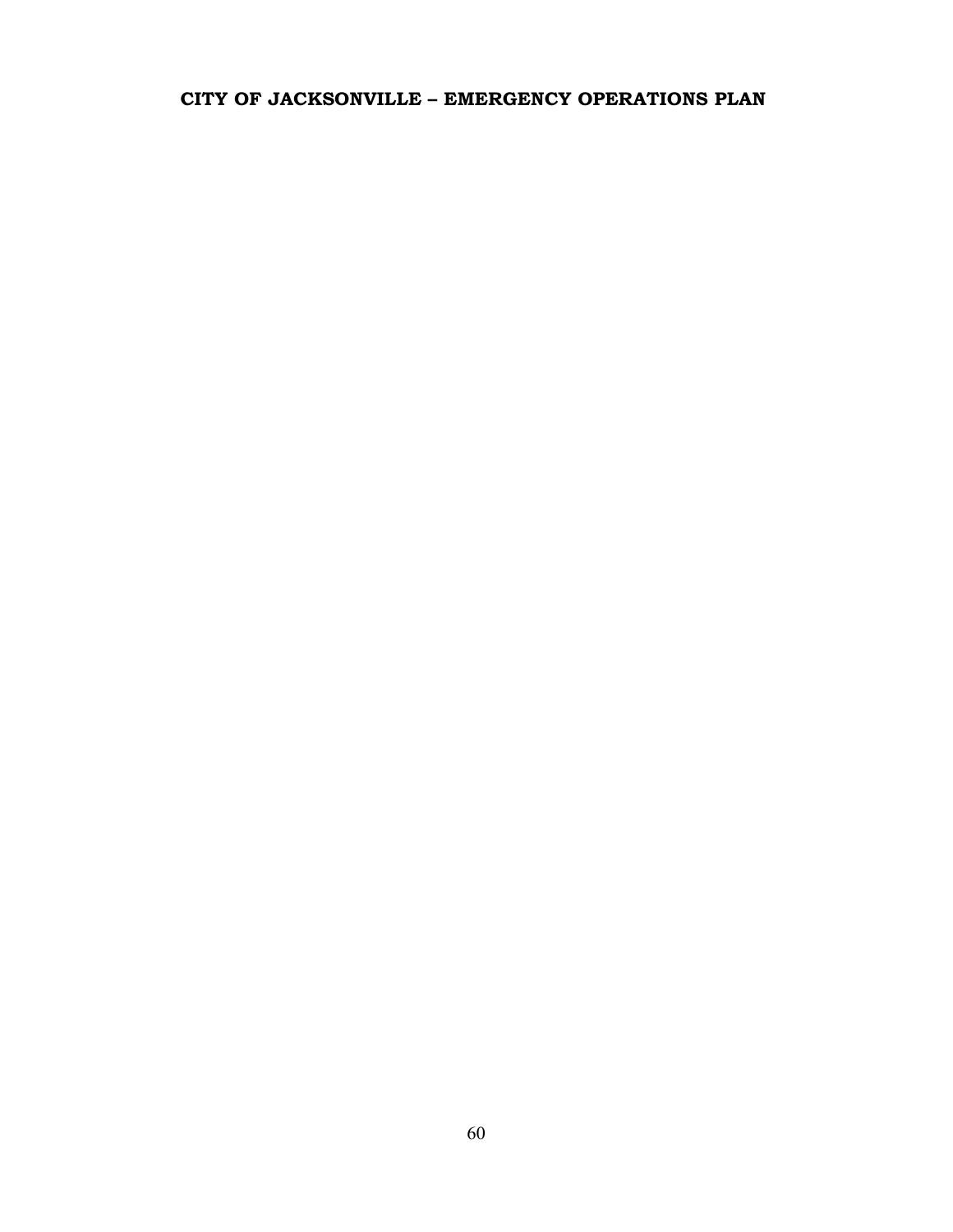# **APPENDIX VII**

# **RECORD OF CHANGES**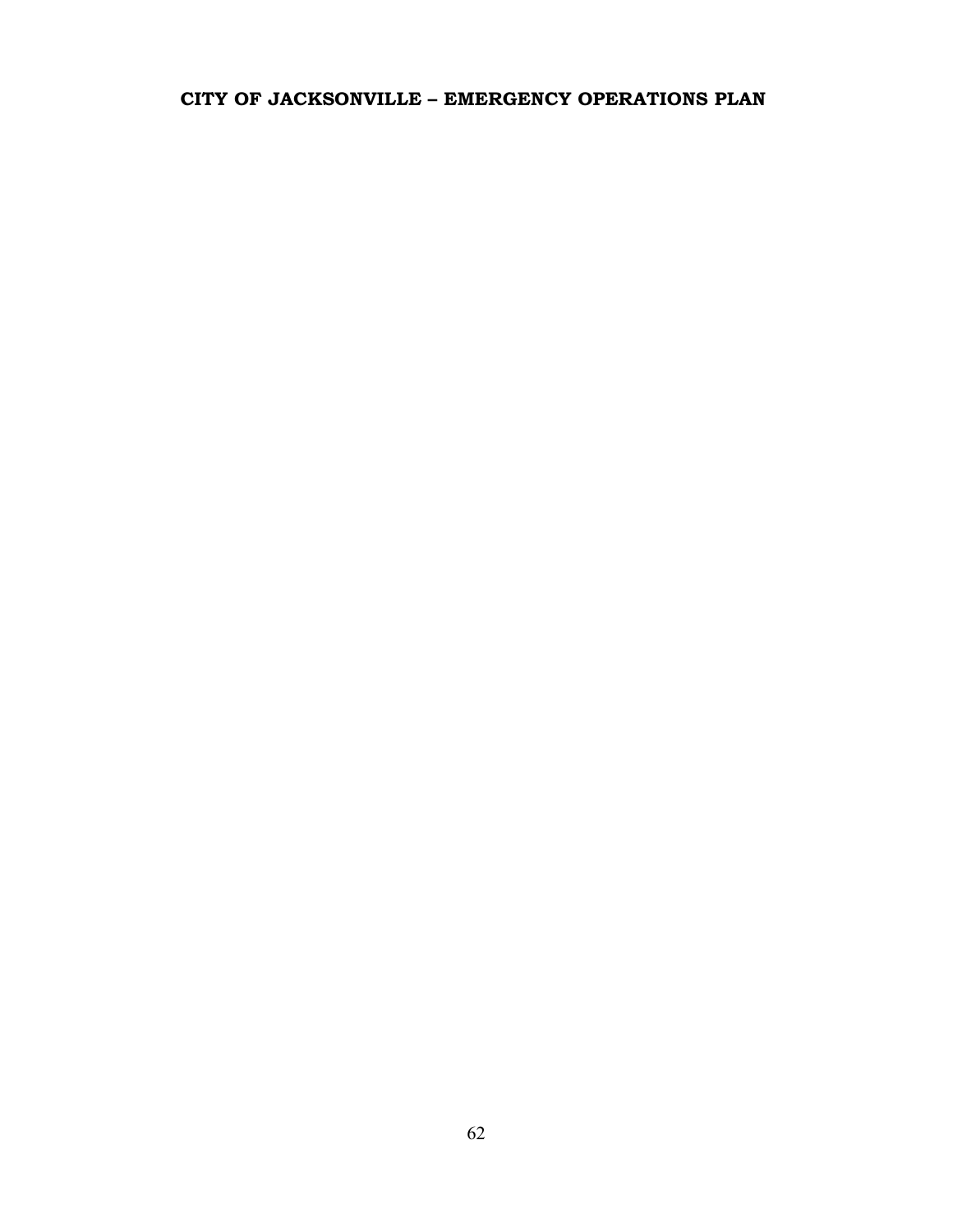# **ANNEXES**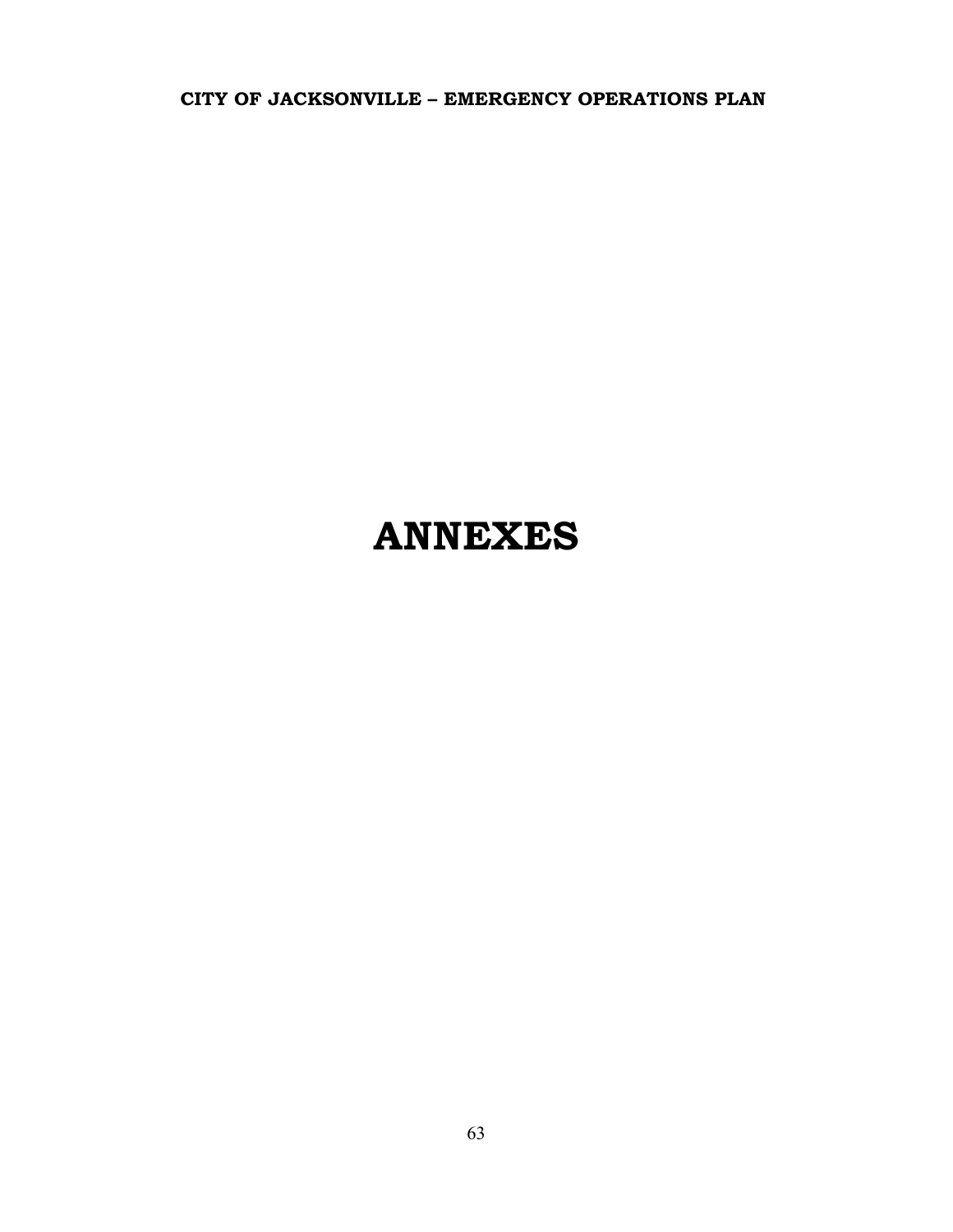#### **SUPPORT ANNEX A – WILDFIRE**

## **I. PURPOSE**

To provide for a rapid and effective warning and response to a major wildland fire or of a major structure.

## **II. SITUATION AND ASSUMPTIONS**

## **A. Situation**

Wildfires have periodically threatened the city. In the early 1960's a wildfire was on the edge of town running from the north side of Highway 238 to Wagon Trail Drive. In the summer of 2001, the Cemetery Hill Fire stared at the top of Cemetery Hill and rolled down and up the canyon covering two acres. The Squires Peak Fire, also in the summer of 2001, came across the ridge from Sterling Creek within two miles of the city. The Oregon Department of Forestry (ODF) and US Forest Service (USFS) joined the response.

Jacksonville Woodlands Historic Natural Park and Trail System joins some 284 acres of wooded hillsides. These forested lands owned and jointly managed by multiple agencies resemble large peninsulas jutting into Jacksonville residential areas. The presence of the woodlands within the city limits creates significant wildland/urban interface areas and the need for constant vigilance from fire protection services.

- i. There exists a mutual aid agreement between participating fire services in Jackson and Josephine Counties which detail the support that each entity will provide in the case of a major fire. A copy of this agreement is in the EOC.
- ii. A major fire may impact the area population, either by displacement, damage to property, injury, death, or service disruption. Roads may become crowded with fire apparatus. Residents may attempt to remove personal property from buildings threatened by an advancing fire. Animals within the advancing fire areas also require special attention and evacuation.
- iii. Assumptions
	- a) All fire services are prepared either individually or collectively to meet the requirements for a major wildland fire.
	- b) Residents will protect their homes and structures.
	- c) Residents will abide by standby and evacuation orders expeditiously.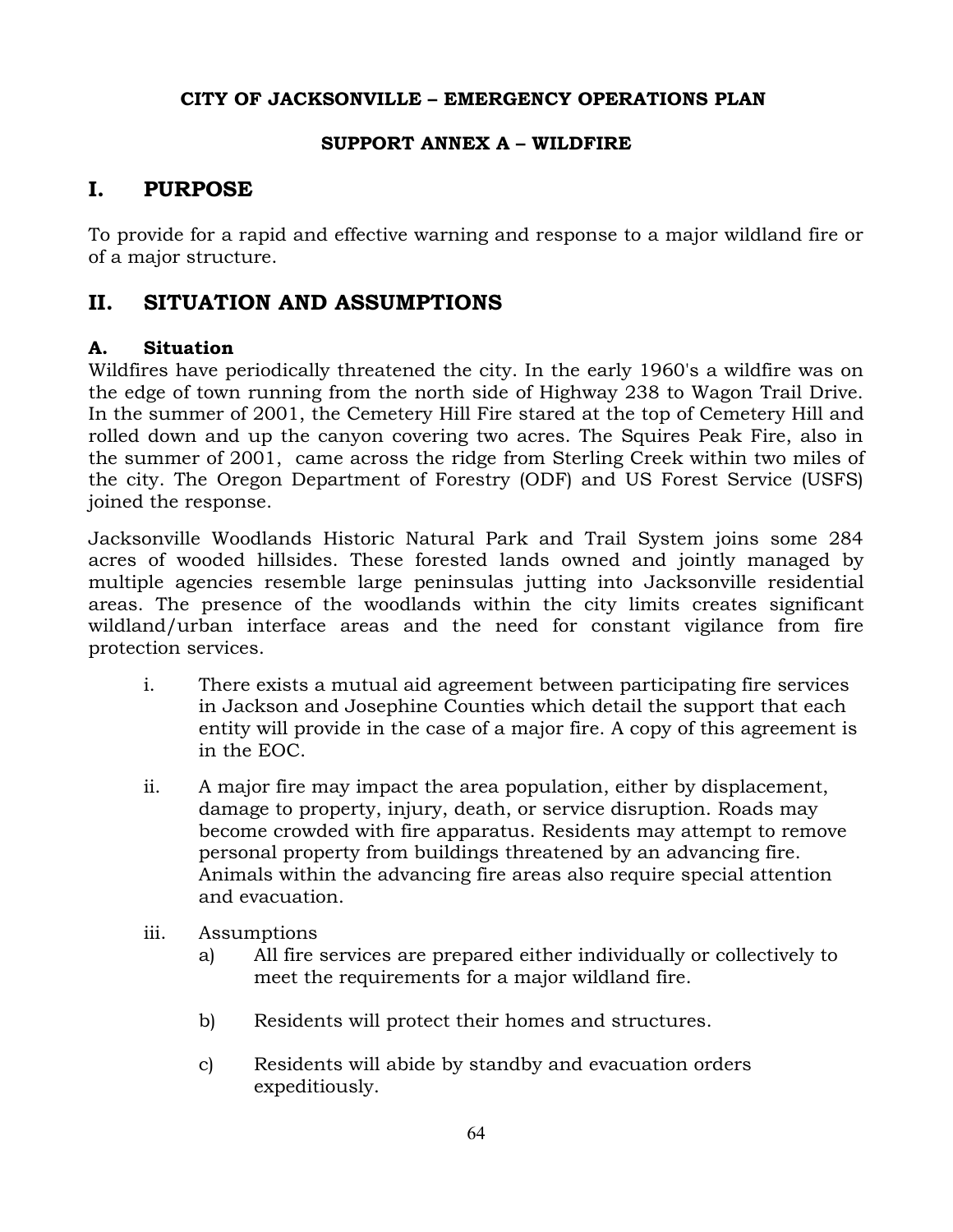## **III. CONCEPT OF OPERATIONS**

#### **A. GENERAL**

- i. Fire Services will be the first responders to all fires. Upon arrival the fire department will establish Incident Command.
- ii. The EOC generally will be activated when five homes become threatened by a wildland fire. The EOC will handle evacuation and special services not specifically related to fire suppression.

## **B. PHASES OF MANAGEMENT**

- i. Mitigation
	- a) The Fire Prevention Division will foster community education and community involvement in an effort to identify risks where the wildland and the urban areas interface. They will also provide fire safety awareness programs.
	- b) Encourage City Planning Department to carefully review new building plans where homes are being built in forested areas and at the edge of urban growth areas to ensure that areas are adequately cleared prior to building permits being approved.
	- c) Develop an integrated county fire plan.

## ii. Preparedness

In coordination with the Geographical Information System Department (GIS) and the county 9-1-1 Centers; Southern Oregon Regional Communications (SORC) and Rogue Valley Communications (RVCOM), develop and maintain a calling system that would enable the city to contact people who might be affected by a major fire.

- iii. Response
	- a) Fire Department responds to fire emergencies as required
	- b) Law Enforcement provides traffic control and crime scene security and assists with movement of people and animals in the case of an evacuation.
- iv. Recovery
	- a) Determine when people and animals are able to return to their homes
	- b) Assist with the traffic control required by the return home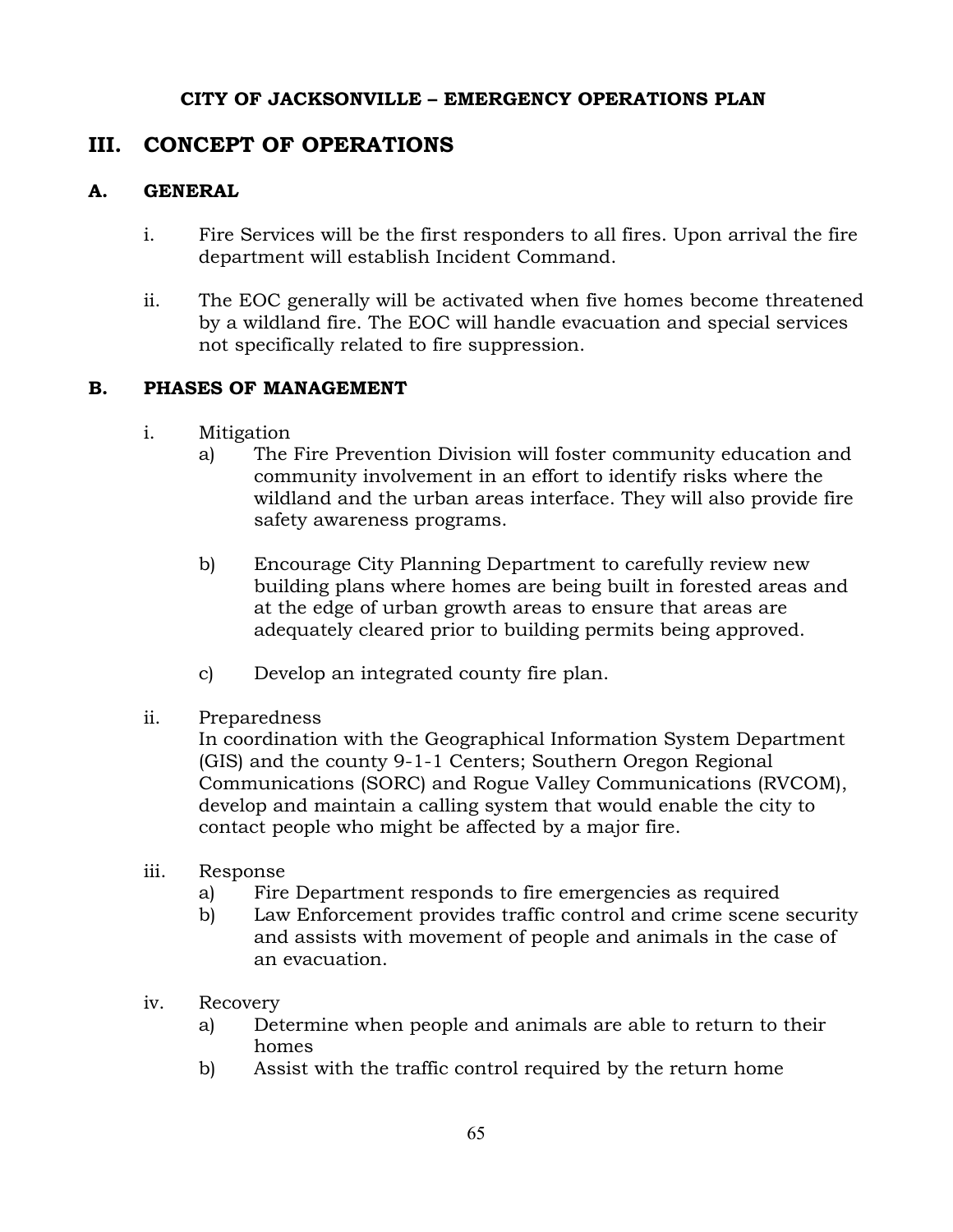- c) Conduct public information activities
- d) Establish a Disaster Application Center (DAC) if appropriate

## **IV. ORGANIZATION AND ASSIGNMENT OF RESPONSIBILITIES**

## **A. GENERAL**

The Incident Command System will be followed in both fire suppression activities and if the EOC is opened during the emergency.

## **B. TASK ASSIGNMENTS**

- i. EMP Coordinator
	- a) Assesses the fire situation including potential for spreading, wind direction and speed, and the risks in the area.
	- b) Notify the City Administrator of conditions and possible need to activate the EOC.
	- c) Activates the EOC if needed for evacuation purposes.
	- d) Establishes contact with Incident Commander and National Weather Service to secure adequate forecasting.
	- e) Helps to determine the evacuation area routing
- ii. Fire Services
	- a) Respond as dispatched. Establish IC. Mitigate hazards as situation dictates. Request assistance when needed. Establish safety corridor.
	- b) Assist in evacuation and crime scene protection as personnel allows.
- iii. Law Enforcement
	- a) Close roads and deny access to unauthorized persons
	- b) Assist with evacuation
	- c) Coordinate with Search and Rescue to man road closure areas and assist in evacuations.

iv. American Red Cross

Respond to request of Emergency Services Coordinator to provide shelter, food, water, and communication services in long term events or loss of a residence.

## **V. DIRECTION AND CONTROL**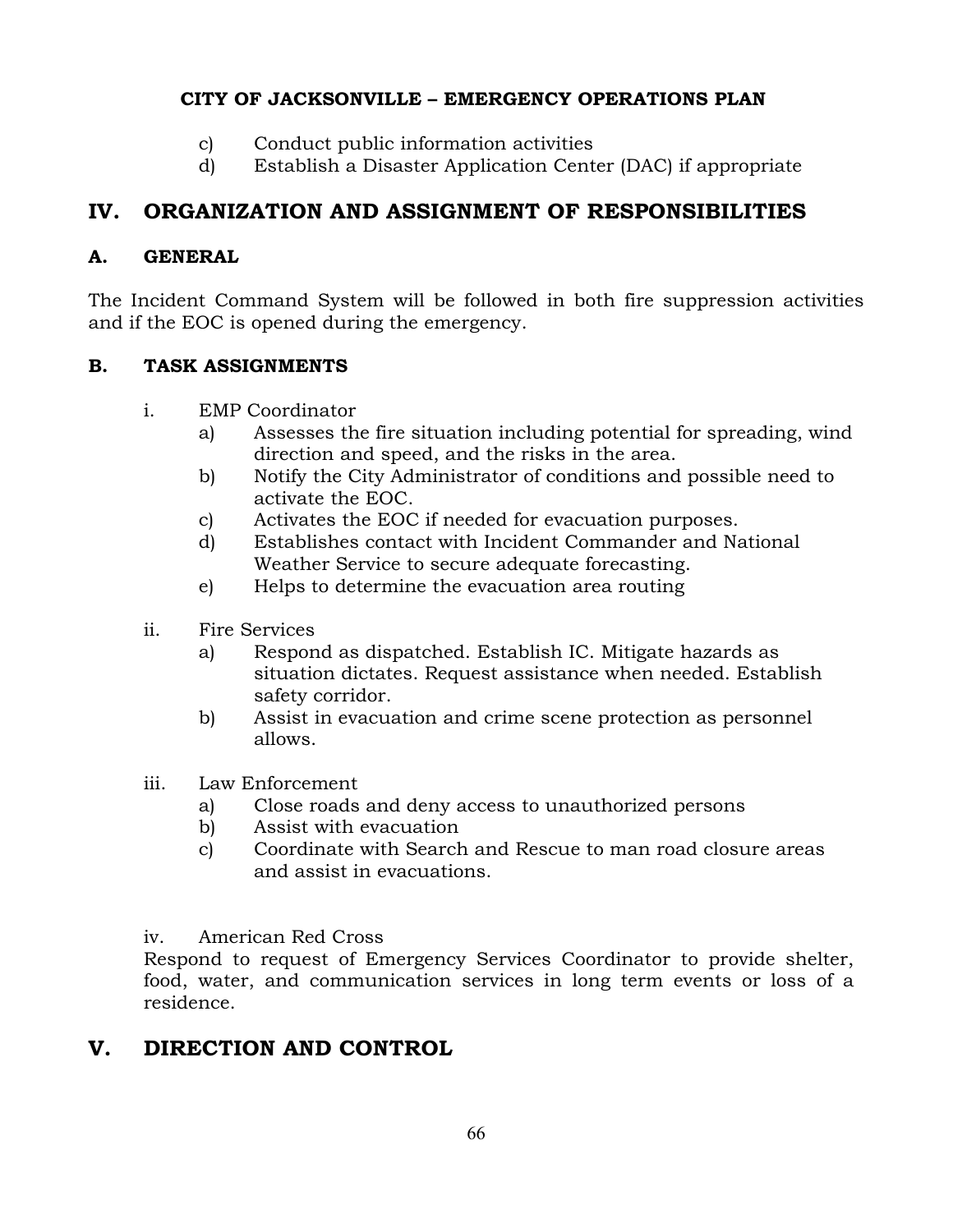During major fire events, the ICS will be used. The Incident Commander (IC) will adapt the management structure to reflect the need and complexity of the incident. In accordance with the mutual aid agreements, establishing unified command, and requesting fire activities coordination by the County Fire Defense Board Chief. The event may also require a full activation of the EOC.

## **VI. CONTINUITY OF GOVERNMENT**

Lines of succession to each department head are according to the standard operating guidelines established by the City.

## **VII. ANNEX DEVELOPMENT AND SUPPORT**

The Fire Defense Board Chief in coordination with the EMP Coordinator is responsible for maintaining this annex.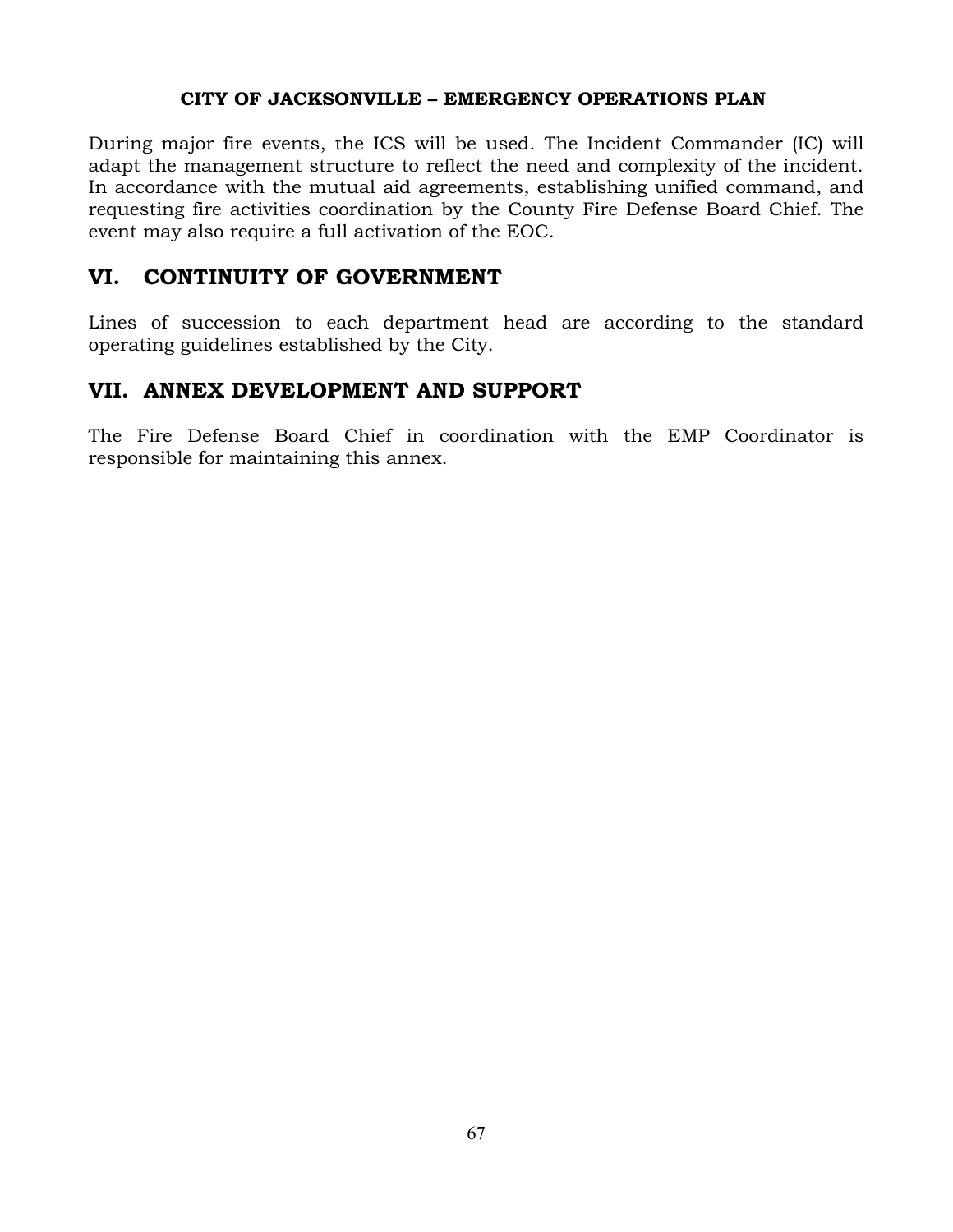#### **SUPPORT ANNEX B – SEVERE WEATHER**

## **I. PURPOSE**

#### **SEVERE WEATHER**

Strong winter winds and/or ice storms have blown down trees causing power to be cut off and access to some streets and highways to be blocked. Trees in Jacksonville are highly valued as having historic importance; thus the process of identifying and resolving tree hazards can be more time staking; having to call in professional arborists for a report to be submitted to the Cities Planning Department.

## **II. CONCEPT OF OPERATIONS**

## **A. GENERAL**

- i. Fire Services will be the first responders to all areas affected by severe weather within the City or areas adjacent to the City where intervention will have an impact on the City.
- ii. The City EOC will be notified at Level I if notification of a warning for severe weather has been announced by SORC. A full activation would not be likely.

#### **B. PHASES OF MANAGEMENT**

i. Mitigation

The Public Works Department will encourage community education and community involvement in an effort to identify risks that may need mitigated to limit the effects of sever weather

ii. Preparedness

In coordination with the Geographical Information System Department (GIS) and the county 9-1-1 Centers; Southern Oregon Regional Communications (SORC) and Rogue Valley Communications (RVCOM), develop and maintain a calling system that would enable the city to contact people who might be affected by severe weather

- iii. Response
	- a) Fire Department responds to fire emergencies as required
	- b) Law Enforcement provides traffic control
- iv. Recovery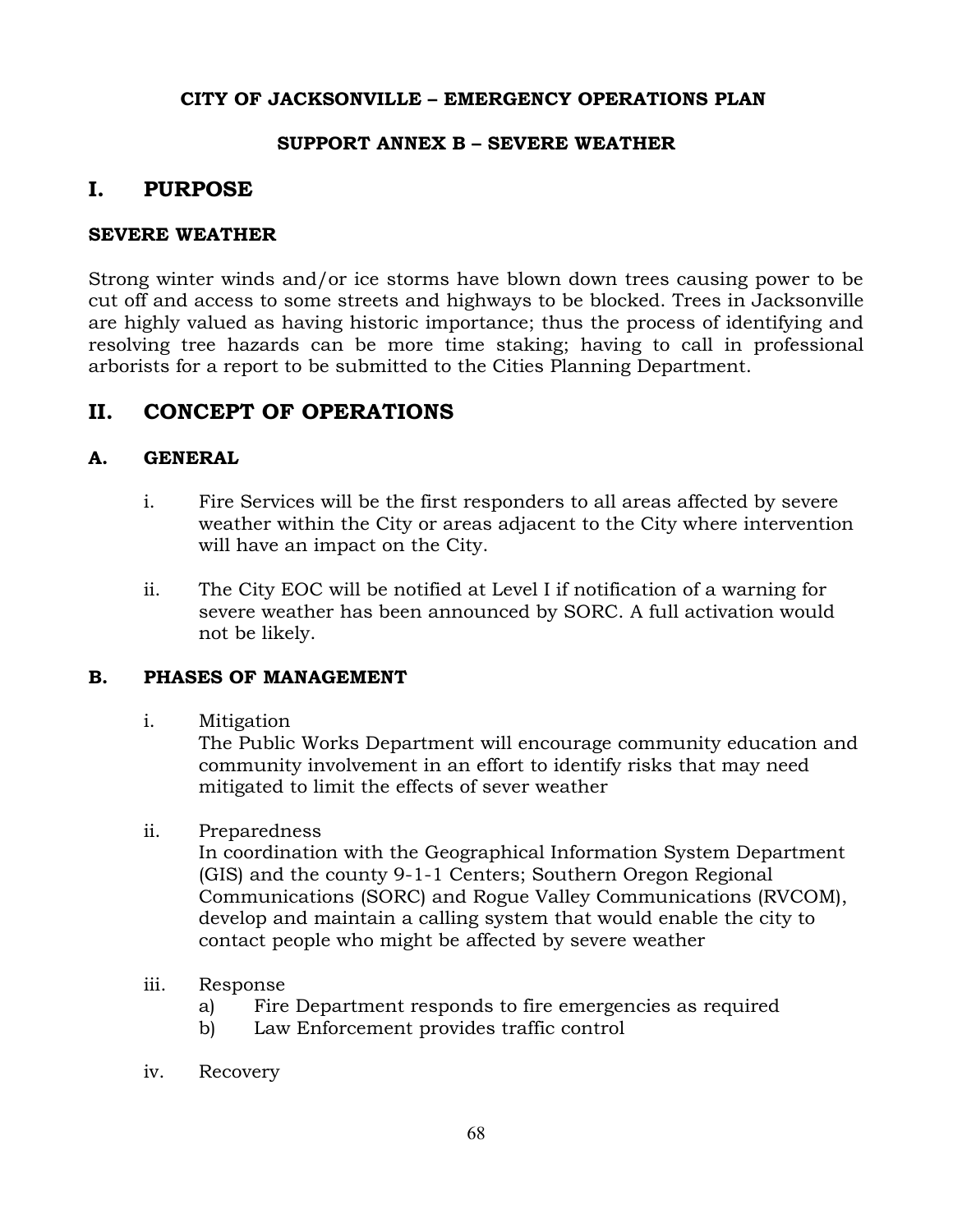- a) Assist with traffic control
- b) Conduct public information activities
- c) Establish a Disaster application Center (DAC) if appropriate.

## **III. ORGANIZATION AND ASSIGNMENT OF RESPONSIBILITIES**

## **A. GENERAL**

The Incident Command System will be followed in severe weather emergencies.

## **B. TASK ASSIGNMENTS**

- i. EMP Coordinator
	- a) Assesses the severe weather situation including potential for increases in the situation by monitoring the weather
	- b) Notify the City Administrator of conditions and the possible need to activate the EOC.
	- c) Activates the EOC if needed.
	- d) Establishes contact with Incident Command and the National Weather Service to secure adequate forecasting support.
- ii. Fire Service

Respond as dispatched. Establish IC. Request assistance when needed. Establish safety corridor.

- iii. Law Enforcement
	- a) Close roads and deny access to unauthorized persons
	- b) Assist with evacuations
	- c) Coordinate with CERT to man road closure areas
	- d) Coordinate with CERT to assist in evacuation
- iv. Public Works
	- a) Assist in debris removal
	- b) Utilize heavy equipment if needed
- v. American Red Cross Respond to request of Emergency Services Coordinator to provide shelter, food, water and communication services for displaced families.

## **VI. DIRECTION AND CONTROL**

During major severe weather events, ICS will be used. The Incident Commander will adapt the management structure to reflect the needs and complexity of the incident.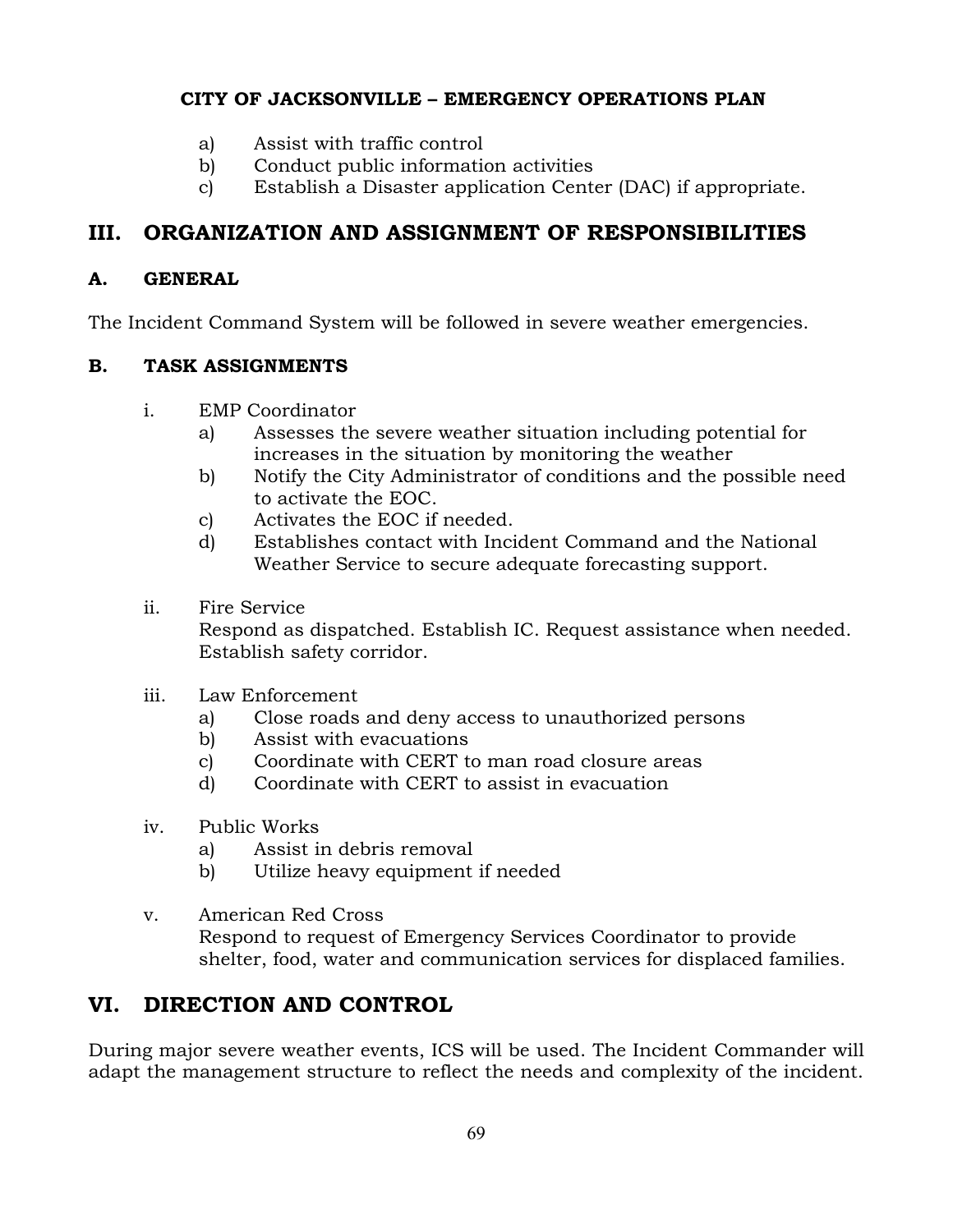In accordance with the other annexes, this may include but is not limited to activation the EOC.

## **VII. CONTINUITY OF GOVERNMENT**

Lines of succession to each department head are according to the standard operating guidelines established by the City.

## **VIII. ANNEX DEVELOPMENT AND SUPPORT**

The EMP Coordinator is responsible for maintaining this annex.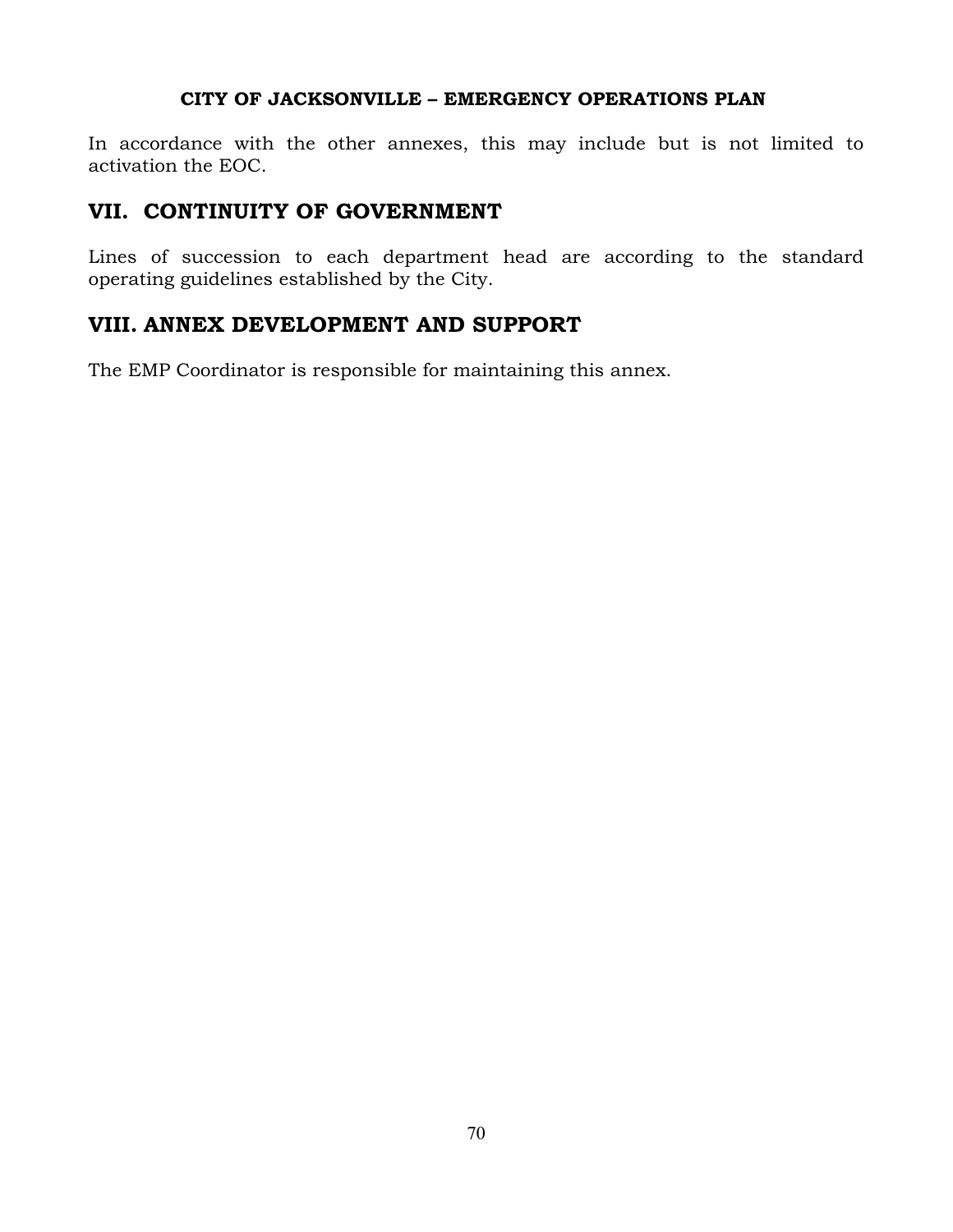#### **SUPPORT ANNEX C – FLOOD**

## **I. PURPOSE**

Daisy and Jackson Creeks are the two flooding sources in Jacksonville. One are of specific concern is the intersection of the Medford Irrigation District and Jackson Creek. Floods in the area are typically the result of heavy snowfall and sudden warm rains. During the 1997 New Years Flood, Daisy Creek went over its banks and trees fell down from heavy rains washing out their roots. There was water damage on Third Street over to Pheasant Meadows and Widean Lane. A clogged ditch caused a sheet of water to flow across Highway 238 at Hanley Road, hiding the roads path.

## **II. CONCEPT OF OPERATIONS**

## **A. GENERAL**

- i. Fire Services will be the first responders to all areas affected by flooding within the City or areas adjacent to the City where intervention will have an impact on the City.
- ii. The City EOC will be activated in the case of multiple areas of flooding to handle additional events and coordinate further action.

#### **B. PHASES OF MANAGEMENT**

- i. Mitigation
	- a) The Public Works Department will encourage community education and involvement in an effort to identify areas of high flood risk.
	- b) The City Planning Department is to carefully review new building plans where homes are being built near flood plains to ensure the plans are adequately reviewed prior to building permits being approved.
- ii. Preparedness

In coordination with the Geographical Information System Department (GIS) and the county 9-1-1 Centers; Southern Oregon Regional Communications (SORC) and Rogue Valley Communications (RVCOM), develop and maintain a calling system that would enable the city to contact people who might be affected by severe weather

- iii. Response
	- a) Fire Department responds to fire emergencies as dispatched.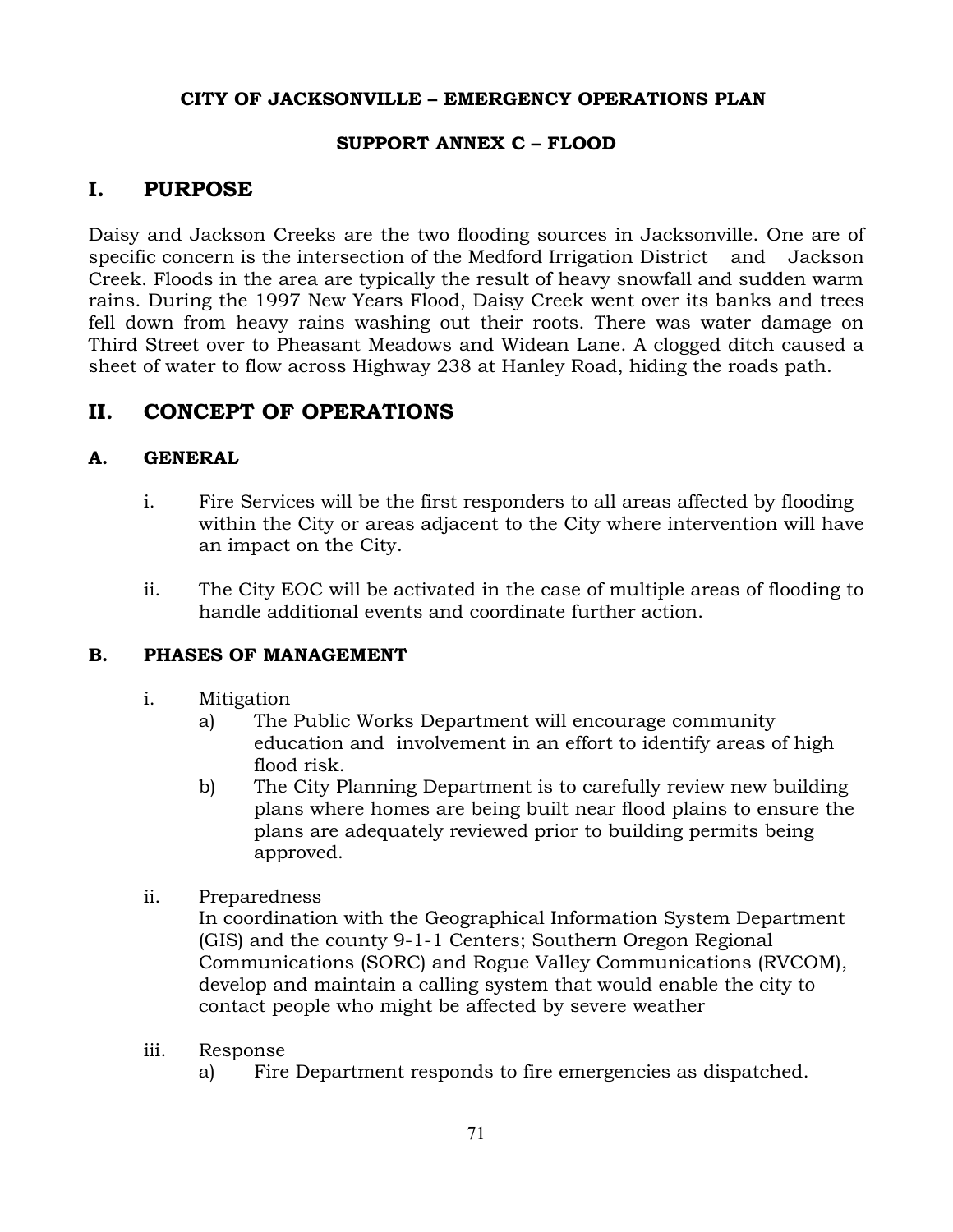- b) Law Enforcement provides traffic control and crime scene security and assists with movement of people and animals in the case of an evacuation.
- iv. Recovery
	- a) Determine when people and animals are able to return to their homes
	- b) Assist with the traffic control required by the return home
	- c) Conduct public information activities
	- d) Establish a Disaster application Center (DAC) if appropriate.

## **III. ORGANIZATION AND ASSIGNMENT OF RESPONSIBILITIES**

## **A. GENERAL**

The Incident Command System will be followed in severe weather emergencies and if the EOC is opened during the emergency.

## **B. TASK ASSIGNMENTS**

- i. EMP Coordinator
	- a) Assesses the flooding situation including potential for continued water rise and inclement weather.
	- b) Notify the City Administrator of conditions and the possible need to activate the EOC.
	- c) Activates the EOC if needed.
	- d) Establishes contact with Incident Command and the National Weather Service to secure adequate forecasting support.
	- e) Helps to determine the evacuation area and routing
- ii. Fire Service

Respond as dispatched, assist in flood control, establish IC, request assistance when needed and establish safety corridor

- iii. Law Enforcement
	- a) Close roads and deny access to unauthorized persons
	- b) Assist with evacuations
	- c) Coordinate with CERT to staff road closure areas
	- d) Coordinate with CERT to assist in evacuation
- vi. American Red Cross Respond to request of Emergency Services Coordinator to provide shelter, food, water and communication services for displaced families.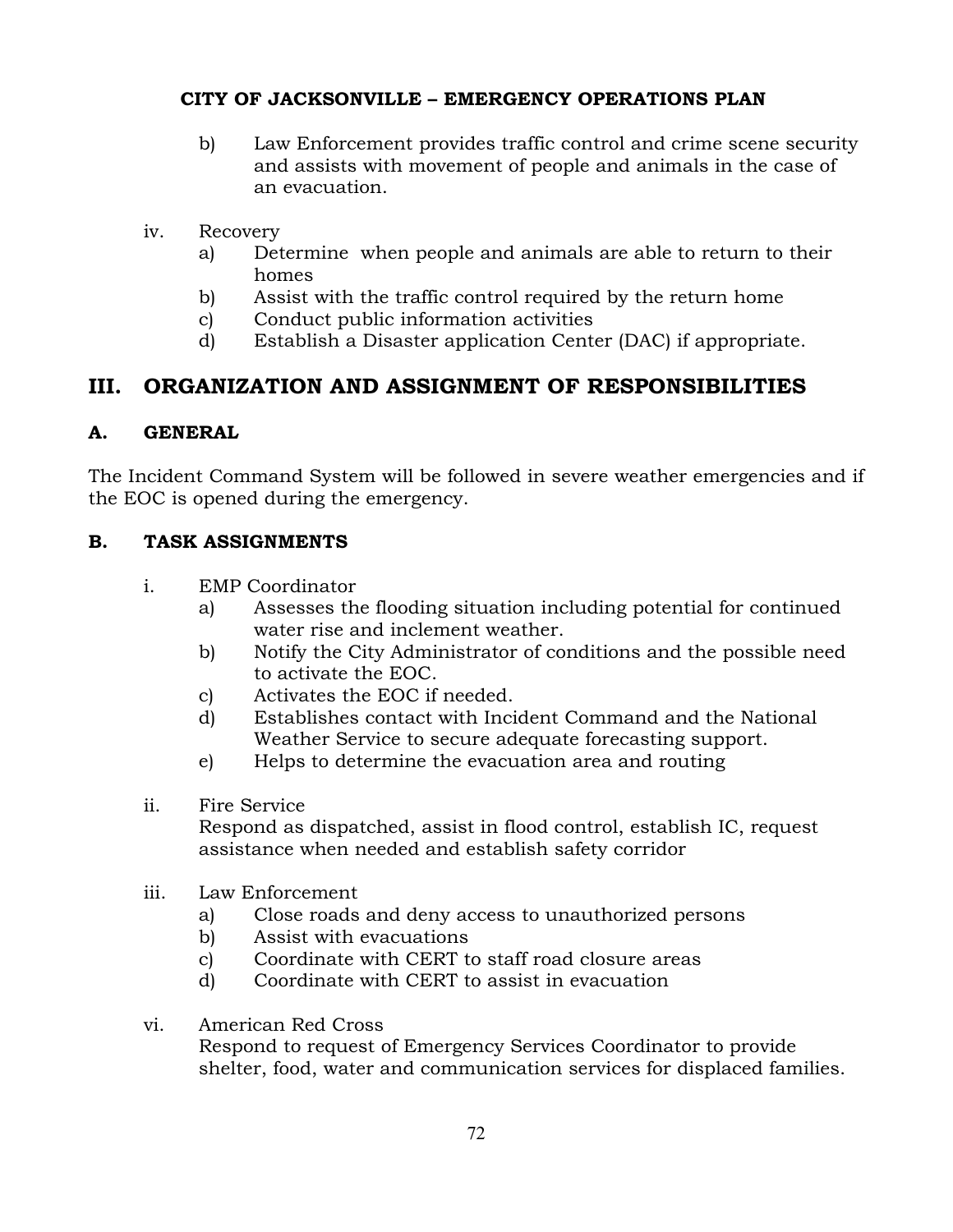## **VI. DIRECTION AND CONTROL**

During major flooding events ICS will be used. The Incident Commander will adapt the management structure to reflect the need and complexity of the incident. In accordance with the other annexes, this may include but is not limited to activation the EOC and establishing unified command.

## **VII. CONTINUITY OF GOVERNMENT**

Lines of succession to each department head are according to the standard operating guidelines established by the City.

## **VIII. ANNEX DEVELOPMENT AND SUPPORT**

The EMP Coordinator is responsible for maintaining this annex.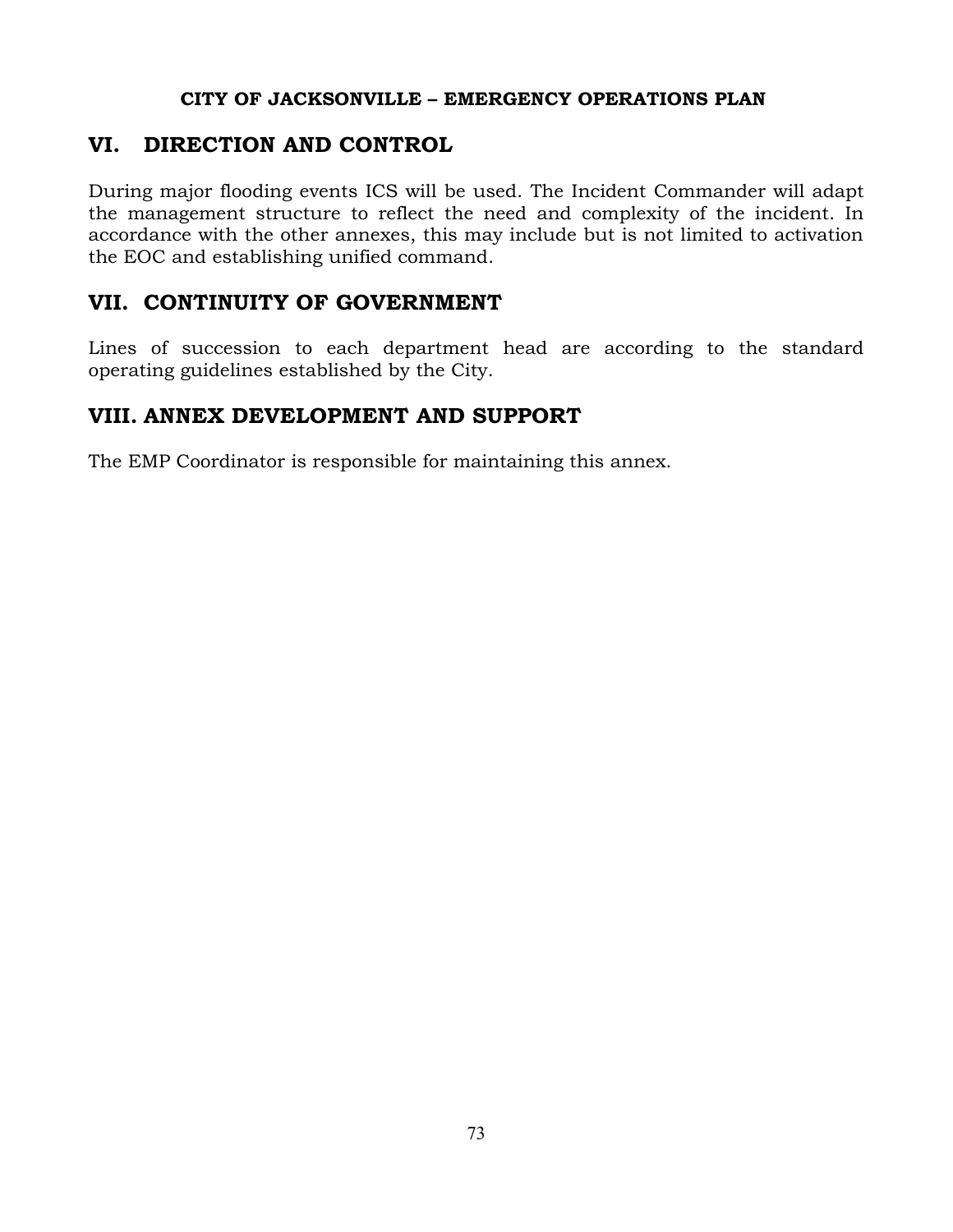### **SUPPORT ANNEX D – HAZMAT - TRANSPORTATION**

### **I. PURPOSE**

Vehicles carrying hazardous materials regularly travel Highway 238 running through the town. With several creeks and small, older bridges in the area, hazardous material accidents are not uncommon. In one recent instance, a truck went over the wooden bridge over Jackson Creek behind Blackstone Alley and landed in the creek, spilling fuel into the creek. .

### **II. CONCEPT OF OPERATIONS**

#### **A. GENERAL**

- i. Fire Services will be the first responders to all Hazardous Materials (HAZMAT) Incidents within the City or areas adjacent to the City where intervention will have an impact on the City.
- ii. The City EOC will be notified at Level I if notification of a warning of a HAZMAT incident has been announced by SORC. A full activation would not be likely.

#### **B. PHASES OF MANAGEMENT**

i. Mitigation

Highway 238 and other connecting arterial roadways limit th abilities of the City to mitigate HAZMAT incidents.

ii. Preparedness

The Fire Department has personnel that have been trained to respond to HAZMAT incidents.

- iii. Response
	- a) Fire Department responds to HAZMAT Incidents as required
	- b) Law Enforcement provides traffic control
	- c) Oregon Hazardous Materials Response Team Region 8 will be notified and respond to take control of the incident.
- iv. Recovery
	- a) Assist with the traffic control
	- b) Conduct public information activities
	- c) Establish a Disaster application Center (DAC) if appropriate.
	- d) Assist with all other clean up agencies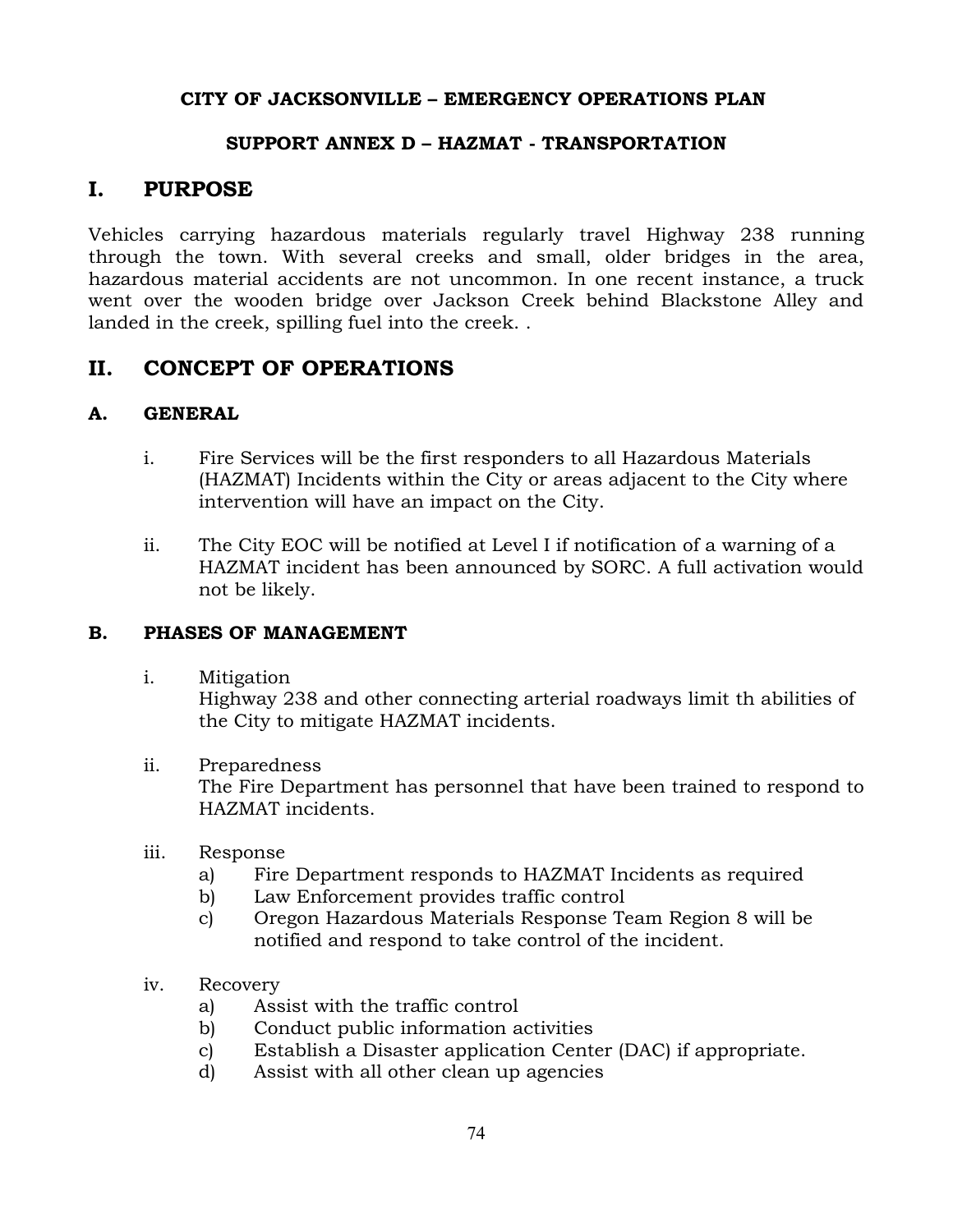## **III. ORGANIZATION AND ASSIGNMENT OF RESPONSIBILITIES**

### **A. GENERAL**

The Incident Command System will be followed in HAZMAT emergencies and if the EOC is opened during the emergency.

### **B. TASK ASSIGNMENTS**

- i. EMP Coordinator
	- a) Assesses the HAZMAT situation including potential increases in the situation by monitoring the weather
	- b) Notify the City Administrator of conditions and the possible need to activate the EOC.
	- c) Activates the EOC if needed.
	- d) Establishes contact with Incident Commander and the National Weather Service to secure adequate forecasting support.
- ii. Fire Service

Respond as dispatched, establish IC, assist in HAZMAT problems, request assistance from Oregon Hazardous Materials Response Team Region 8 when needed and establishes a safety corridor.

- iii. Law Enforcement
	- a) Close roads and deny access to unauthorized persons
	- b) Assist with evacuations
	- c) Coordinate with CERT to man road closure areas and assist in evacuation.
- vi. Public Works Department
	- a) Assist in any absorbing agent dispersal
	- b) Utilize heavy equipment if needed.
- v. American Red Cross Respond to request of Emergency Services Coordinator to provide shelter, food, water, and communication services for displaced families.

## **VI. DIRECTION AND CONTROL**

During major HAZMAT events ICS will be used. The Incident Commander will adapt the management structure to reflect the need and complexity of the incident. In accordance with the other annexes, this may include but is not limited to activation the EOC and establishing unified command.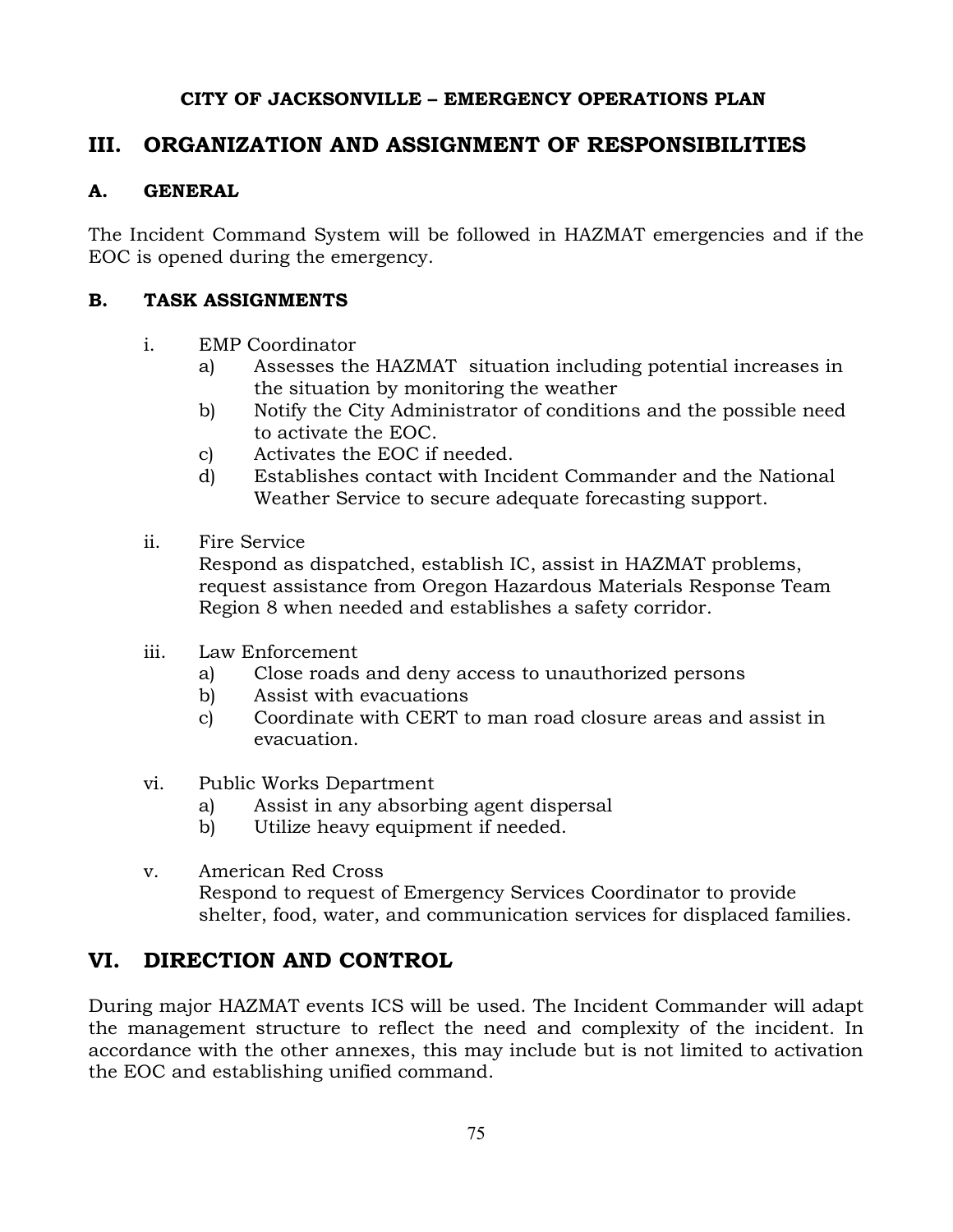### **VII. CONTINUITY OF GOVERNMENT**

Lines of succession to each department head are according to the standard operating guidelines established by the City.

## **VIII. ANNEX DEVELOPMENT AND SUPPORT**

The EMP Coordinator is responsible for maintaining this annex.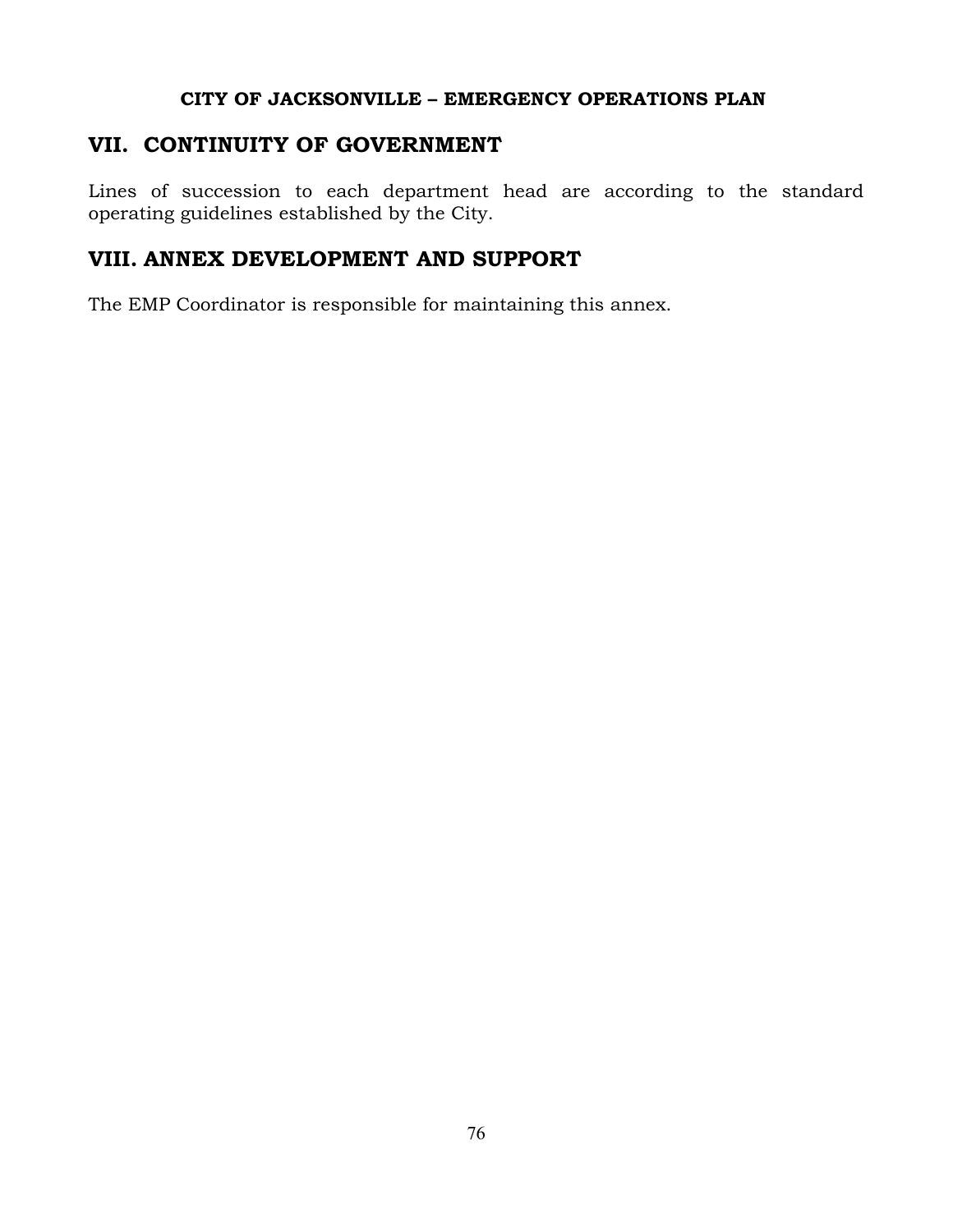### **SUPPORT ANNEX E – EARTHQUAKE**

## **I. DESCRIPTION**

Recent studies by DOGAMI suggest that a major Cascadia Subduction earthquake will hit Southern Oregon sometime in the next 200 years. An earthquake would pose an enormous threat to the economic well-being of Jacksonville since most of the downtown core is comprised of non-reinforced masonry buildings. An additional 40 homes in the city are also masonry and would likely face the same fate. Effects of the 1996 Klamath Falls earthquake were felt in the Jacksonville area where wells were affected as the bedrock shifted. Given that Jackson County lies between the Klamath fault to the East and the Cascadia Subduction Zone to the West, a DOGAMI official suggests that the probability of an earthquake in our region is high. The potential for seismic activity is of special concern to the City since it boasts numerous historic un-reinforced masonry buildings, both in its downtown core and throughout the city. In addition to structural damage to bridges, buildings, utilities, and communications systems, an earthquake of 6.0-8.0 on the Richter scale may be expected to result in:

- Additional natural/environmental emergencies such as landslides
- Industrial/technological emergencies such as fires, explosions and hazardous materials incidents
- Disruption of vital services such as water, sewer, power, gas and transportation
- Damage to and disruption of emergency response facilities, resources, and systems
- Civil and political emergencies such as looting

## **II. LEGAL AUTHORITIES**

This section is to describe which agencies have legal authority to act during a disaster and how that authority will play out in this specific disaster.

- The Mayor has the authority to declare a State of Emergency within the City and the responsibility to request a State or Federal declaration if appropriate.
- Law enforcement has the authority to order evacuations and enforce perimeters.
- Local building official has the authority to condemn a building as unsafe to occupy.

## **III. CONSIDERATIONS AND IMPLEMENTATIONS RESPONSIBILITIES**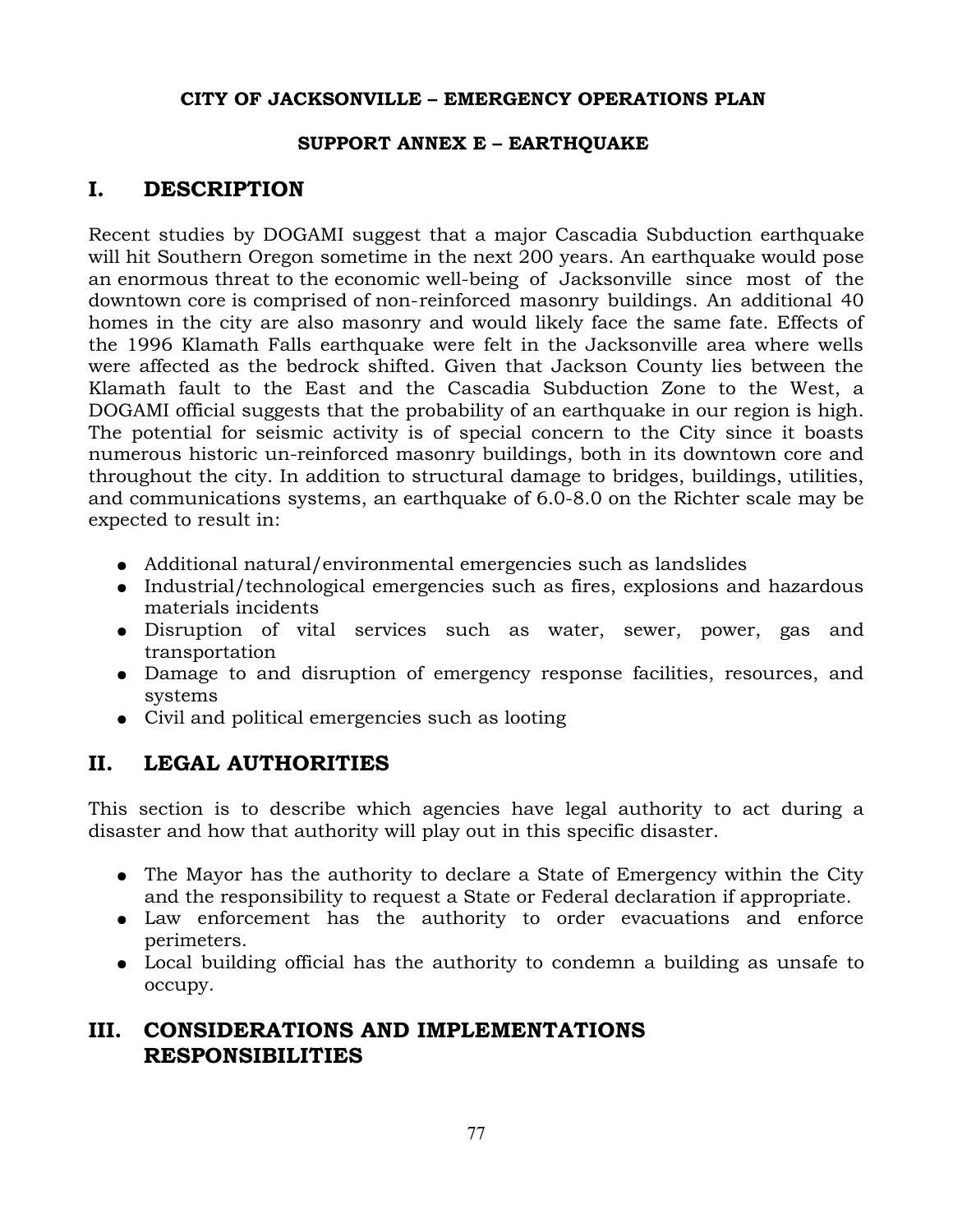#### **A. Damage Assessment and Incident Stabilization**

Damage assessment will take place in two phases:

- The initial assessment to determine general impact and damage to vital facilities and resources and provide a brief overview of impact on citizens and businesses.
- Subsequent in-depth assessments to determine the full extent of damage and the financial implications for disaster declarations and disaster assistance. Priorities in the initial assessment will be the saving of lives, the restoration of emergency response and direction and control capability. The initial assessment will take place under the direction of the Planning Section of the Incident Command System with assistance from the Operations Section. Priorities in the second phase will be to estimate damages, restore public services and facilitate disaster assistance. Phase two assessment will take place under the direction of the Finance Section. The County does not have the resources to restore private residences or businesses.
- **i.** Initial Damage Assessment of the City should be performed as soon as possible after the initial shock. The results of this survey will facilitate further damage assessment needs. The local building official will direct damage assessment on vital facilities according to their assigned Branch. The initial damage assessment should be augmented by "windshield" surveys and citizen reports in order to provide an estimate of numbers of private homes and businesses affected. This survey should be completed as soon as possible since it will provide the supporting documentation for a disaster declaration and establish a base for the secondary assessment process.

The local building official has the authority to condemn a structure as unsafe for occupation following an earthquake. An assessment of damage to utilities and evaluation of the immediate needs of the population especially water and sanitation services should be accomplished as soon as possible. Potable water is a major concern following an earthquake. Power and gas for heating may also be extremely important, depending upon the season.

- **ii. Secondary Assessment of the City** should begin with the EOC Finance Section gathering dollar figures associated with the damage to support requests for disaster declarations and assistance.
- **iii. Aerial Reconnaissance** should be considered, The Civil Air Patrol, USFS, Oregon State Police and a number of public and private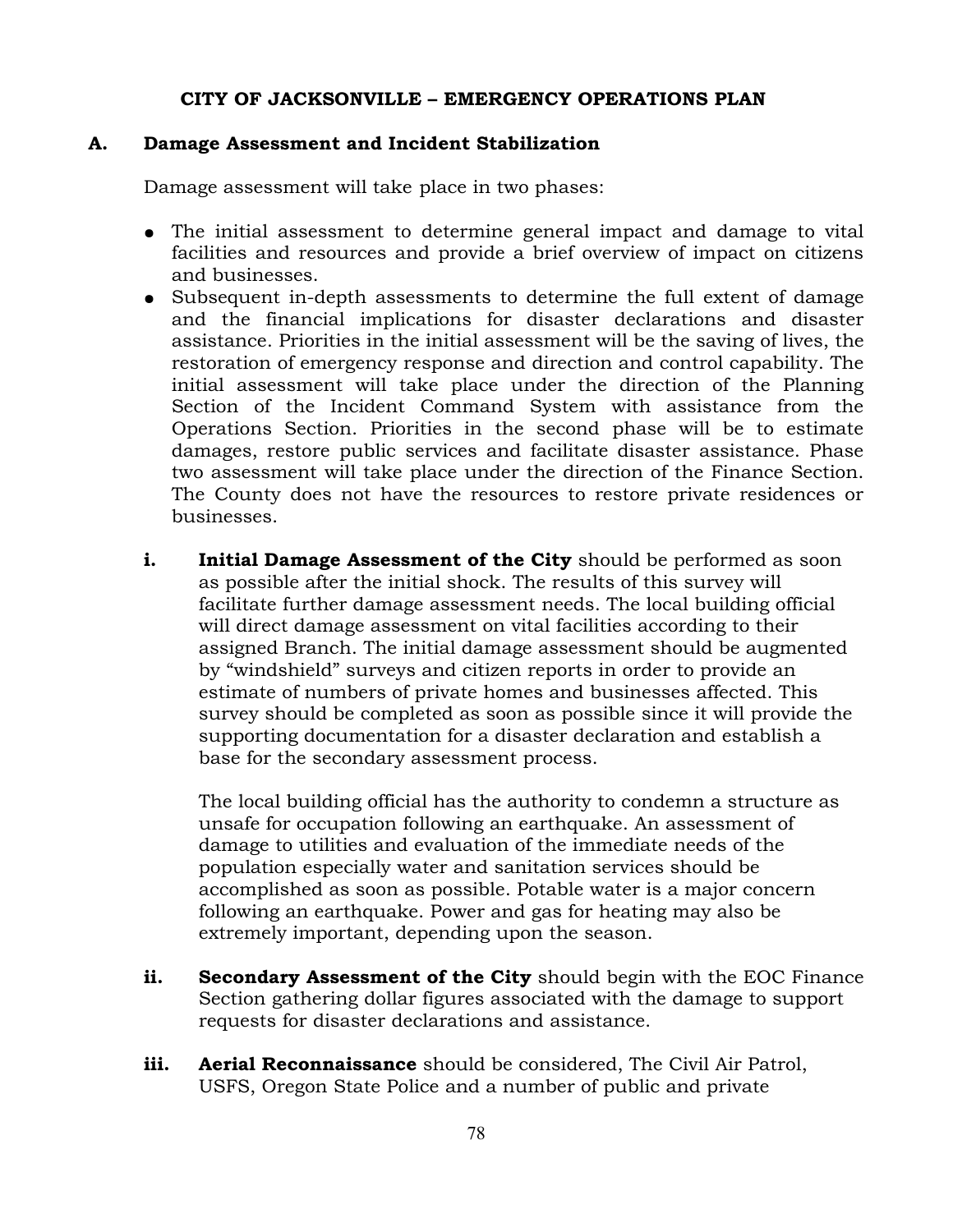resources may be utilized. This includes fixed wing and helicopter.

#### **B. Shelter and Family Referral Services**

If temporary lodging is needed due to earthquake the American Red Cross will activate public information concerning shelters and manage shelter operations. It is critical that all relief efforts to shelter and feed citizens must be coordinated effort between the Red Cross and ll affected communities. The EOC is the logical emergency support function for this communication.

#### **C. Evacuation**

Law Enforcement officers or other public safety officials have the legal right to impose a mandatory evacuation order on citizens in their own homes, during a declared state of emergency.

#### **D. Public Health**

Jacksonville Public Works Department will take the lead in issues of sanitation, potable water supply and infectious disease caused by victims of the earthquake. It must be assumed that municipal water sources will be disrupted with the potential for contamination of drinking water caused by sewage and other sources of infestation. Garbage and other forms of refuse could begin to back up causing additional health concerns.

#### **E. Utilities**

It is safe to say that the potential for disruption of one or all utilities is high during a major earthquake. Appendix A outlines a pre-established determination of focus for restoration efforts. The priority for restoration will focus on protection of life as the number one issue, followed by property and finally the environment.

#### **F. Search and Rescue**

If there is an earthquake sufficiently intense to cause buildings to collapse every reasonable effort should be made to determine if these buildings were occupied and if so efforts coordinated with qualified emergency personnel to locate any potential survivors. Additionally if citizens are isolated due to collapsed bridges or other structures every effort should be made to rescue these individuals as soon as is feasible.

#### **G. Communication**

If power or telephone service is disrupted as a result of the earthquake it will be critical to the recovery, establish emergency communication. The most logical source of communication will be the local ARES organization. They are established to provide portable and self sustained Ham Radio Communication that can link critical sites such as the EOC, shelters, hospitals as well as any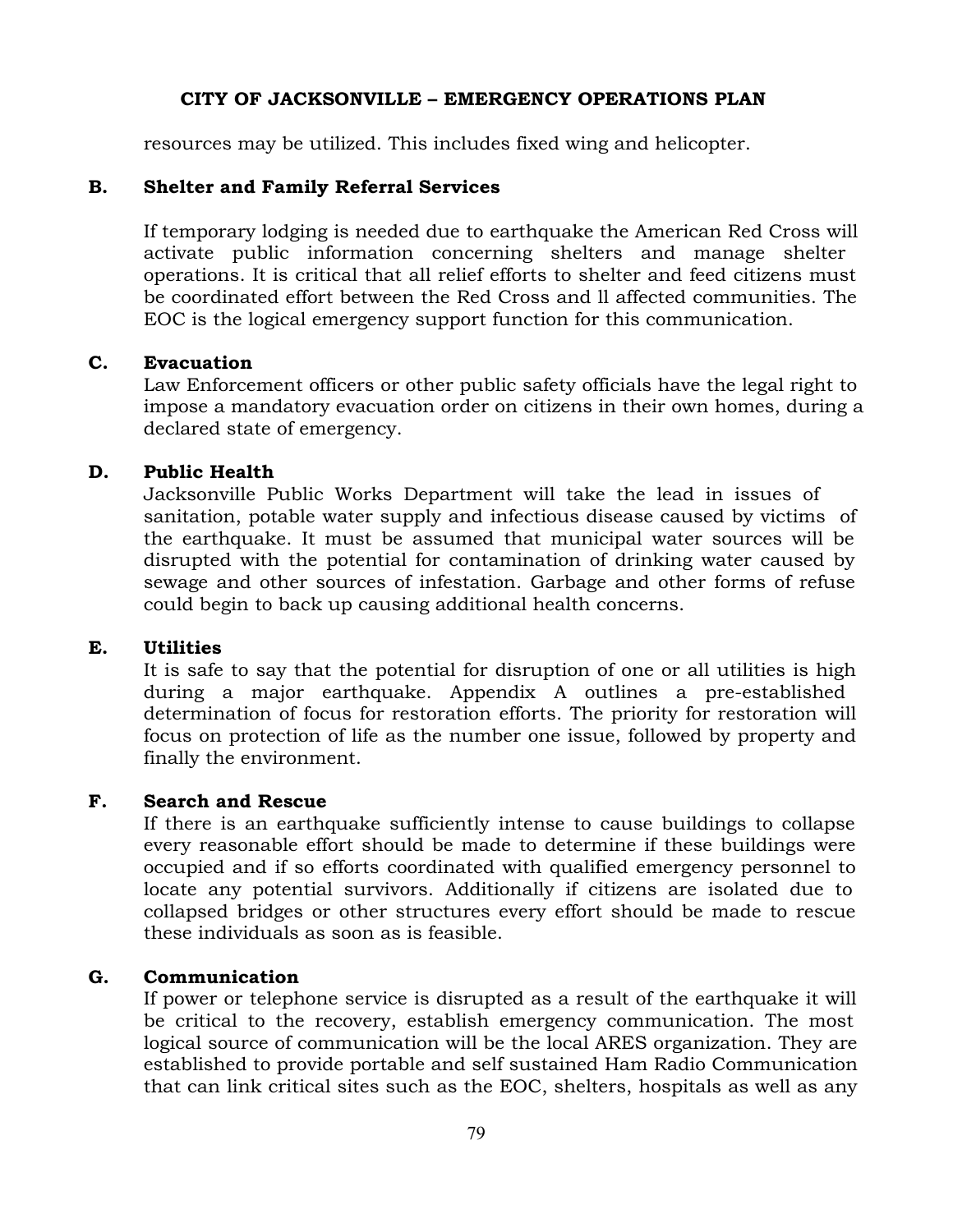other critical facilities that may be needed.

## **IV. INFORMATION TO THE PUBLIC**

Agencies involved in the response to the emergency will develop appropriate instructions to the public concerning actions to protect life and property. The City Administrator is the City PIO for the EOC and will establish public announcements as soon as possible, when requested or when it is deemed appropriate in order to facilitate the release of information to the public. In addition these agencies will provide information and guidance to the EOC Public Information function during EOC activation.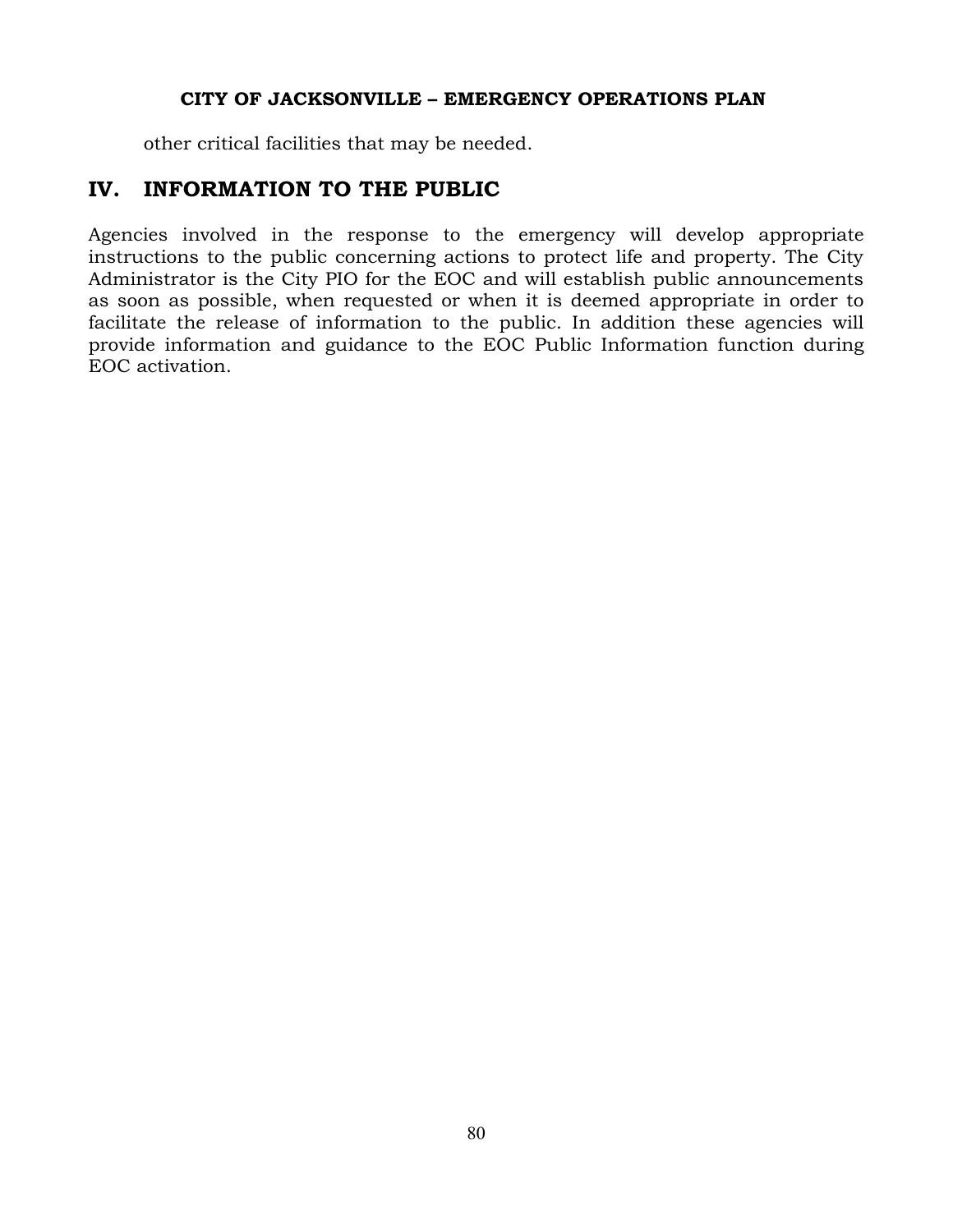### **SUPPORT ANNEX F – STRUCTURAL FIRE**

## **I. PURPOSE**

To provide for a rapid and effective warning and response to a major structure fire.

## **II. SITUATION AND ASSUMPTIONS**

### **A. SITUATION – STRUCTURAL FIRE**

Although the number of recent structural fires in Jacksonville is relatively low, the potential for a destructive fire in the downtown core is high. There have been six structural fires in Jacksonville since 1996 and the cause of those fires has varied. Due to the historic nature of the community many homes and businesses are not built to current building codes. These buildings may be more susceptible to fires starting and spreading quickly. Many commercial buildings have common walls, potentially enabling fire to spread through the central business area and/or Historic Core.

- i. Major structural fires will be the responsibility of the Fire Department
- ii. There exists a mutual aid agreement between participating fire services in Jackson and Josephine Counties which detail the support that each entity will provide in the case of a major fire. A copy of this agreement is in the EOC.
- iii. A major fire may impact the area population either by displacement, damage to property, injury, death or service disruption. Roads may become crowded with fire apparatus. Residents may attempt to remove personal property from buildings threatened by the fire. Unless their presence is deemed unsafe by Fire Personnel and/or they are impeding suppression efforts.

### **B. ASSUMPTIONS**

- i. All fire services are prepared either individually or collectively to meet the requirements that a major structural fire presents.
- ii. Commercial property owners will abide by standby and evacuation orders expeditiously.

## **III. CONCEPTS OF OPERATIONS**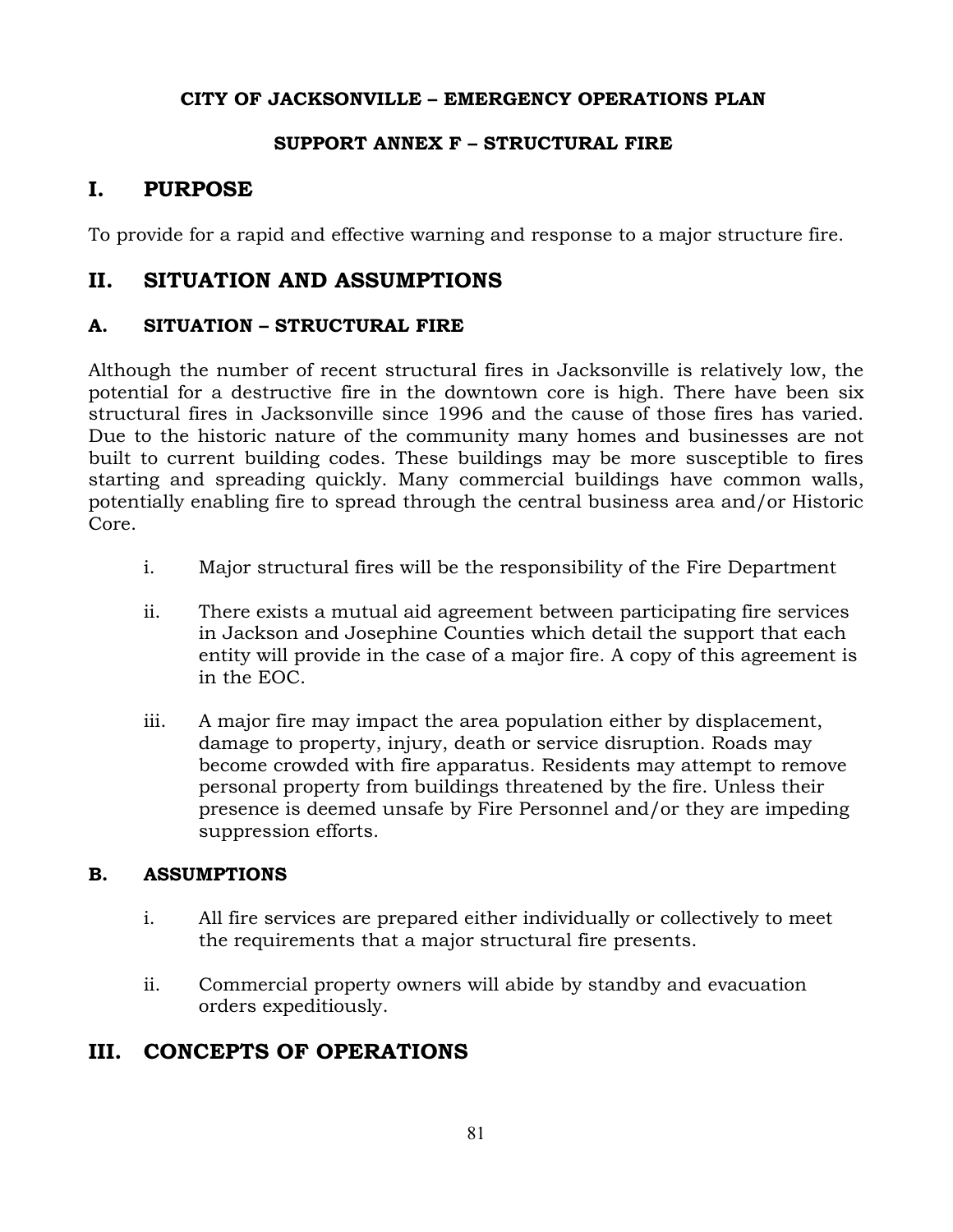### **A. GENERAL**

- i. Fire Services will be the first responders to all fires. The first fire unit to arrive on the scene will establish Incident command.
- ii. The City EOC will be activated in the case of a major structure fire in the Historic Core or a High Profile occupancy.

### **B. PHASES OF MANAGEMENT**

- i. Mitigation
	- a) Fire Prevention Division will provide mitigation through the inspection program.
	- b) City Planning Department will review new building plans to ensure fire code is followed prior to building permits being approved.
	- c) Fire Prevention Division will provide fire safety awareness programs.
- ii. Preparedness

In coordination with the GIS, SORC & RVCOM, 9-1-1 Centers develop and maintain a calling system that would enable the county or city to contact people who might be affected by a major fire.

- iii. Response
	- a) Fire Department responds to fire emergencies as required
	- b) Law Enforcement provides traffic control and crime scene security and assists with movement of people and animals in the case of an evacuation.
- iv. Recovery
	- a) Determine when people are able to return to their business
	- b) Assist with traffic control
	- c) Conduct public information activities
	- d) Establish a DAC if appropriate

## **IV. ORGANIZATION AND ASSIGNMENT OF RESPONSIBILITIES**

### **A. GENERAL**

The Incident Command System will be followed in fire suppression activities.

### **B. TASK ASSIGNMENTS**

i. EMP Coordinator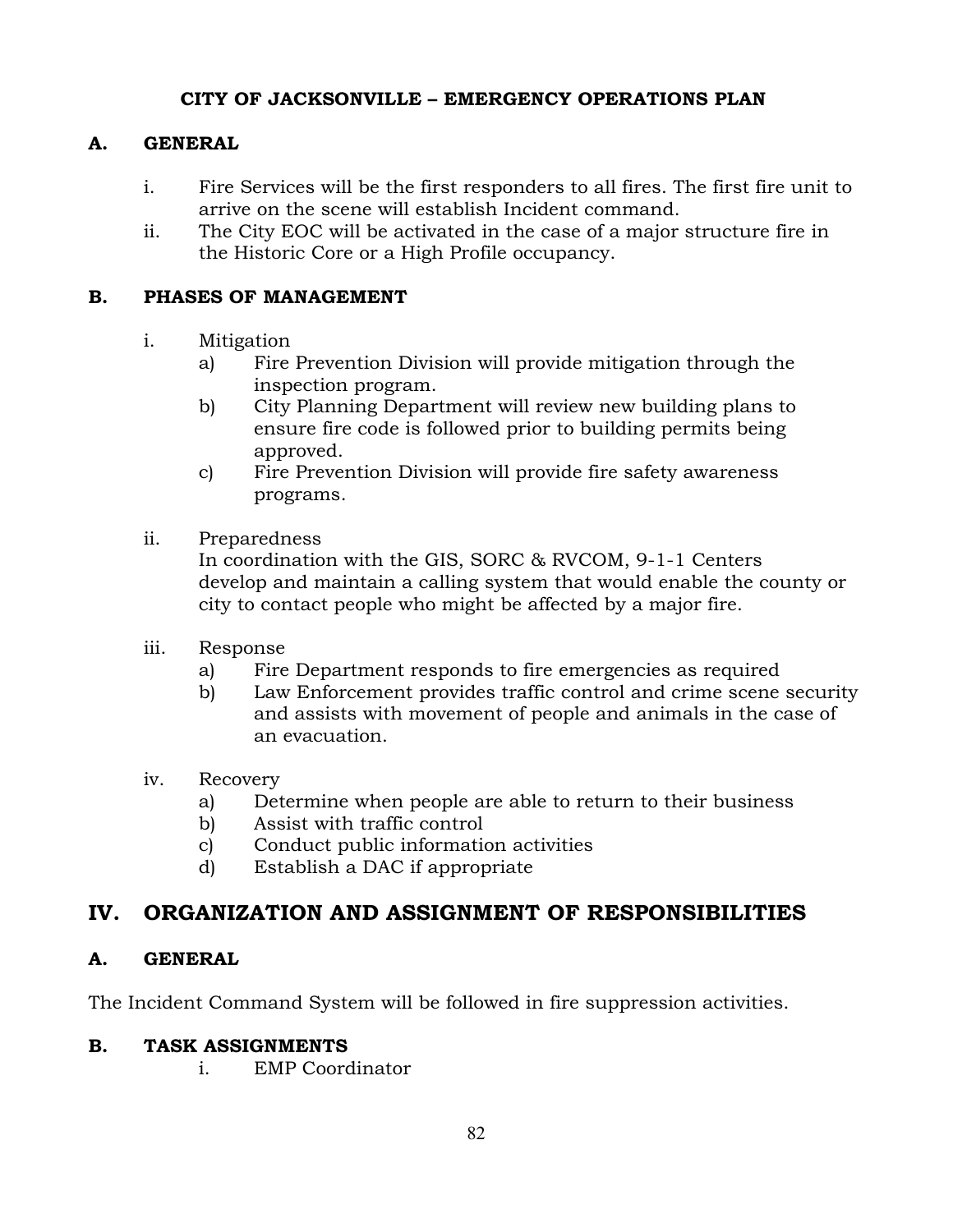- a) Assesses the fire situation including potential for spreading, wind direction and speed and the risks in the area.
- b) Notify the City Administrator of conditions and the possible need to activate the EOC.
- c) Activates the EOC if needed.
- d) Establishes contact with IC and the National Weather Service to secure adequate forecasting support.
- e. Help to determine the evacuation area and routing
- ii. Fire Service
	- a) Respond as dispatched by SORC, initiate fire attack, per department policy, establish IC request assistance as needed and establish safety corridor.
	- b) Assist in evacuation and crime scene protection as personnel allows.
- iii. Law Enforcement
	- a) Close roads and deny access to unauthorized persons
	- b) Assist with evacuations
	- c) Coordinate with CERT to staff road closure areas
	- d) Coordinate with CERT to assist in evacuation

## **VI. DIRECTION AND CONTROL**

During major fire events, ICS will be used. The IC will adapt the management structure to reflect the need and complexity of the incident. In accordance with the other annexes, this may include but is not limited to, activation of the EOC.

## **VII. CONTINUITY OF GOVERNMENT**

Lines of succession to each department head are according to the standard operating guidelines established by the City.

## **VIII. ANNEX DEVELOPMENT AND SUPPORT**

The Fire Defense Board Chief in coordination with the EMP Coordinator is responsible for maintaining this annex.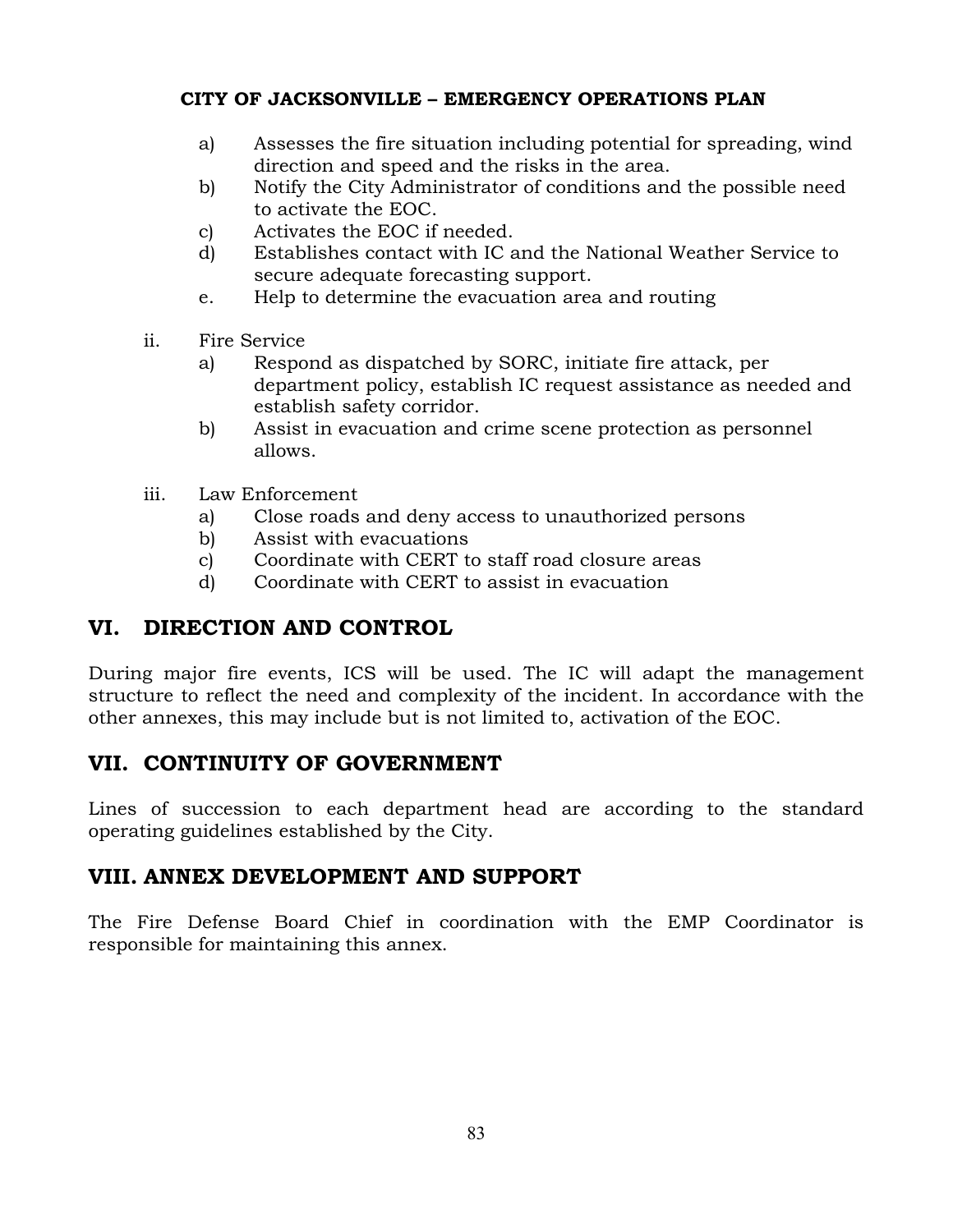#### **SUPPORT ANNEX G – CIVIL DISOBEDIENCE**

## **I. PURPOSE**

Only in recent years has the city had concerns regarding civil disobedience. In 1998, a potential situation arose related to the appearance of a performer at the Britt Festivals. Timber families came to protest against the performer who had been arrested for protesting a timber sale in another part of the country. Approximately 1000 protesters were in the streets of the town the day of the performance, however no violence occurred.

In 2004 President GW Bush visited Jacksonville. Citizens of Jackson County both for and against the President's policies were on hand in the city to voice their opinions. Several arrests were made for disorderly conduct and obstructing the duties of law enforcement.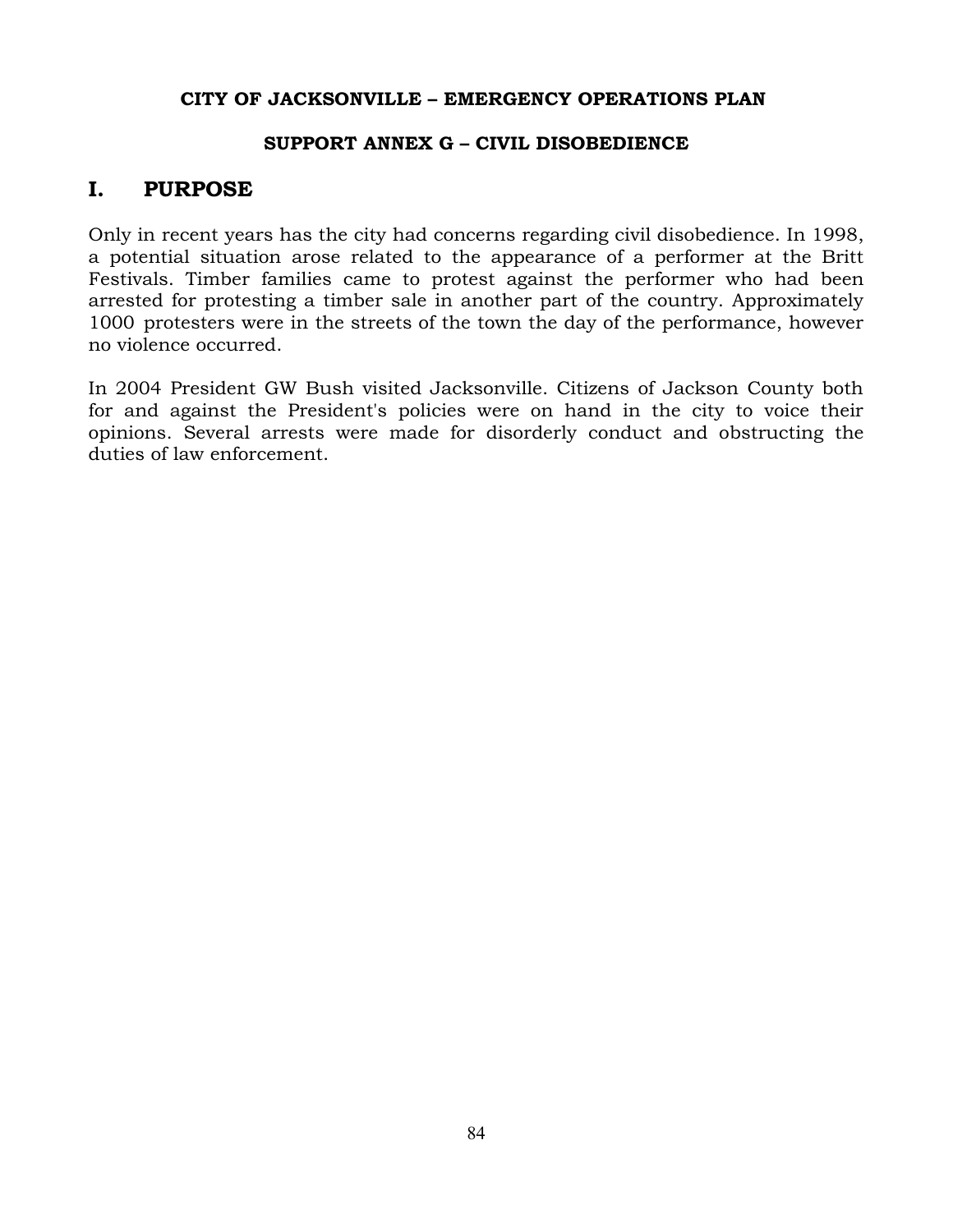### **SUPPORT ANNEX H – LANDSLIDES**

## **I. PURPOSE**

Jacksonville, to date, has not experienced a landslide whether manmade or natural. The area does however, have the potential of landslides if human activities on hillsides are not controlled to prevent mass movement hazards. In 2002, DOGAMI produced a set of maps identifying areas with potential of rapidly moving landslides in Western Oregon. The map of such areas in Jacksonville show an area coming into the city limits from the west and a small area to the south. This map is intended as a starting place for site specific studies, should development be planned in those areas. It concerns debris flows, not other types of landslides. The maps are on file with the Jacksonville City Planner

## **II. CONCEPT OF OPERATIONS**

### **A. GENERAL**

- i. Fire Services will be the first responders to all landslide incidents within the City or areas adjacent to the City where intervention will have an impact on the City.
- ii. The City EOC will be notified at Level I if notification of a landslide incident is made by SORC. A full activation would not be likely.

### **B. PHASES OF MANAGEMENT**

### i. Mitigation

The City Planning Department is to carefully review new building plans where homes are being built in an area where landslides are possible to ensure the plans are adequately reviewed prior to building permits being approved.

ii. Preparedness

In coordination with the GIS and SORC & RVCOM, 9-1-1 Centers develop and maintain a calling system that would enable the county or city to contact people who might be affected by a landslide.

- iii. Response
	- a) Fire Department responds to fire emergencies as dispatched
	- b) Law Enforcement provides traffic control and crime scene security and assists with movement of people and animals in the case of an evacuation.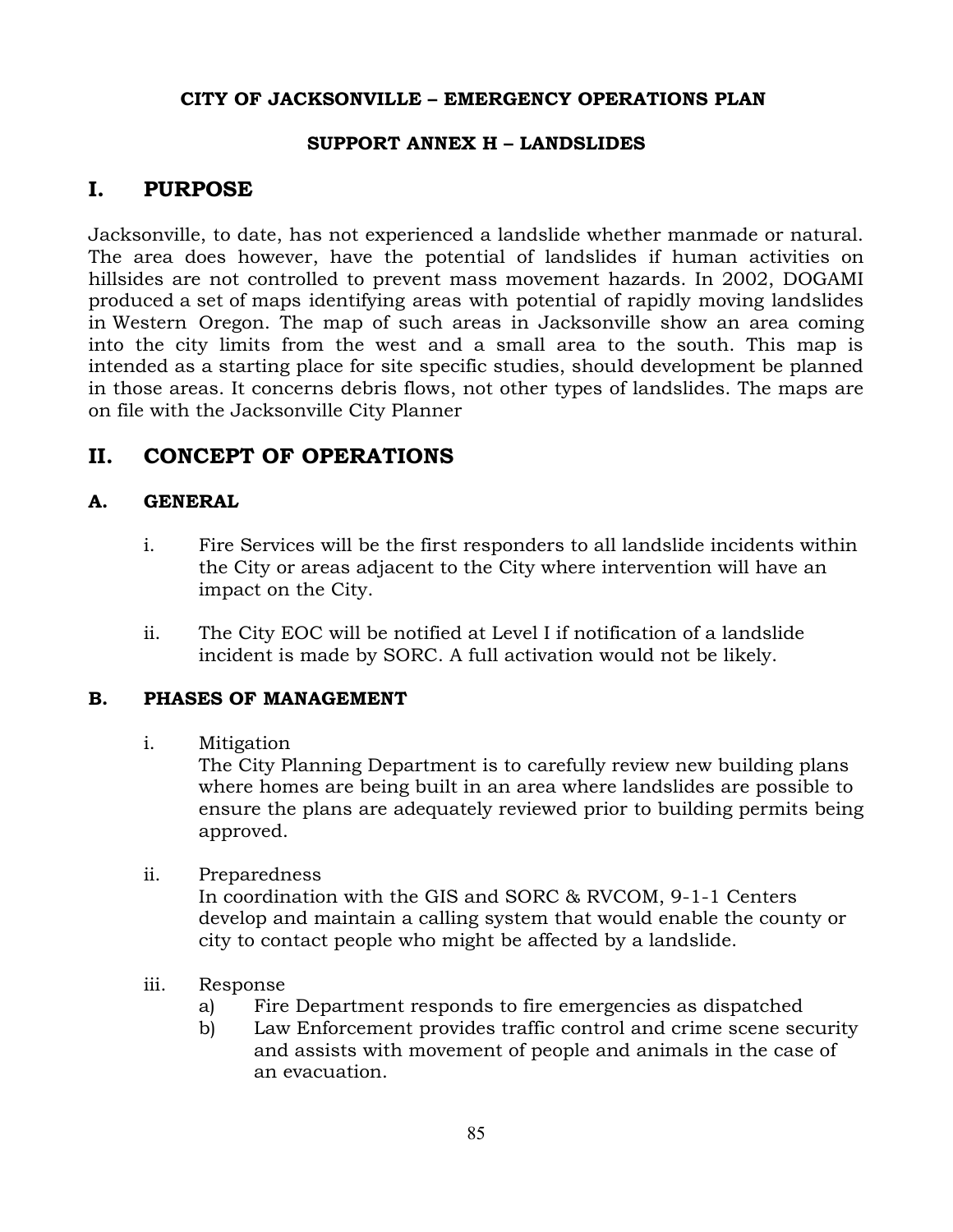- iv. Recovery
	- a) Determine when people are able to return to their homes
	- b) Assist with traffic control
	- c) Conduct public information activities
	- d) Establish a DAC if appropriate

# **IV. ORGANIZATION AND ASSIGNMENT OF RESPONSIBILITIES**

## **A. GENERAL**

The Incident Command System will be followed in landslide emergencies.

## **B. TASK ASSIGNMENTS**

- i. EMP Coordinator
	- a) Assesses the landslide incident including potential for continued landslides.
	- b) Notify the City Administrator of conditions and the possible need to activate the EOC.
	- c) Activates the EOC if needed.
	- d) Establishes contact with Incident Command and the National Weather Service to secure adequate forecasting support.
	- e. Help to determine the evacuation area and routing
- ii. Fire Service
	- a) Respond as dispatched, establish IC, assist in landslide incidents, request assistance when needed and establish safety corridor.
	- b) Assist in evacuation as personnel allows.
	- c) Contact Search and Rescue if needed
- iii. Law Enforcement
	- a) Close roads and deny access to unauthorized persons
	- b) Assist with evacuations
	- c) Coordinate with CERT to staff road closure areas and assist in evacuation.
- vi. American Red Cross Respond to request of Emergency Services Coordinator to provide shelter, food, water, and communication services for displaced families.

# **VI. DIRECTION AND CONTROL**

During major landslides ICS will be used. The Incident Commander will adapt the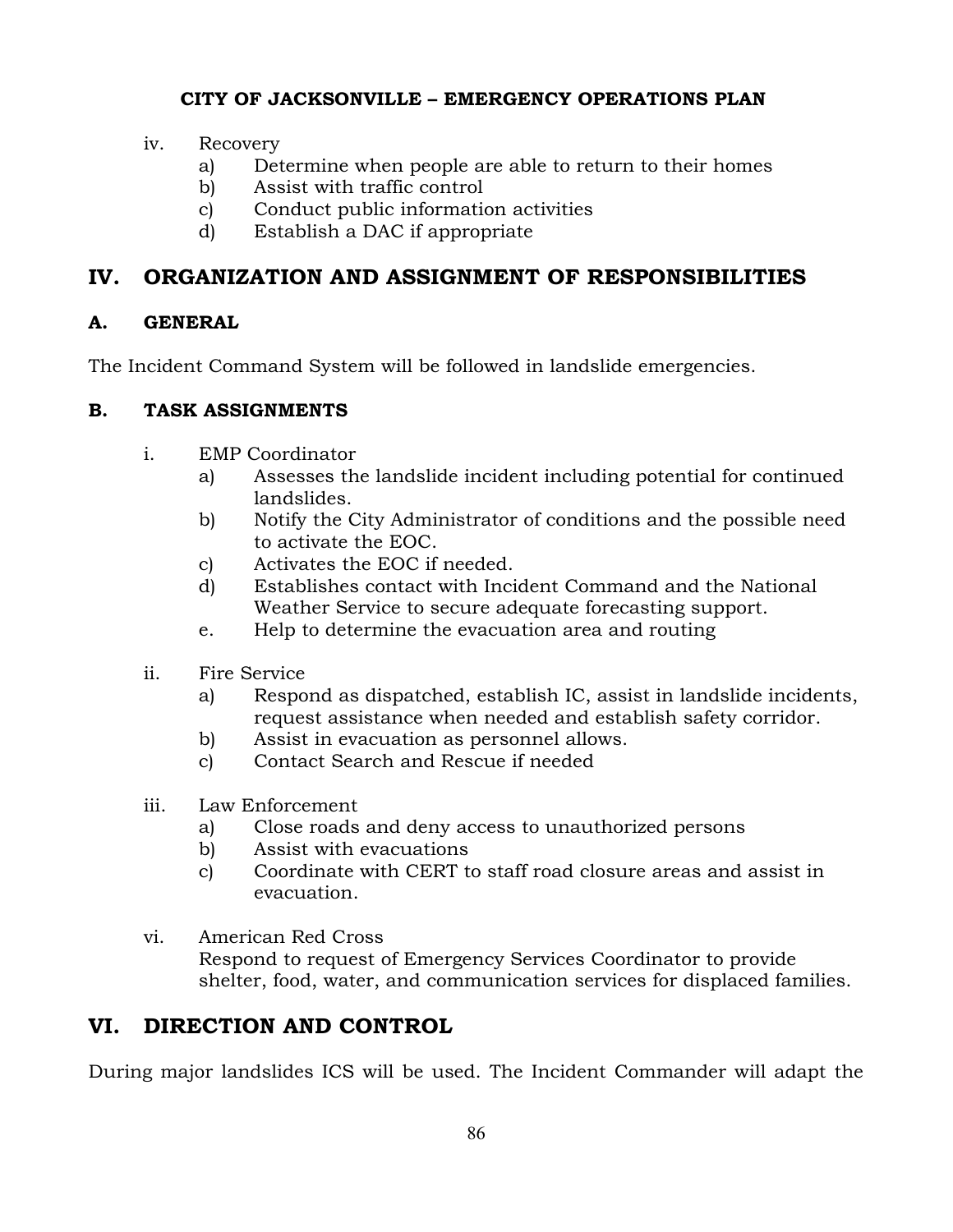management structure to reflect the need and complexity of the incident. In accordance with the other annexes, this may include but is not limited to activation the EOC and establishing unified command.

### **VII. CONTINUITY OF GOVERNMENT**

Lines of succession to each department head are according to the standard operating guidelines established by the City.

## **VIII. ANNEX DEVELOPMENT AND SUPPORT**

The EMP Coordinator is responsible for maintaining this annex.